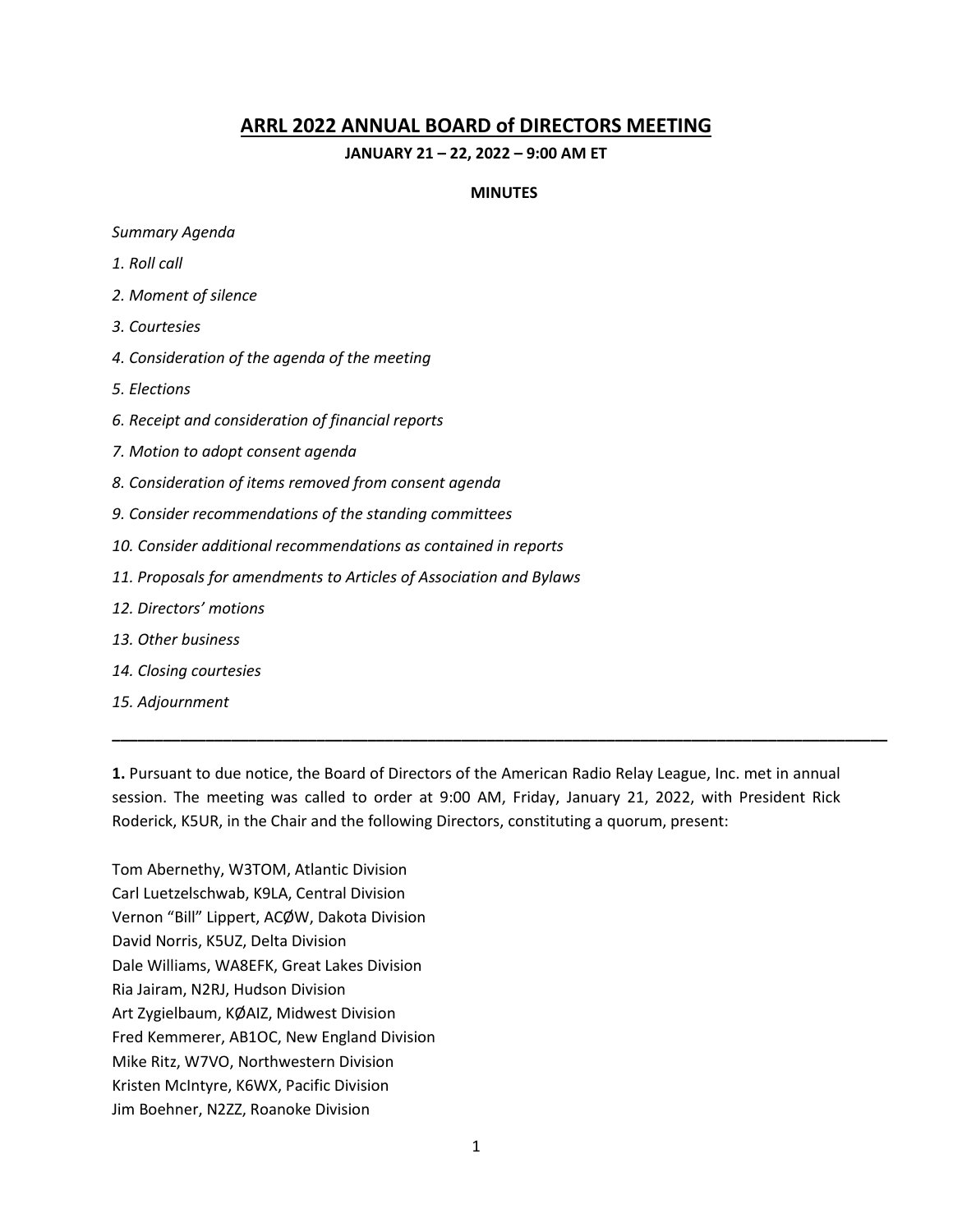Jeff Ryan, KØRM, Rocky Mountain Division Mickey Baker, N4MB, Southeastern Division Dick Norton, N6AA, Southwestern Division John Robert Stratton, N5AUS, West Gulf Division

Also present without vote were:

Mike Raisbeck, K1TWF, First Vice-President Rod Stafford, W6ROD, International Affairs Vice-President Rick Niswander, K7GM, Treasurer David Minster, NA2AA, Chief Executive Officer and Secretary Diane Middleton, W2DLM, Chief Financial Officer

The following Vice Directors were also in attendance:

Robert Famiglio, K3RF, Atlantic Division Brent Walls, N9BA, Central Division Lynn Nelson WØND, Dakota Division Scott Yonally, N8SY, Great Lakes Division Bill Hudzik, W2UDT, Hudson Division Dave Propper, K2DP, Midwest Division Phil Temples, K9HI, New England Division Mark Tharp, KB7HDX, Northwestern Division Anthony Marcin, W7XM, Pacific Division Bill Morine, N2COP, Roanoke Division Dan Grady, N2SRK, Rocky Mountain Division

Also present were:

Tim Ellam, VE6SH, International Amateur Radio Union President Phil McBride, VA3QR, President of the Radio Amateurs of Canada David Siddall, Esq., K3ZJ, FCC Communications Counsel Fred Hopengarten, K1VR, former New England Director Cathleen Curry, Recording Secretary

Not present at the meeting were:

Robert Vallio, W6RGG, Second Vice-President Ed Hudgens, WB4RHQ, Vice Director Delta Division Jim Schilling, KG4JSZ, Vice Director Southeastern Division Ned Stearns, AA7A, Vice Director Southwestern Division Lee Cooper, W5LHC, Vice Director West Gulf Division

#### *Moment of Silence*

**2.** A moment of silence was observed in memory of Amateurs who have passed away since the last meeting, especially: Mary Hobart, K1MMH; John Tudenam, WØJRP; Joe Muscanere, W5HNK; Gordon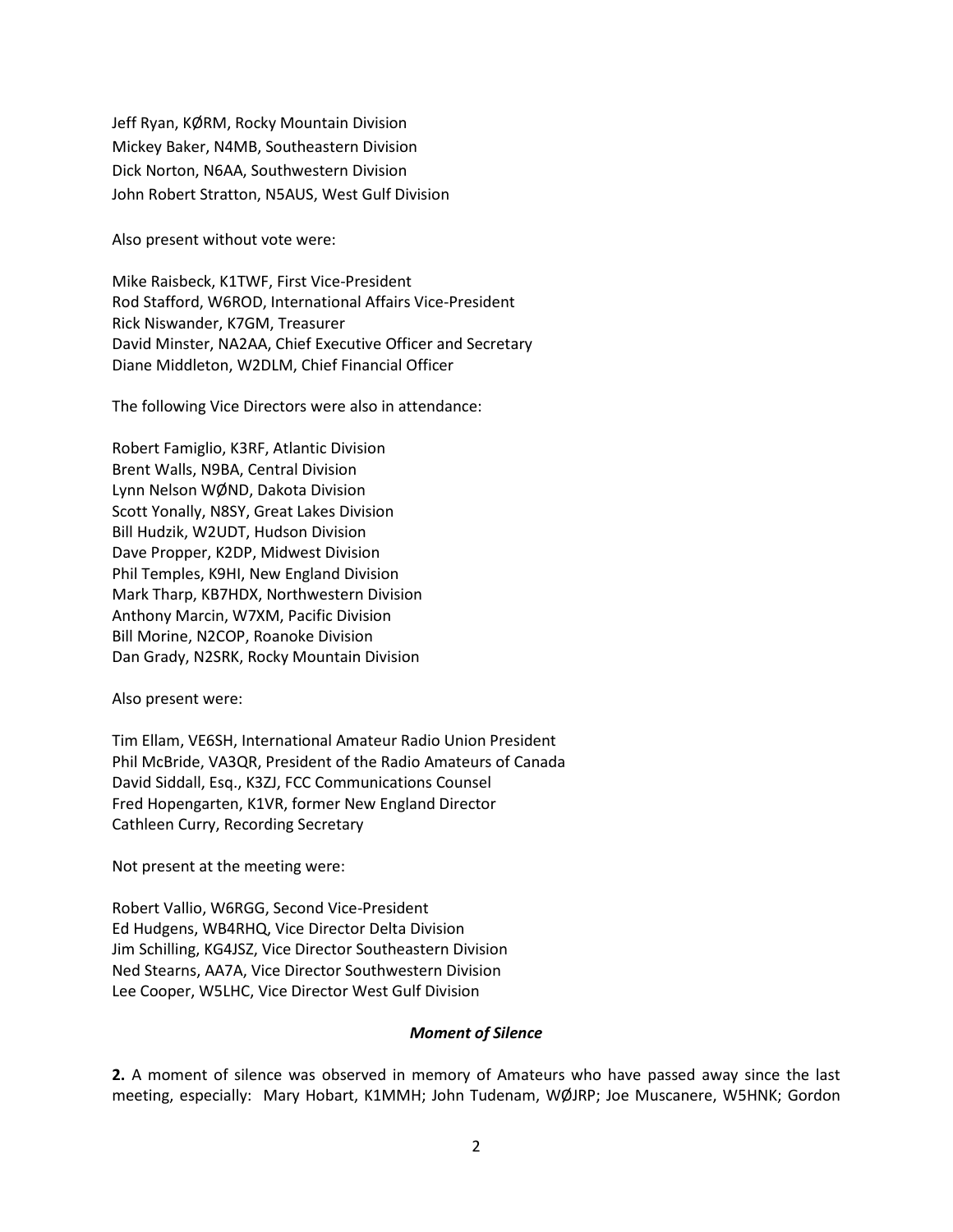Pettengil, W1OUN; Andy MacAllister, W5ACM; Reinaldo Leandro, ex-YHAMH, ex-HP1YV, ex-YN1AM; Lynn Lamb, W4NL; Tuck Miller, N9FT, ex-NZ6T; Carlos Menem, ex-LU1SM; Art Goddard, W6XD; Michael Marinaro, WN1M; Roger Turner, W1ZSA; Steve Ostrove, K2SO; Dr. Allan Taflove, WA9JLV; Mark Sheppard, N7LYE; Paul Kwarta, N0PK; Ed Benkis, W2HTI; Hal Souillard, KC2HAL; Bill Londell, N2CZD; Raymond Wemple, KA2DVM; Andy Stillinger, WA2DKJ; Joseph Palsa, K3WRY; Joel Hallas, W1ZR; Bill Somerville, G4WJS; Phil Kane, K2ASP; Claude Maer, WØIC; Will Roberts, AA4NC; Rich Arland, K7SZ; Tom Clark, K3IO; Sir Clive Sinclair; Cliff Peoples, KE8QR; Bob Carnahan, N3LL; Wolf Harranth, OE1WHC/OE3WHC; Keith Miller, Sr., N9DGK; Ron Hall, KP2N; Dan Arnold, W1CNI; Donald Drayton, AA7DD; Richard "Dick" Right, W1UBC/W1UC; Sheldon (Mike) Goldberg, K1LJN; Randy Greeley, NU7D; Harry Hudson, K7LAZ; Norman Harrill, N4NH; Allan Muise, K1NZQ; Lerma Swartz, KD6ANH; Nels Harvey, WA9JOB; William "Bill" Turner, W4WNT; Gerald Miller Jr., AA2ZJ; William Koeth, W2WK; Daniel Carter. N2ERH; Daniel Murphy, W2GZB; Jay Hoffman, KA5OST; Harvard Hechter, KC2AWX; Ken Woodard, WA4BVW; Ralph Roberts, W5VE; and Pete Cecere, N2YJZ.

#### *Courtesies*

**3.** Mr**.** Roderick greeted the board and guests and welcomed first time members – Director Kemmerer, Vice Director Tony Marcin and returning Director Boehner. Mr. Roderick noted that he expected a productive meeting with all the appropriate courtesies while the meeting was in session. Mr. Roderick presented ARRL certificates and pins to the new Board members.

**4.** Mr. Ellam brought greetings on behalf of the IARU's officers. Mr. Ellam noted that ITU Officers will be elected in May 2022 for the next four-year cycle. One of the officers, Doreen Bogdan Martin, who is the present Director of the ITU Development Sector is the leading candidate for Secretary General. Region 1 held *Shaping the Future Workshop* and there were in-depth discussions on how IARU needs to change to meet new challenges in amateur radio. Amateur radio is very diverse now and the goals of the IARU are to meet the needs of diverse member societies and their members.

**5.** Mr. McBride brought greetings from the RAC as new President. COVID didn't change their Board of Director Meetings, but their 2021 RAC meeting was canceled due to COVID. They continue to offer online classes and over 1,000 students completed the basic class and 500 completed the advanced course. A goal of RAC is to expose youth to amateur radio.

**6.** Mr. Abernethy reported that the ARRL Foundation had \$7.2 million in assets including \$1.1 million in the Goldfarb endowment. It is anticipated that the Goldfarb 4-year scholarship will be awarded this year. A total of 122 scholarships valued at \$564,250 were awarded this past year. There were 7 new annual scholarships created by donors ranging from \$1,000 to \$5,000 each. ARDC scholarship funding has steadily increased each year and is expected to be \$900,000 in 2022. ARDC grant to create a club grant program- \$500,000 for grants and \$100,000 for set up and administration was requested and awarded to the Foundation. The program will make grants up to \$25,000 available to clubs. Requests for anything above \$25,000 will be referred to the ARDC.

#### *Consideration of the Agenda*

**7.** On the motion of Mr. Norris, seconded by Mr. Ritz, the Agenda was **ADOPTED.**

#### *Elections of Officers*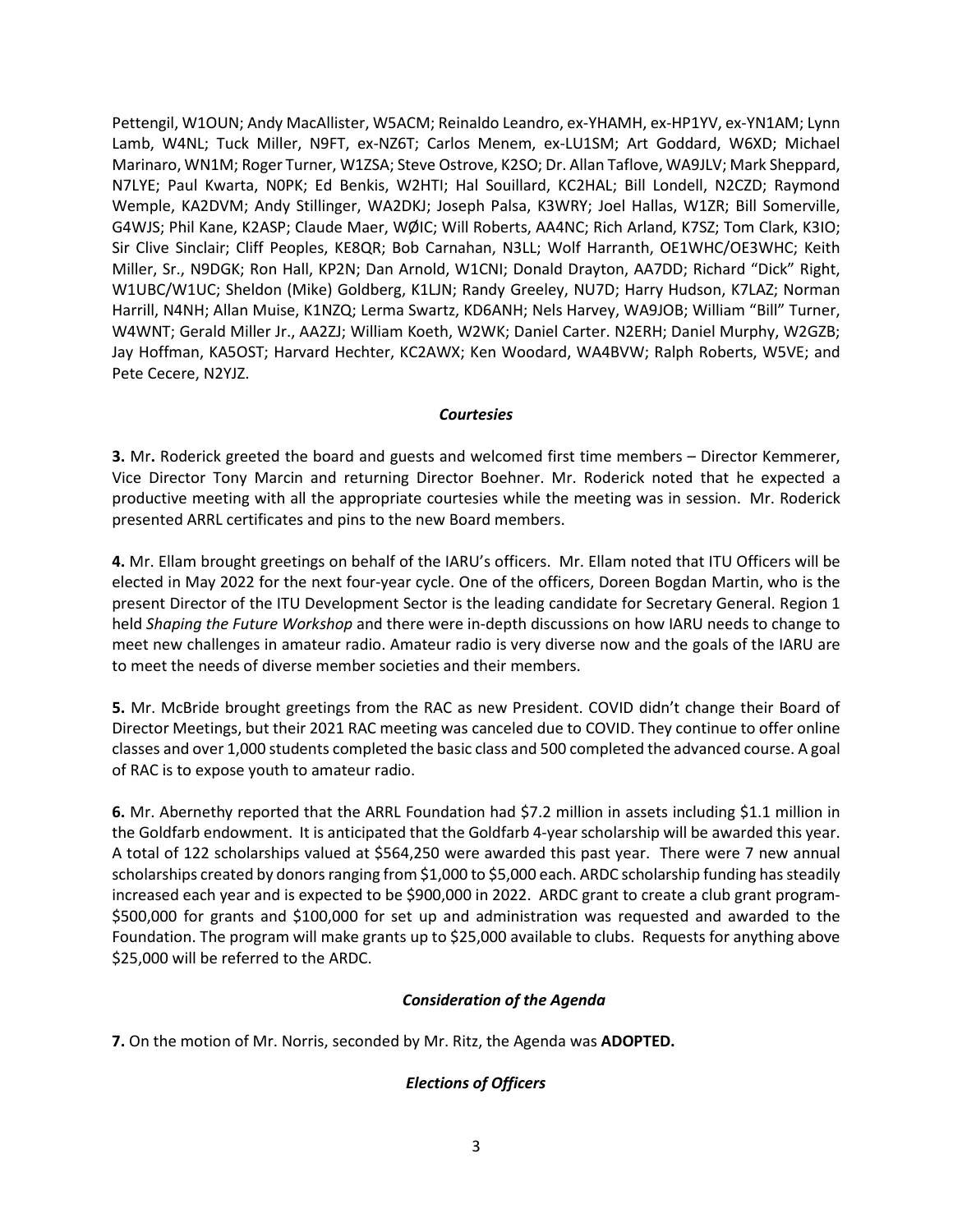**8.** The President appointed Dan Grady, N2SRK; Mark Tharp, KB7HDX; and Scott Yonally, N8SY as tellers.

**9.** President Roderick yielded the floor to First Vice President Raisbeck. Vice President Raisbeck opened the floor for nominations for President. Mr. Luetzelschwab nominated Mr. Roderick, K5UR for President. Mr. Luetzelschwab moved to close nominations, seconded by Dr. Boehner. Seeing no objection, the motion was **APPROVED**, and Mr. Roderick was declared **re-elected** as President (with applause).

**10.** President Roderick opened the floor for nominations for First Vice President. Mr. Williams nominated Mr. Norris. Mr. Baker nominated Mr. Raisbeck. Ms. Jairam moved to close nominations, seconded by Mr. Luetzelschwab. Seeing no objection, the motion was **APPROVED**. Ballots were distributed, collected and counted by the tellers with the following results: Mr. Norris - 7; Mr. Raisbeck - 7; and 1 ballot was deemed invalid as it contained a name for a person who was not nominated. Ballots were distributed again with a reminder to vote only for Mr. Norris or Mr. Raisbeck, collected and counted by the tellers with the following results: Mr. Raisbeck - 8; Mr. Norris - 7. Mr. Raisbeck was declared **re-elected** First Vice President (with applause).

**11.** President Roderick opened the floor for nominations for Second Vice President. Mr. Stratton nominated Mr. Hopengarten. Mr. Ryan nominated Mr. Vallio. Ms. McIntyre moved to close nominations, seconded by Mr. Norris. Seeing no objection, the motion was **APPROVED.** Ballots were distributed, collected and counted by the tellers with the following results: Vallio - 9; Hopengarten - 6. Mr. Vallio was declared **re-elected** Second Vice President (with applause).

**12.** President Roderick opened the floor for nominations for International Affairs Vice President. Ms. Jairam nominated Mr. Stafford. Ms. McIntyre moved, to close nominations, seconded by Mr. Zygielbaum. Seeing no objection, the motion was **APPROVED,** and Mr. Stafford was declared **re-elected** as International Affairs Vice President (with applause).

**13.** Mr. Roderick commented that the Secretary position is tied to the Chief Executive Officer position. Mr. Ritz brought a motion to move into the Committee of the Whole to discuss a personnel matter, seconded by Mr. Norris. It was requested the following individuals leave the meeting for the discussion: Mr. Minster, Ms. Middleton, Ms. Curry, Mr. Hopengarten, Mr. McBride, and Mr. Ellam. Seeing no objection, the motion was **APPROVED** by unanimous vote.

#### *The Board was in a Committee of the Whole from 9:37 AM – 10:27 AM.*

Mr. Abernethy moved, seconded by Mr. Luetzelschwab, to adopt the report of the Committee of the Whole**.** The motion was **APPROVED** by unanimous vote**.**

*Board was on break from 10:35 AM-10:59 AM with all returning as noted above.*

**14.** President Roderick opened the floor for nominations for the Secretary position. Mr. Norris nominated Mr. Minster. Mr. Baker moved to close nominations, seconded by Mr. Zygielbaum. Seeing no objection, the motion was **APPROVED,** and Mr. Minster was declared **re-elected** Secretary (with applause).

**15.** President Roderick opened the floor for nominations for the Chief Executive Officer position. Mr. Ryan nominated Mr. Minster. Mr. Williams moved, to close nominations, seconded by Mr. Kemmerer. Seeing no objection, the motion was **APPROVED,** and Mr. Minster was declared **re-elected** Chief Executive Officer (with applause).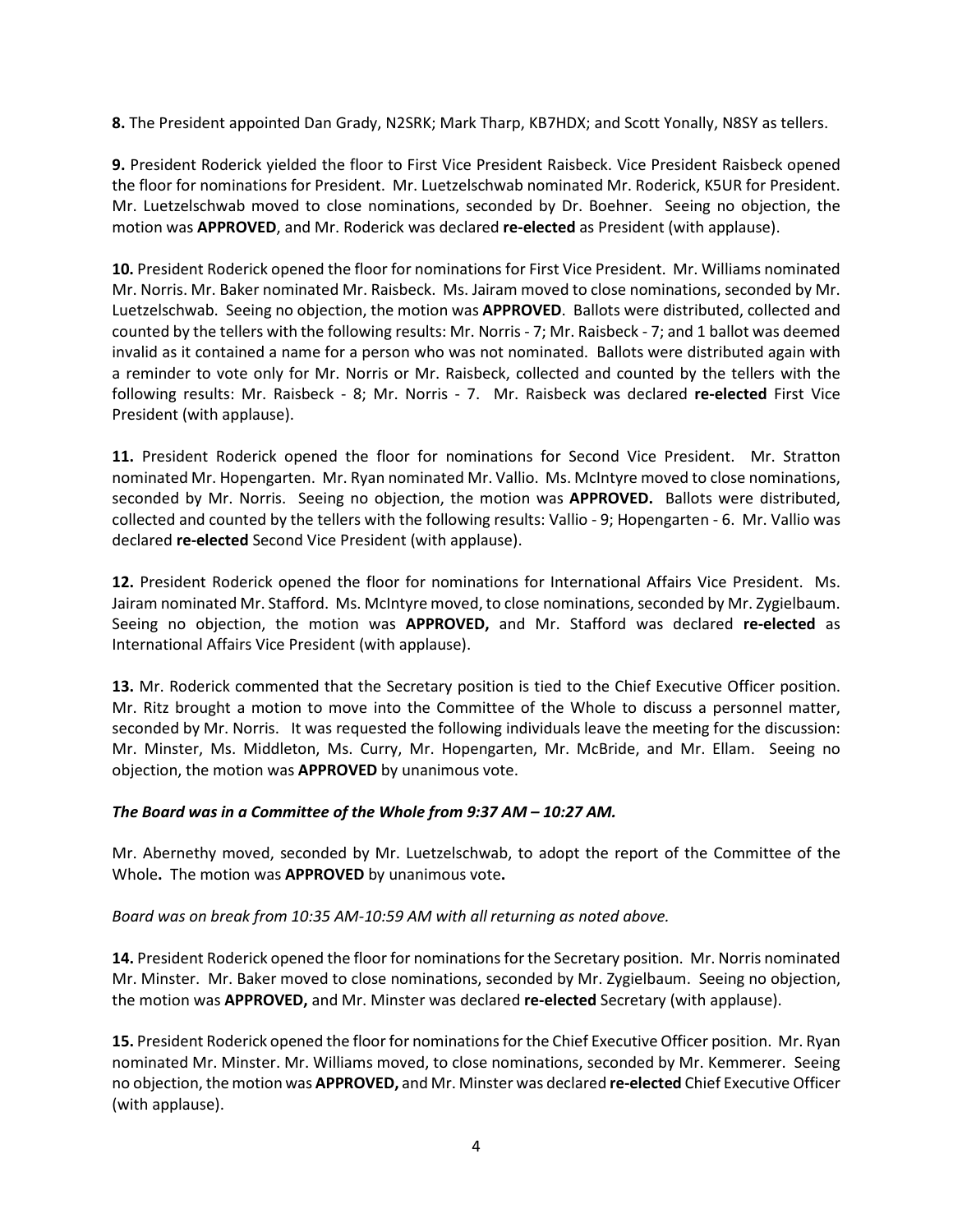**16.** President Roderick opened the floor for nominations for the Treasurer position.Mr. Ryan respectfully requested Mr. Morine leave the meeting. Mr. Ryan acknowledged that current Treasurer Niswander is retiring from the position after 10 years of service and that a period of time is needed for a smooth the transition including documents that will need to be executed and nominated Dr. Niswander be re-elected as Treasurer through April 30<sup>th</sup> to allow for a transition period. Mr. Norris moved to close the nominations, seconded by Ms. McIntyre. Seeing no objection, the motion was **APPROVED** and Dr. Niswander was declared **re-elected** as Treasurer through April 30, 2022 (with applause).

Mr. Ryan, on behalf of the Treasurer search committee, nominated John Sager for Treasurer beginning May 1, 2022. Dr. Boehner nominated Mr. Morine. Mr. Norris moved to close nominations, seconded by Mr. Stratton. Seeing no objections, the motion was **APPROVED**. Ballots were distributed, collected, and counted by the tellers with the following results: Mr. Sager - 13; Mr. Morine - 2. Mr. Sager was declared **elected** Treasurer effective May 1, 2022 (with applause).

Mr. Morine returned to the meeting.

**17.** President Roderick opened the floor for nominations for the Chief Financial Officer position. Mr. Ritz nominated Ms. Middleton. Ms. Jairam moved to close nominations, seconded by Mr. Norris. Seeing no objection, Ms. Middleton was declared **re-elected** as Chief Financial Officer (with applause).

**18.** President Roderick opened the floor for nominations for the ARRL Executive Committee and briefly explained the voting process. Mr. Norris nominated Ms. McIntyre, Mr. Lippert, Mr. Abernethy, Mr. Williams, and Mr. Stratton. Mr. Ryan nominated Ms. Jairam and Mr. Baker. Mr. Ritz nominated Dr. Boehner. Mr. Abernethy moved to close the nominations, seconded by Mr. Ryan. Seeing no objection, the motion was **APPROVED**. Ballots were distributed, collected, and counted by the tellers with the following results: Ms. McIntyre - 13; Mr. Lippert - 11; Mr. Abernethy - 10; Mr. Williams - 11; Mr. Baker – 7; Ms. Jairam: - 7; Mr. Stratton - 6; Dr. Boehner - 6.

Ms. McIntyre, Mr. Lippert, Mr. Abernethy, Mr. Williams received majority votes and were declared **elected** to the Executive Committee.

Pursuant to ARRL Election Rule 13.216, there was a re-ballot of the remaining four nominees: Mr. Stratton, Mr. Baker, Ms. Jairam and Dr. Boehner. Ballots were distributed, collected, and counted by the tellers with the following results: Mr. Stratton - 6; Ms. Jairam - 3; Mr. Baker- 3; Dr. Boehner - 3. With no nominee receiving a majority vote, another vote was called.

Ballots were distributed, collected, and counted by the tellers with the following results: Mr. Stratton - 7; Ms. Jairam - 3; Mr. Baker - 3; Dr. Boehner - 2. With no nominee receiving a majority vote, another vote was called. Dr. Boehner requested his name be withdrawn from consideration.

Ballots were distributed, collected, and counted by the tellers with the following results: Mr. Stratton - 8; Ms. Jairam - 3; Mr. Baker - 4. Mr. Stratton received majority votes and was declared **elected** to the Executive Committee.

**19.** President Roderick opened the floor for two ARRL Director nominations for Directors of the ARRL Foundation Board. Mr. Abernethy nominated Mr. Ritz and Mr. Luetzelschwab. Mr. Stratton moved to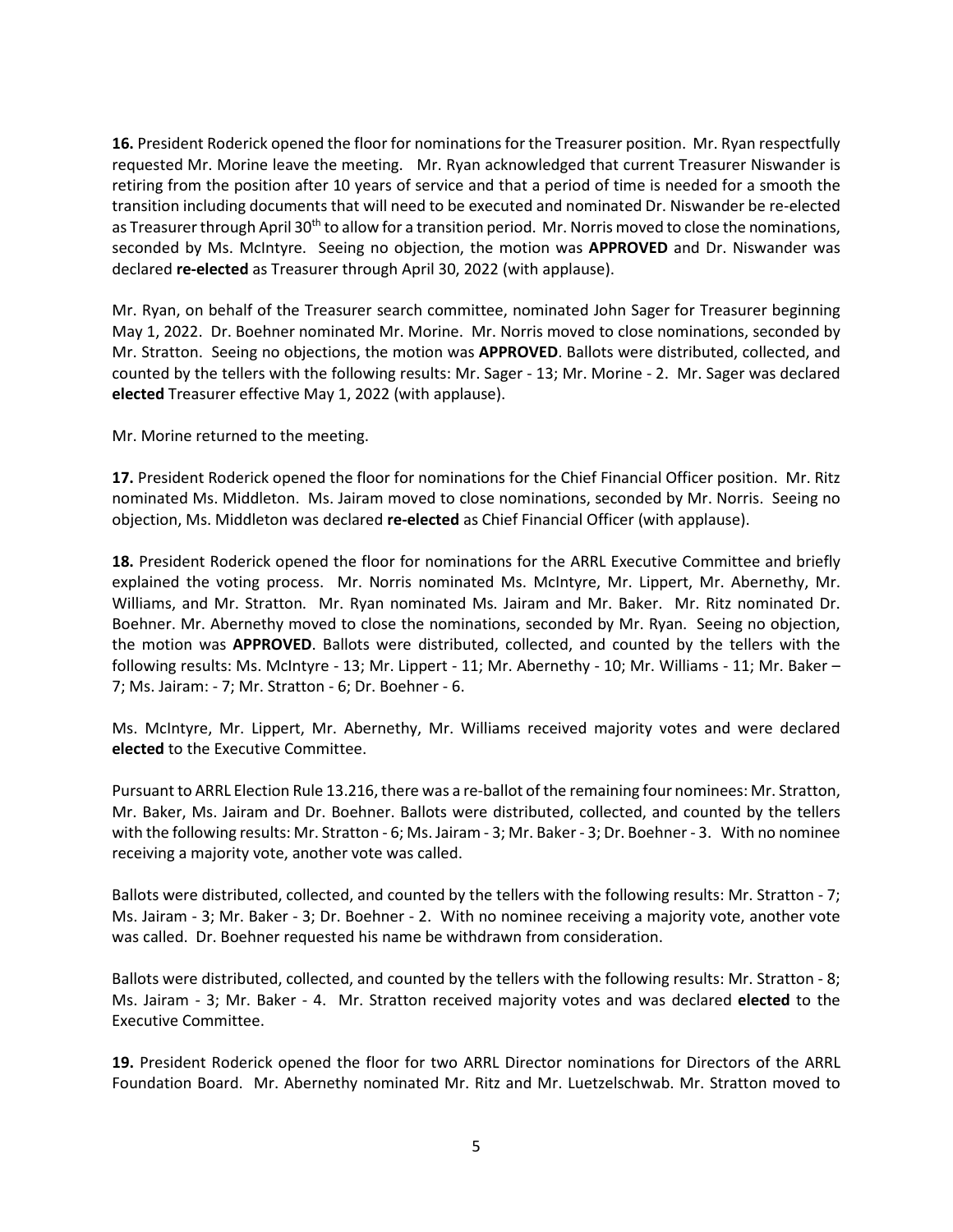close the nominations, seconded by Mr. Norris. Seeing no objection, motion was **APPROVED,** and Mr. Ritz and Mr. Luetzelschwab were declared **elected** as Directors to the ARRL Foundation Board.

President Roderick opened the floor for two non-ARRL Director nominations for Directors of the ARRL Foundation Board. Mr. Abernethy nominated Dr. Woolweaver and Mr. Carlson. Mr. Ryan nominated Mr. Minster. Ms. Jairam moved to close nominations, seconded by Dr. Boehner. Seeing no objection, motion was **APPROVED.** Ballots were distributed, collected, and counted by the tellers with the following results: Mr. Carlson – 12; Mr. Minster – 9; Dr. Woolweaver – 7. With majority vote Mr. Minster and Mr. Carlson were declared **elected**.

#### *Receipt and Consideration of Financial Reports*

**20.** Dr. Niswander discussed his report, and the portfolio returns over the last 10 years. He also reviewed the portfolio and operational matters related to the process of the transition to a new Investment Manager.

**21.** Mr. Ryan moved, seconded by the entire Board that:

Rick Niswander has held the volunteer position of Treasurer for the past ten years;

WHEREAS, he has served with integrity and diligence;

WHEREAS, he has served as a trusted advisor to the Board;

WHEREAS he has managed the ARRL's investments in an extremely professional manner; and

WHEREAS he will be retiring from this position prior to the next Board meeting;

THEREFORE, be it resolved that the ARRL Board of Directors gratefully thanks him for his decade of service and wishes him all the best in his future endeavors.

The motion was **APPROVED** unanimously (with standing applause)

**22.** Ms. Middleton presented the report of the Chief Financial Officer. She reported that the League generated a small gain from operations in 2021 and continues to maintain a strong balance sheet along with healthy cash balances. ARRL continued to experience significantly lower spending in 2021 due to cancelled events and limited travel along with timing of new hires. She then entertained questions.

#### *Consideration of the Consent Agenda*

The following Committee reports were removed from the Consent Agenda: Programs and Services Committee, Emergency Communications and Field Services Committee, Historical Committee, Logbook of the World Committee, Contest Advisory Committee, DX Advisory Committee, Legislative Advocacy Committee, Legal Structure Review Committee, and the Investment Management Committee.

Mr. Norris moved to adopt the Consent Agenda, seconded by Mr. Abernethy. Seeing no opposition, the Consent Agenda was **ADOPTED**.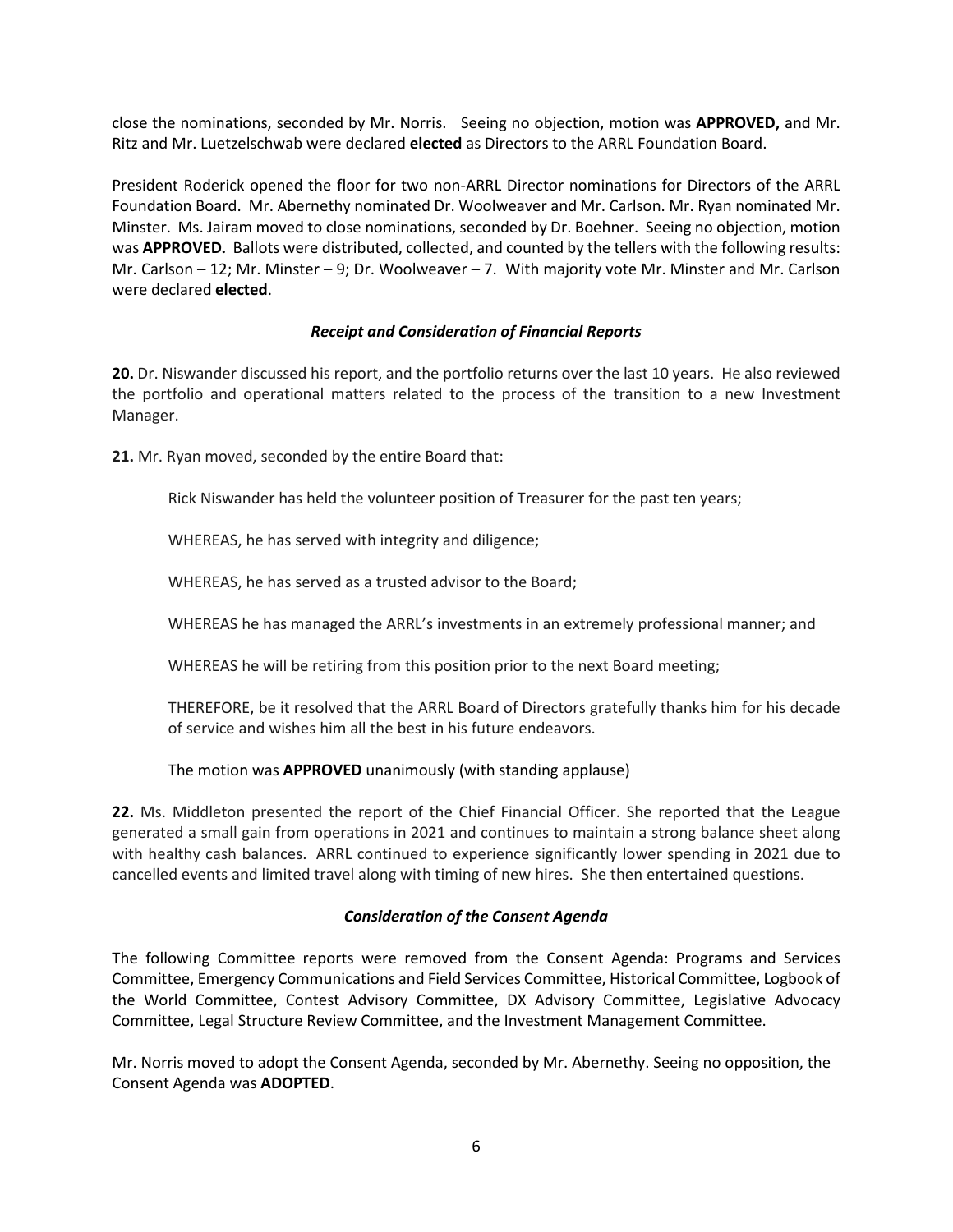*The Board was on break for lunch from 11:53 AM to 1:00 PM with all returning as noted above.*

#### *Consideration of items removed from Consent Agenda*

**23.** Mr. Ritz presented the Program and Services Committee report. There was a Field Day survey sent out to 15,000 Field Day participants and a link to the survey was posted on several social media site with 3,059 members responding. The committee decided that Field Day will be the same as last year with the addition of a 100-watt limitation for everyone. The PSC will gauge how the 2022 Field Day goes and discuss continuing it in this manner going forward.

**24.** Ms. McIntyre asked, as she had removed the Emergency Management and Field Services Committee report from the consent agenda, when and how the committee was going to communicate progress from the committee to membership. With permission from the Chair and Mr. Ritz, Mr. Stratton requested Vice Director Tharp, as part of the committee, join the conversation. Mr. Stratton, Mr. Tharp, Mr. Minster, and Mr. Norris all offered input and answers to her question.

**25.** Mr. Luetzelschwab presented the Historical Committee report. There are currently three volunteers to fix/refurbish radios, but more volunteers are needed. A search is taking place to find volunteers for other areas such as curating, an "Attic Team", Web Development, and Photography. There is interest in historical items and the committee is looking forward to cataloging historical items.

**26.** Mr. Baker presented the Logbook Committee report. Although the LoTW was running quite well in 2021, the Committee is looking to put together a new version of the LoTW to be a more modern, supportable and maintainable system.

**27.** Mr. Ritz presented the Contest Advisory Committee report. He thanked Mr. Lippert for reviving the Contest Advisory Committee. Meetings have been lively, and they will continue to consider data and any proposed changes that are submitted.

**28.** Mr. Norris presented the DX Advisory Committee report. The Zoom meeting held in November contained good dialogue. The group has received questions that have been answered in the past and the group was curious why there was a renewed interest in these items. The committee found no new or additional information to warrant reconsideration.

#### *The Board was on break from 3:02 PM – 3:28 PM with all returning as noted above***.**

**29.** Mr. Stratton presented the Legal Structure Committee report. The committee has been tasked with reviewing the by-laws, articles, and standing orders for needed updates. One issue being the indemnification provisions. CT law requires indemnification of Directors. Discussion about expanding the indemnification coverage to Vice Directors, employees, and officers took place.

Mr. Stratton moved, seconded by Mr. Stafford that:

WHEREAS, The American Radio Relay League, Incorporation (the "League") is a Non-Stock Corporation created and existing under the Non-stock Corporation laws of the State of Connecticut (the "Law");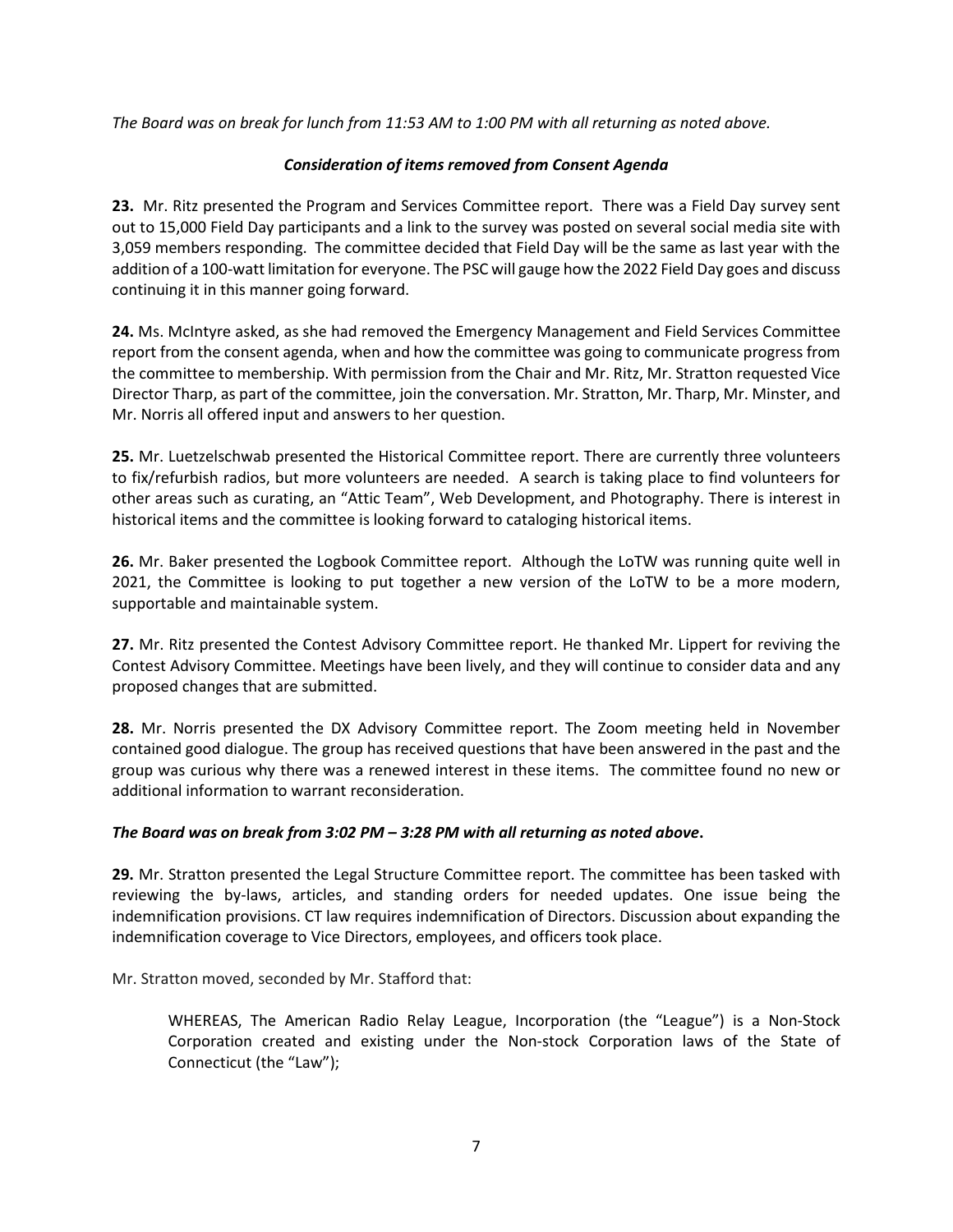WHEREAS, said law defines mandatory and permissible indemnification requirements for Non-Stock Corporations;

WHEREAS, the Board of Directors finds that it is in the best interest of the League to define a policy of indemnification to comply with said defined requirements;

WHEREAS, Section 33-1124 of Chapter 602 of said Law provides that such requirements may be adopted by resolution approved by the Board of Directors of the League;

Be it THEREFORE, Resolved, that:

The League shall indemnify and advance expenses to the Directors, Vice-Directors, Officers and Employees of the League in compliance with, and to the full extent permitted by, the current versions of Section 33-1116 to 33-1125, inclusive, of the Law.

After a discussion, the motion was **APPROVED** unanimously.

**30.** Mr. Stratton moved, seconded by Mr. Stafford that:

WHEREAS, The Legal Structure Review Committee believes it is in the best interest of the Members, the Board and ARRL staff to impose a more logical organizational structure on the existing Standing Orders to permit easier reference and to form a basis for future updates and modernization;

Be it therefore resolved that:

The attached updated Standing Orders (January 17, 2022):

(a) be adopted as the current official ARRL Standing Orders;

(b) the existing Standing Orders be removed from the ARRL's website and any publication, and replaced with the attached updated Standing Orders;

(c) the attached updated Standing Orders (January 17, 2022) be published on the ARRL's public website and any publication in which the existing Standing Orders are published.

After a discussion, the motion was **APPROVED** unanimously.

Updated Standing Orders are attached as Exhibit 1.

**31.** Dr. Niswander moved, seconded by Ms. McIntyre that:

The Board select CAPTRUST as the ARRL Investment Manager, subject to the successful completion and execution of a satisfactory investment management agreement.

After a discussion, the motion was **APPROVED**.

**32.** Dr. Niswander moved, seconded by Mr. Stratton that: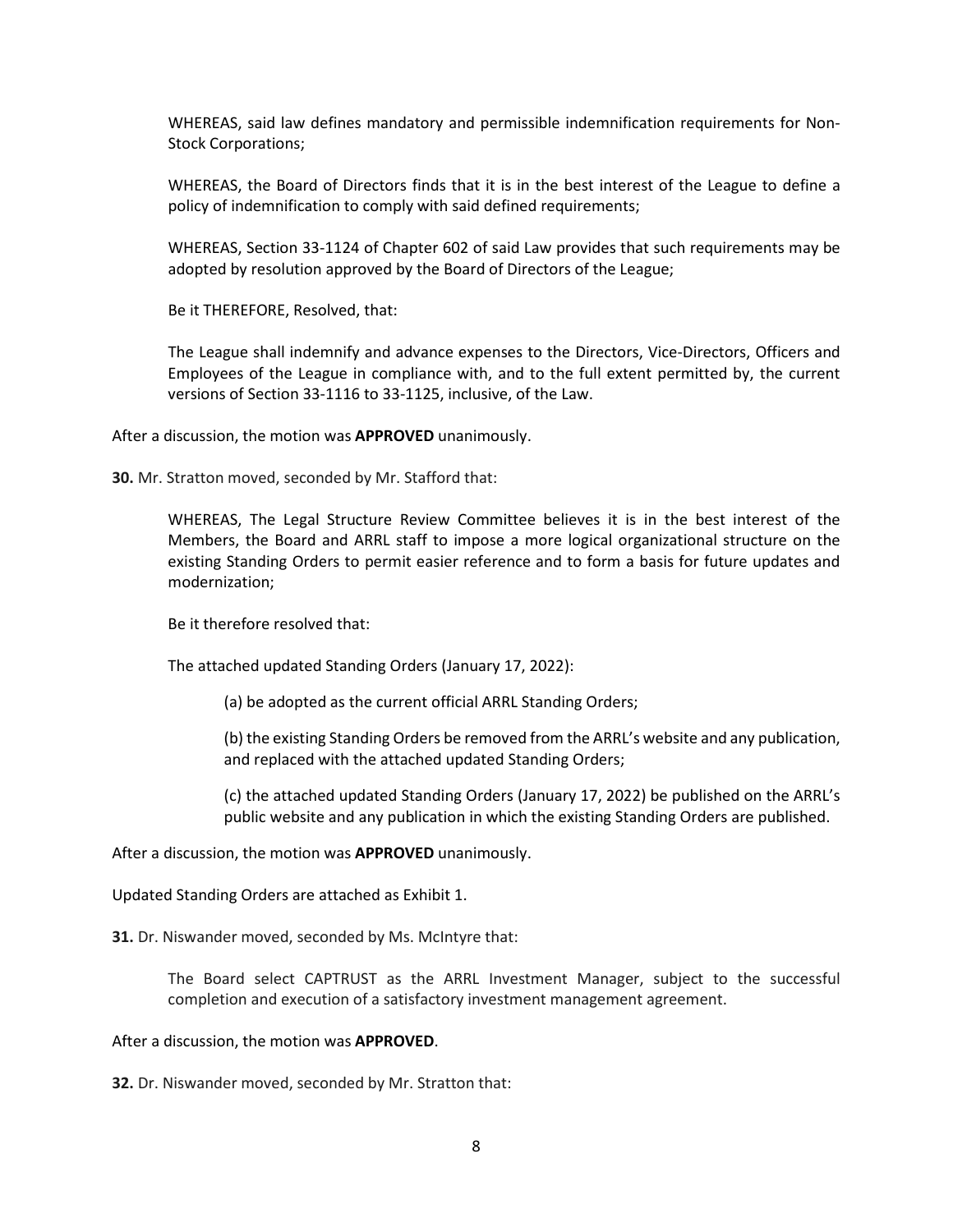WHEREAS, the Investment Management Committee created at the January 2021 Board meeting has completed its work related to the selection of an Investment Manager and has provided the Board with candidates for consideration, and

WHEREAS, the Board has selected CAPTRUST as the ARRL Investment Manager, subject to the successful completion and execution of a satisfactory investment management agreement, and

WHEREAS, the transition to the new Investment Manager will require creation and execution of an investment management agreement as well as other instruments to effectuate the business relationship, and

WHEREAS, the Board wishes to authorize appropriate individuals and committees to negotiate and execute said agreements and instruments,

THEREFORE, be it resolved that:

1. The Investment Management Committee shall oversee the transition of the ARRL's investment portfolio to the new external Investment Manager, including oversight of the creation of an agreement between ARRL and the new Investment Manager.

2. Subject to such oversight noted above and related effectuating the business relationship with the Investment Manager, any of the following individuals are hereby authorized to make, execute, and approve on behalf of the ARRL, any and all contracts and to execute and approve on behalf of the ARRL, other instruments, a part of or incident to such contracts, effective until otherwise ordered by the Board:

- a. Rick Roderick, President
- b. David Minster, Chief Executive Officer
- c. Diane Middleton, Chief Financial Officer
- d. Frederick Niswander, Treasurer
- e. William Morine, Chair, Investment Management Committee

The ARRL Secretary is authorized in the name and on behalf of the ARRL to execute and deliver certified copies of this resolution as required.

After a discussion, the motion was **APPROVED** unanimously.

#### *Consider Recommendations of the Standing Committees*

**33**. Mr. Ryan moved and seconded by Mr. Baker that the 2022-2023 Plan, as recommended by the Administration and Finance Committee be adopted.

Mr. Stratton moved to amend the capital portion of the 2022-23 Plan, seconded by Mr. Norris to delete the \$250,000 allocated for the parking lot and curb replacement and allocate \$100,000 to contract an engineering firm to advise ARRL how to address the drainage and parking lot repairs with a report to the board by the July board meeting.

After a discussion, the motion to amend **FAILED**.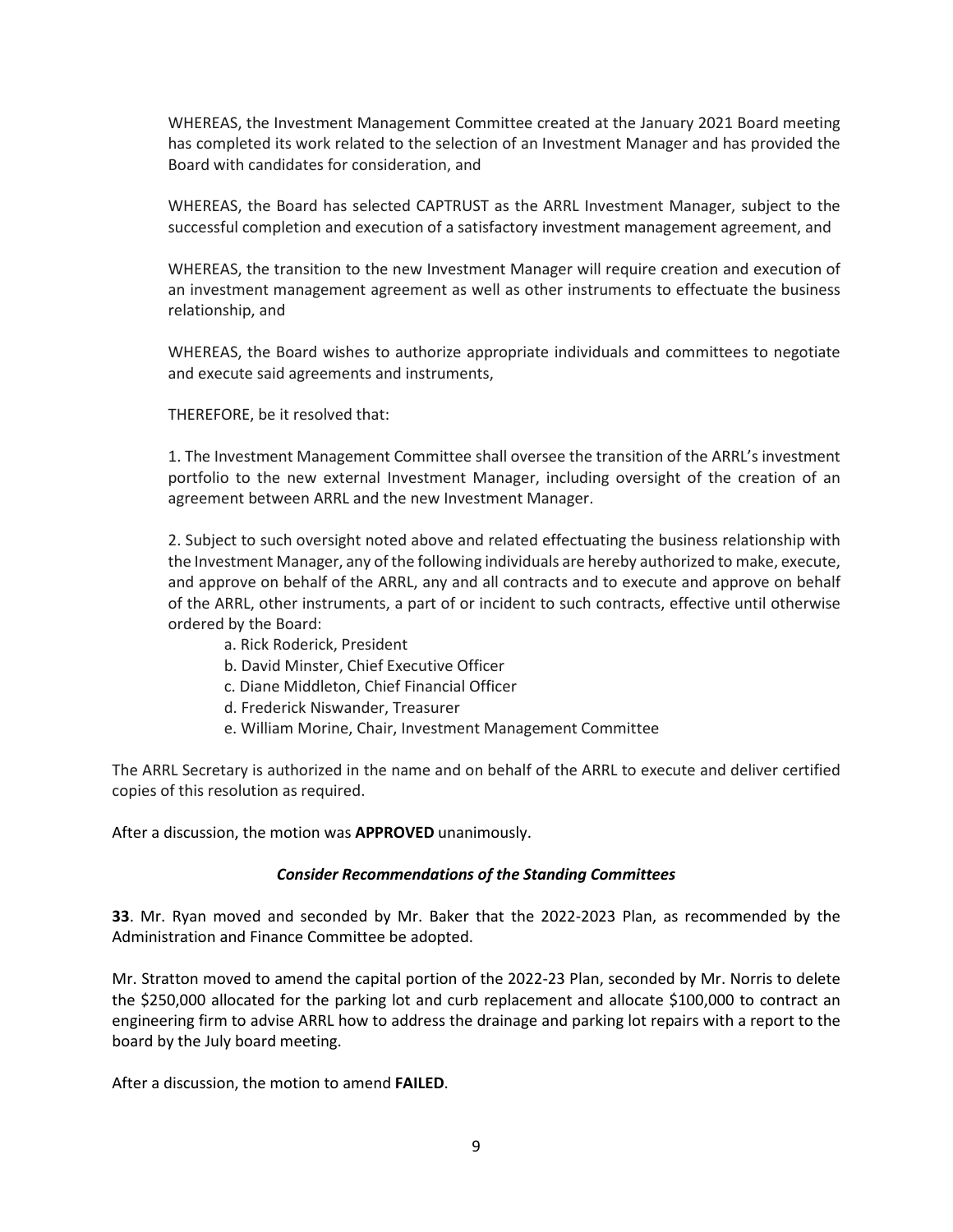Returning to the original motion to approve the recommended 2022-23 Plan, the motion was **APPROVED.**

**34**. Mr. Baker moved, seconded by Mr. Raisbeck, that:

#### WHEREAS,

- The art and science of amateur radio is changing at a rapid rate with new technologies and modes, regulatory challenges, and threats to our members rights to erect antennas accelerating.
- The ARRL Board of Directors wishes to improve responses to member requirements that require more, or changes to, programs, services, rules and regulations.
- The long-standing scheduling of only two full Board of Directors meetings per year has resulted in long agendas, lengthy meetings, and the infrequent update of critical issues.
- The time between meetings has not kept up with the expectations of members or members of the Board.
- The use of teleconferencing using Zoom has proved to be an effective meeting platform, as demonstrated by the successful board meetings that were held via that medium in 2020 and 2021.

THEREFORE, The attached Article 4 of the ARRL Articles of Association is proposed as a replacement to the current Article 4, to require FOUR (4) meetings per year.

#### Proposed Article 4

The affairs of the Corporation shall be governed by a Board consisting of fifteen Directors, each representing a territorial Division comprising a geographical area as defined in the By-Laws. The Directors shall be elected for terms of three years by the members eligible to vote, according to the schedule prescribed in the By-Laws. Election of Directors shall be by mail or electronic vote, in accordance with the rules and regulations prescribed in the By-Laws. The Board shall meet quarterly, four times each calendar year, at times and places, and by methods as provided in the By-Laws. The first meeting each year shall be called the Annual Meeting and then subsequently Spring, Summer, and Fall Meetings. Special meetings of the Board shall be called by the President, by any two Officers, or upon written request of at least one-half of the membership of the Board as then constituted.

*The Board recessed for the day at 5:32 PM, Friday, January 21 and returned on Saturday, January 22 9:00 AM with all members previously noted present.*

Discussion continued on the motion to amend Article 4. After a lengthy discussion, Mr. Stratton made a motion to call for the *Previous Question*, seconded by Mr. Ritz. Seeing no objection, motion was **APPROVED**.

Modification of Articles of Association required a roll call vote. The Directors voted accordingly:

Mr. Abernethy: No Mr. Luetzelschwab: No Mr. Lippert: No Mr. Norris: No Mr. Williams: No Ms. Jairam: Aye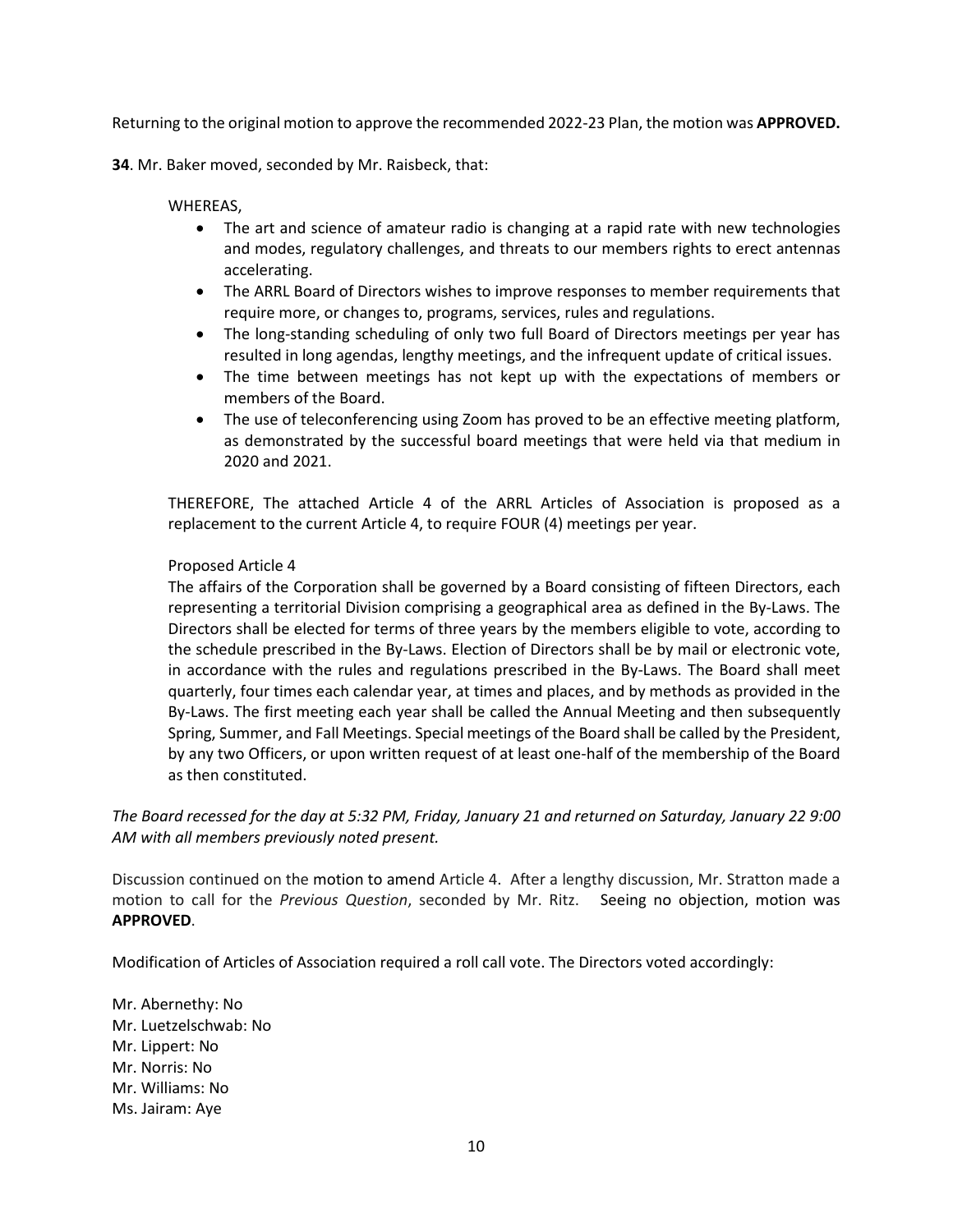Mr. Zygielbaum: Aye Mr. Kemmerer: Aye Mr. Ritz: No Ms. McIntyre: No Dr. Boehner: No Mr. Ryan: Aye Mr. Baker: Aye Mr. Norton: Abstained Mr. Stratton: No

Being a two-thirds requirement to pass, the motion **FAILED**, No-9, Aye-5 and 1 Abstention.

**35.** Mr. Ryan moved, seconded by Dr. Niswander, that:

WHEREAS, the Investment Management Committee, created at the January 2021 Board meeting, has completed its work related to the selection of an Investment Manager and has provided the Board with candidates for consideration, and;

WHEREAS, the transition to the new Investment Manager will commence immediately after the January 2022 Board meeting, and;

WHEREAS, it is appropriate for the current Investment Management Committee to oversee that transition, and;

WHEREAS, the Board wishes to provide for appropriate oversight of the Investment Manager and to improve the governance of the investment process, and;

WHEREAS, the establishment of an ongoing, permanent, Investment Management Committee is appropriate to provide for effective oversight and monitoring;

THEREFORE, be it resolved that:

1. The charge of the current Investment Management Committee is modified to direct the existing Committee to oversee the transition of the ARRL's investment portfolio to the new external Investment Manager, including oversight of the negotiations to conclude an agreement between the ARRL and the new Investment Manager. The Investment Management Committee existence will terminate effective Midnight, April 30, 2022, unless extended by the ARRL Board of Directors.

2. A permanent Investment Management Committee to replace the existing Investment Management Committee shall be established effective May 1, 2022. This committee shall be composed of five voting members. Two of the Committee Members must be, at the time of their appointment to the Committee, either a Director or Vice Director. Three of the Committee Members must be, at the time of their appointment, non-currently serving ARRL Board members, holders of a current Amateur Radio license, and ARRL Members.

3. The three non-ODV Committee members are to be selected for their investment or investment management expertise and experience.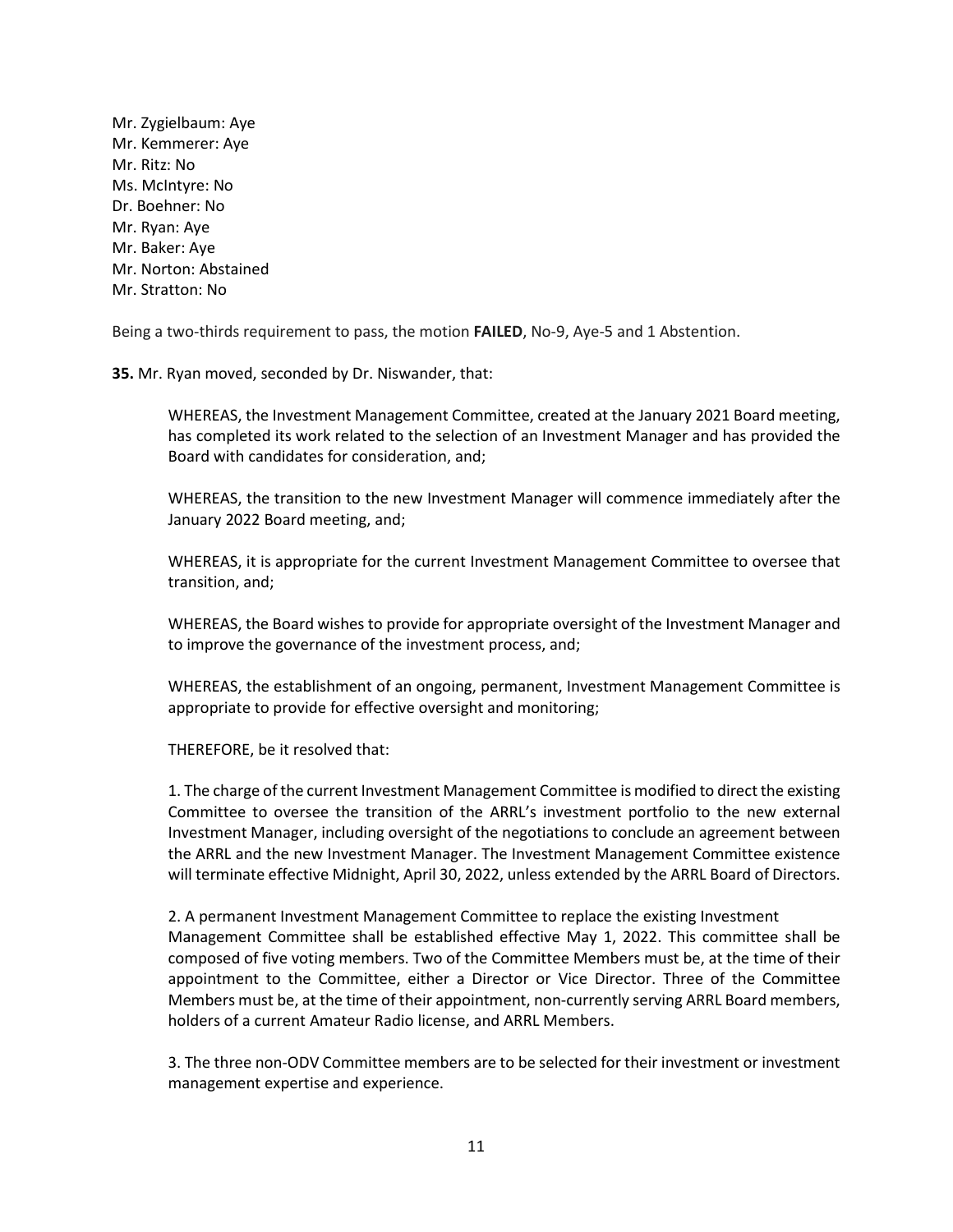4. The ARRL Treasurer shall be an ex-officio member of the Committee, without vote, and shall chair the Committee.

5. Members shall serve staggered five-year terms. The President shall appoint the members of the Committee.

6. The Committee shall be advisory to the Board. All reports of the Committee shall be submitted simultaneously to the Administration and Finance Committee (A&F) and to the Board.

7. The permanent Investment Management Committee shall report to and be subject to the control of the Board.

8. The Investment Management Committee shall:

a. Provide for the oversight and monitoring of the external Investment Manager.

b. At least annually, review and, if appropriate, recommend to the Board changes to the Investment Policy Statement.

c. Advise the Board and A&F on matters related to investing and management of the investment portfolio.

d. Provide a written report to the Board and to A&F prior to every regular meeting of each of those bodies.

After a discussion, the Motion was **APPROVED** unanimously.

**36.** Mr. Ritz moved, seconded by Mr. Vallio, Mr. Lippert, Ms. McIntyre, Mr. Norris and Dr. Zygielbaum that:

WHEREAS, ARRL denotes itself as "The National Association for Amateur Radio", and;

WHEREAS, ARRL has an obligation to our members and the amateur radio community at large to ensure the technical advancement and enjoyment of Amateur Radio, and provide quality amateur radio educational materials as outlined in the ARRL Strategic Plan, and;

WHEREAS, the ability of amateurs to meet the intent of FCC regulations, commensurate with longstanding, self-policing by the amateur community, would be enhanced by formally addressing transmitted signal purity. Without such guidance, and with the current lack of adequate training materials, the inadvertent emission of poor-quality signals can cause interference within the radio amateur service, as well as possibly to other radio services, and;

WHEREAS, the ARRL Lab, along with technical experts within the Amateur Radio community, have established formalized testing methodologies for amateur radio equipment to test for transmitted signal purity, and;

WHEREAS, the proposed ARRL Clean Signal Initiative seeks to engage ARRL Lab staff and volunteer technical experts to establish formalized technical standards for transmitted signal purity of amateur radio equipment, certify new equipment to these standards, and work with manufacturers to ensure compliance with these standards for the good of Amateur Radio worldwide. It also requires that the ARRL address the educational aspect of transmitted signal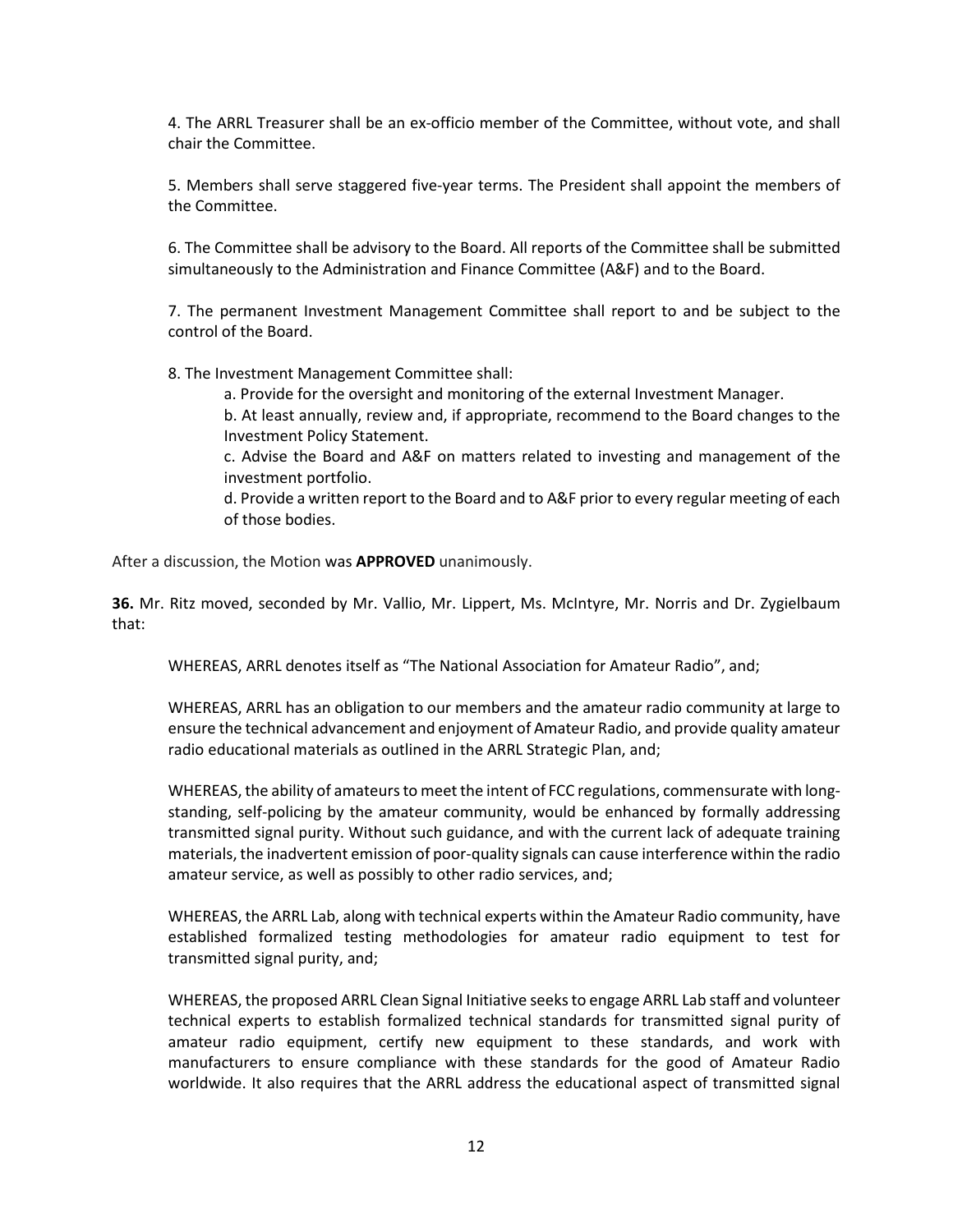purity by developing materials to train amateurs in the proper operation of amateur radio transmitting equipment.

THEREFORE, be it resolved that ARRL formally adopt and promote the concepts and goals of the ARRL Clean Signal Initiative as presented.

After a discussion, the Motion was **APPROVED** unanimously.

**37.** Mr. Ryan moved, seconded by Ms. McIntyre that**:**

WHEREAS, the ARRL Doug DeMaw, W1FB Technical Excellence Award was established in 1975 to honor the author(s) whose article (or series of articles) published in ARRL periodicals for that year is judged to have the highest degree of technical merit, and

WHEREAS, the ARRL editorial staff selects six articles from QST and six articles from QEX, and provides them to a select panel of ARRL Technical Advisors for consideration for the award, and

WHEREAS, the ARRL panel of Technical Advisors voted to award the 2021 Doug DeMaw, W1FB Technical Excellence Award to Richard Kiefer, K0DK, for his article "Eliminating Radio Frequency Interference from Power Lines" published in the September 2021 issue of QST magazine.

THEREFORE, be it resolved that the ARRL Board of Directors, with the full recommendation of the ARRL Board Programs and Services Committee, does hereby bestow the 2021 Doug DeMaw, W1FB Technical Excellence Award to Richard Kiefer, K0DK.

The Motion was **APPROVED** unanimously (with applause)**.**

#### *Proposals for amendments to Articles of Association and Bylaws*

**38.** Mr. Ryan moved, seconded by Mr. Zygielbaum that:

WHEREAS, the creation of the Emergency Communications and Field Services Committee is in the best interests of the League and its members, and

WHEREAS, the Board of Directors wishes to ensure the establishing motion is not to be interpreted as directing Staff but rather to maintain the board's advisory and policy role;

THEREFORE, be it resolved that the following changes are made to By-Law 40:

The Existing By-Law 40 (as noted on the ARRL Web Site): (noted in italics for purposes of differentiating)

*40. The Emergency Communications and Field Services Committee (ECFSC) shall:*

• *Create and modify programs, services, training and advise the Chief Executive Officer and Director of Emergency Communications, with the objective of improving the League's support of, and training for, Section Managers, Section Emergency Coordinators, Section Traffic Managers, Affiliated Club Coordinators and other Field Service volunteers;*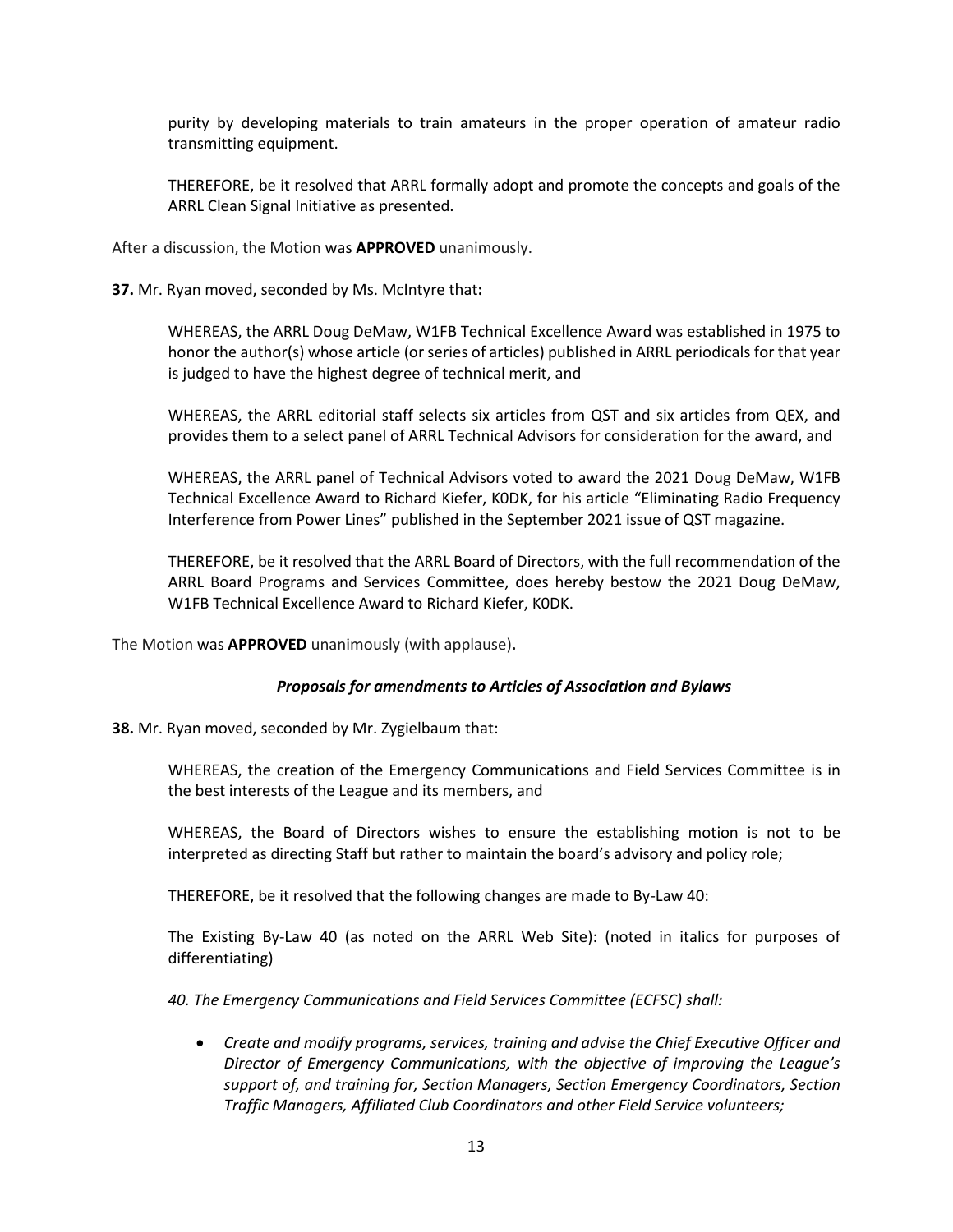- *Create and modify programs, services, and training and advise the Chief Executive Officer and Director of Emergency Communications, in the pursuit of "best practices" for the Amateur Radio Service in the provision of volunteer emergency communications through the League's Amateur Radio Service in the provision of volunteer emergency communications through the League's Amateur Radio Emergency Service (ARES) and National Traffic System (NTS);*
- *Monitor and assess current and evolving trends in emergency communications technology, organizational structures, and participant skills in the United States and around the world, to assure the ARRL's maximum awareness of, access to and implementation of "best practices" in these fields;*
- *Create and modify programs, services, training and advise the Chief Executive Officer and National Club Coordinator, to improve the League's support for the ARRL's affiliated and Special Service Clubs, including such policy, programs, services and training as necessary to assist the affiliated and Special Service Clubs in the recruitment and retention of new and existing licensees, Club and ARRL Members, and the enhancement of the technical and communications skills of their Members;*
- *Coordinate and cooperate with other Amateur Radio national societies, especially within IARU Region 2, in the development and expansion of the ability of Amateur Radio to provide emergency communications services;*
- *Provide guidance and direction to the Chief Executive Officer and Director of Emergency Management in translating Board and ECFSC policy into prioritized tasking, funding and staffing recommendations for the implementation of the Board policy, programs, services and training created or modified by the ECFSC;*
- *Provide guidance and direction to the Chief Executive Officer and National Club Coordinator in translating Board and ECFSC policy into prioritized tasking, funding and staffing recommendations for the implementation of the Board policy, programs, services and training created or modified by the ECFSC;*
- *Recommend the creation or modification of Board policy that relates to or affects matters for which the Emergency Communications and Field Services Committee has responsibility.*
- *Consistent with the best governance of the ARRL, the Chairman and a majority of the Members of the ECFSC shall be selected from the Divisions with the greatest historical exposure to natural disasters.*

#### *Initial Membership*

*Notwithstanding any provisions of the newly developed By-Law 37, and at the request of, and with the consent of, the President, the current Members and Chairs of the Emergency Management Director Selection Committee, the Administration and Finance Committee and*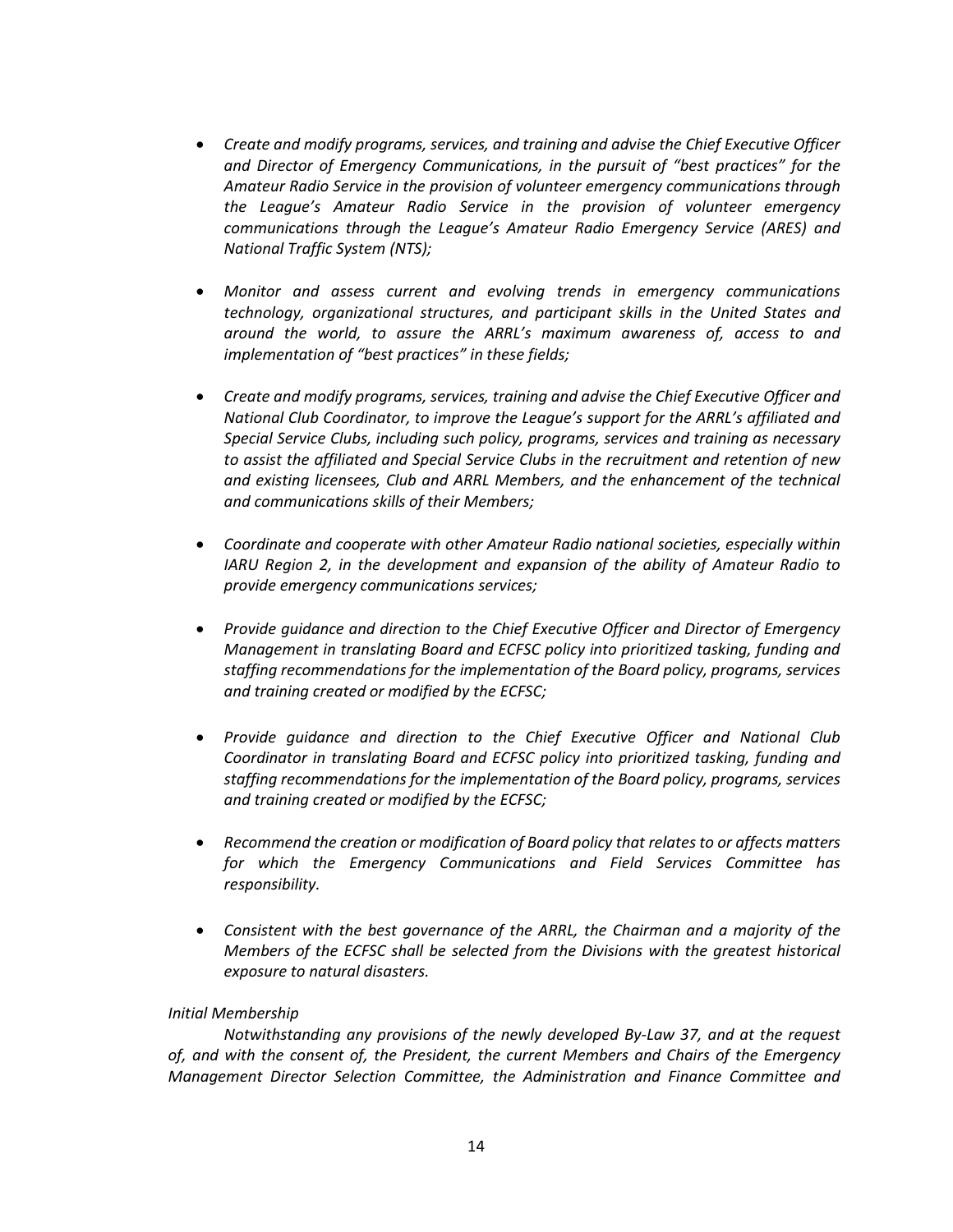*Programs & Services Committee are appointed to serve as Members and Chairs of the Standing Committees until the end of the next Annual Meeting of the ARRL Board of Directors.*

To be amended as follows:

- 1. First bullet: delete the phrase "Create and modify programs, services, training and"; capitalize the subsequent word "Advise"
- 2. First bullet: delete the phrase "and Director of Emergency Communications,"
- 3. Second bullet: delete the phrase "Create and modify programs, services, and training, and"; capitalize the subsequent word "Advise"
- 4. Second bullet: delete the phrase "and Director of Emergency Communications,"
- 5. Fourth bullet: delete the phrase "Create and modify programs, services, training and advise"; add the words "consult with" to the beginning of the sentence.
- 6. Fourth bullet: delete the phrase "and National Club Coordinator,"
- 7. Sixth bullet: delete entire bullet
- 8. Seventh bullet: delete entire bullet
- 9. Ninth bullet: delete entire bullet
- 10. Delete entire heading and sentence titled "Initial Membership" as it is now superfluous
- 11. Add the phrase "or his/her designee" after "Chief Executive Officer" in all bullets where it appears.

The resulting By-Law would read as follows:

40. The Emergency Communications and Field Services Committee (ECFSC) shall:

- Advise the Chief Executive Officer or his/her designee with the objective of improving the League's support of, and training for, Section Managers, Section Emergency Coordinators, Section Traffic Managers, Affiliated Club Coordinators and other Field Service volunteers;
- Advise the Chief Executive Officer or his/her designee in the pursuit of "best practices" for the Amateur Radio Service in the provision of volunteer emergency communications through the League's Amateur Radio Emergency Service (ARES) and National Traffic System (NTS);
- Monitor and assess current and evolving trends in emergency communications technology, organizational structures, and participant skills in the United States and around the world, to assure the ARRL's maximum awareness of, access to and implementation of "best practices" in these fields;
- Consult with the Chief Executive Officer or his/her designee to improve the League's support for the ARRL's affiliated and Special Service Clubs, including such policy, programs, services, and training as necessary to assist the affiliated and Special Service Clubs in the recruitment and retention of new and existing licensees, Club and ARRL Members and the enhancement of the technical and communications skills of their Members;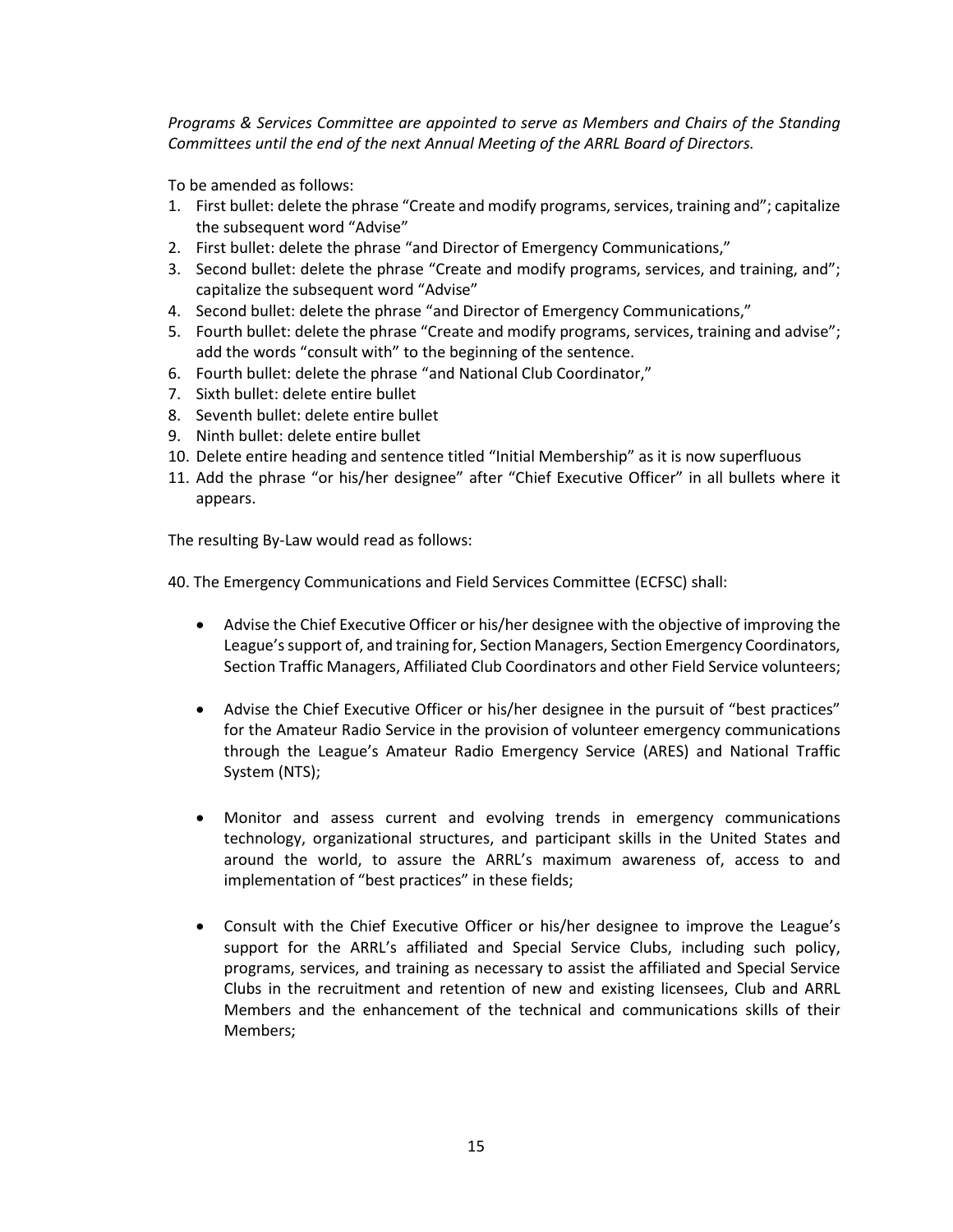- Coordinate and cooperate with other Amateur Radio national societies, especially within IARU Region 2, in the development and expansion of the ability of Amateur Radio to provide emergency communications services;
- Recommend the creation or modification of Board policy that relates to or affects matters for which the Emergency Communications and Field Services Committee has responsibility.

After a discussion, a roll call vote was conducted as required to modify the By-Laws. The Directors voted accordingly:

Mr. Abernethy: No Mr. Luetzelschwab: No Mr. Lippert: No Mr. Norris: No Mr. Williams: No Ms. Jairam: Aye Mr. Zygielbaum: Aye Mr. Kemmerer: No Mr. Ritz: No Ms. McIntyre: No Dr. Boehner: No Mr. Ryan: Aye Mr. Baker: Aye Mr. Norton: Abstain Mr. Stratton: No

Being a two-thirds requirement to pass, the motion **FAILED**, No-10, Aye-4 and 1 Abstention.

*The Board was on break from 10:30 am to 10:48 am with all returning.*

**39.** Dr. Niswander moved, seconded by Mr. Ryan that:

Be it resolved that the following changes be made to By-Law 33:

33. The Treasurer, upon consultation with and subject to the general supervision of the Administration and Finance Committee, shall assist with providinge-for the financial affairs of the League. for the investment and reinvestment of the surplus funds of the League in any bonds or stocks or other securities as would be selected by a trustee with the care of a prudent investor. He or she shall make a report at all regular meetings of the Board of Directors and shall attend meetings of the Board. He or she shall serve as a member of the Administration and Finance Committee. He or she shall have the authority to sign checks and other legal documents related to his or her duties as Treasurer on behalf of the League. as required in his or her role as manager of the League's investment activities. If requested by the Board of Directors, heHe or she shall furnish a bond satisfactory to the Board, the expenses of such bond to be borne by the League.

After a discussion, the motion was **APPROVED** unanimously by a roll call vote.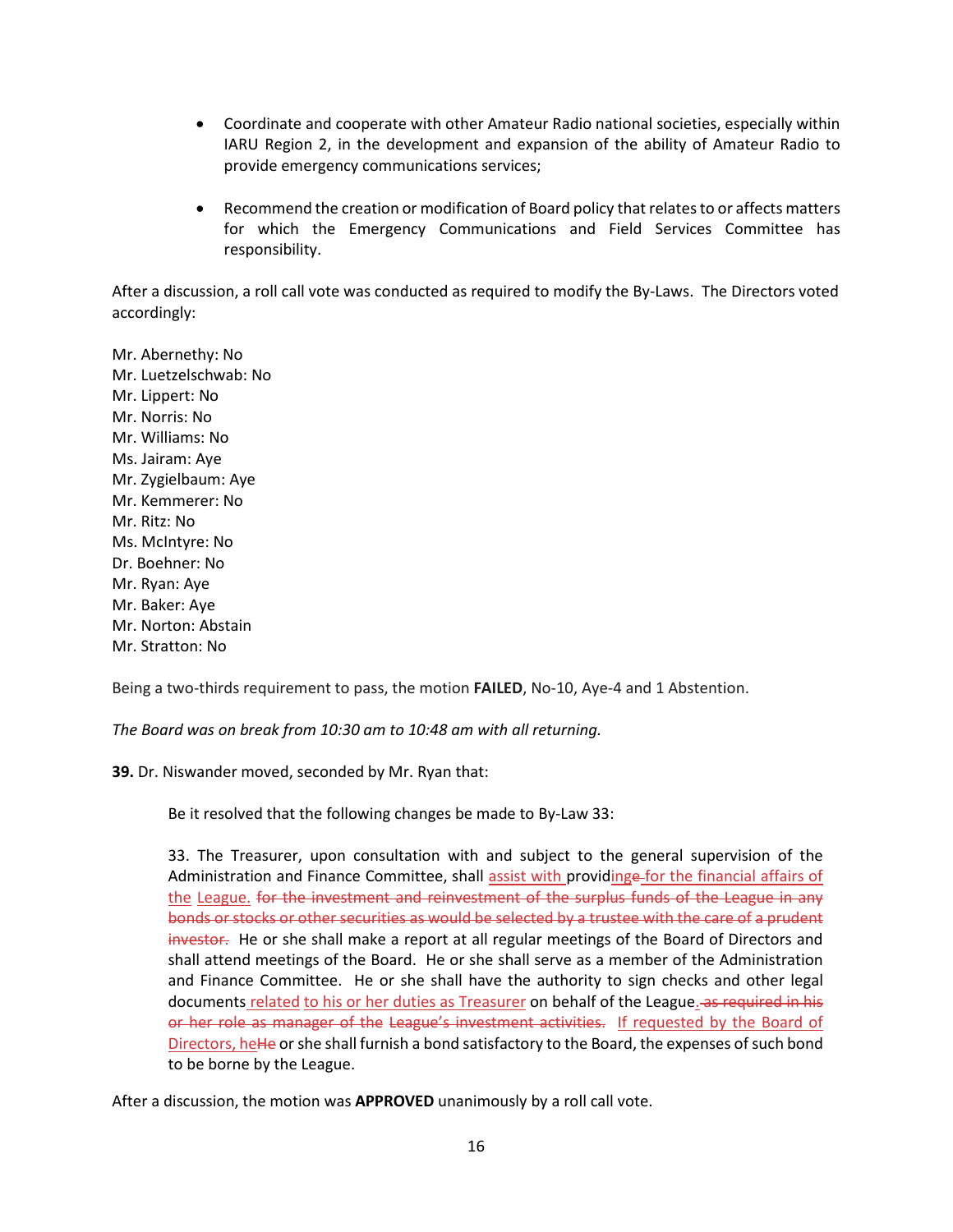**40.** Dr. Niswander moved, seconded by Mr. Ryan that:

Be it resolved that the following changes be made to By-Law 36:

36. The Chief Financial Officer following officer-shall report to the Chief Executive Officer:. (a) The Chief Financial Officer, who shall have responsibility for and supervision over any matters related to personnel policies, controller comptroller functions, purchasing and administrative services, and data processing. The Chief Financial Officer He shall, under the general direction of the Chief Executive Officer, employ such personnel as may be necessary for the effective accomplishment of the duties set forth above. The Chief Financial Officer He shall be the Business Manager of the League. The Chief Financial Officer He shall collect all monies due the League and shall deposit the same in the name of the League in the depository specified by the Board of Directors and shall deliver to the Investment Manager Treasurer such surplus funds as may be available for investment. The Chief Financial Officer He shall certify the accuracy of bills and vouchers on which money is to be paid and shall draw and countersign checks. The Chief Financial Officer He shall have charge of the books and accounts of the League and shall furnish the Chief Executive Officer from time to time such statements as may be required. The Chief Financial Officer He shall be in responsible charge, under the Chief Executive Officer, of all the property of the League. He or she shall perform such other duties as may be assigned to him by the Chief Executive Officer. The Chief Financial Officer's His entire time shall be devoted to the duties as set forth above. If requested by the Board of Directors, the Chief Financial Offer He-shall furnish a bond satisfactory to the Board of Directors, the expense of the same to be borne by the League.

After a discussion, the motion was **APPROVED** unanimously by a roll call vote.

**41.** Dr. Niswander moved, seconded by Mr. Ryan that:

Be it resolved that the following changes be made to Bylaw 38:

38. The Administration and Finance Committee shall:

- Annually review and report to the Board of Directors the compensation packages of the Chief Executive Officer and the Chief Financial Officer.
- Review and recommend all changes to the ARRL membership dues structure to the Board of Directors. All changes shall be listed in the annual operating budget.
- Annually review the operating budget prepared by the Chief Financial Officer and the Chief Executive Officer.
- Once approved, forward the annual operating budget to the Board for ratification.
- Review the Chief Financial Officer's budgetary projections and make appropriate recommendations to the Board.
- Review ARRL finances on continuing basis.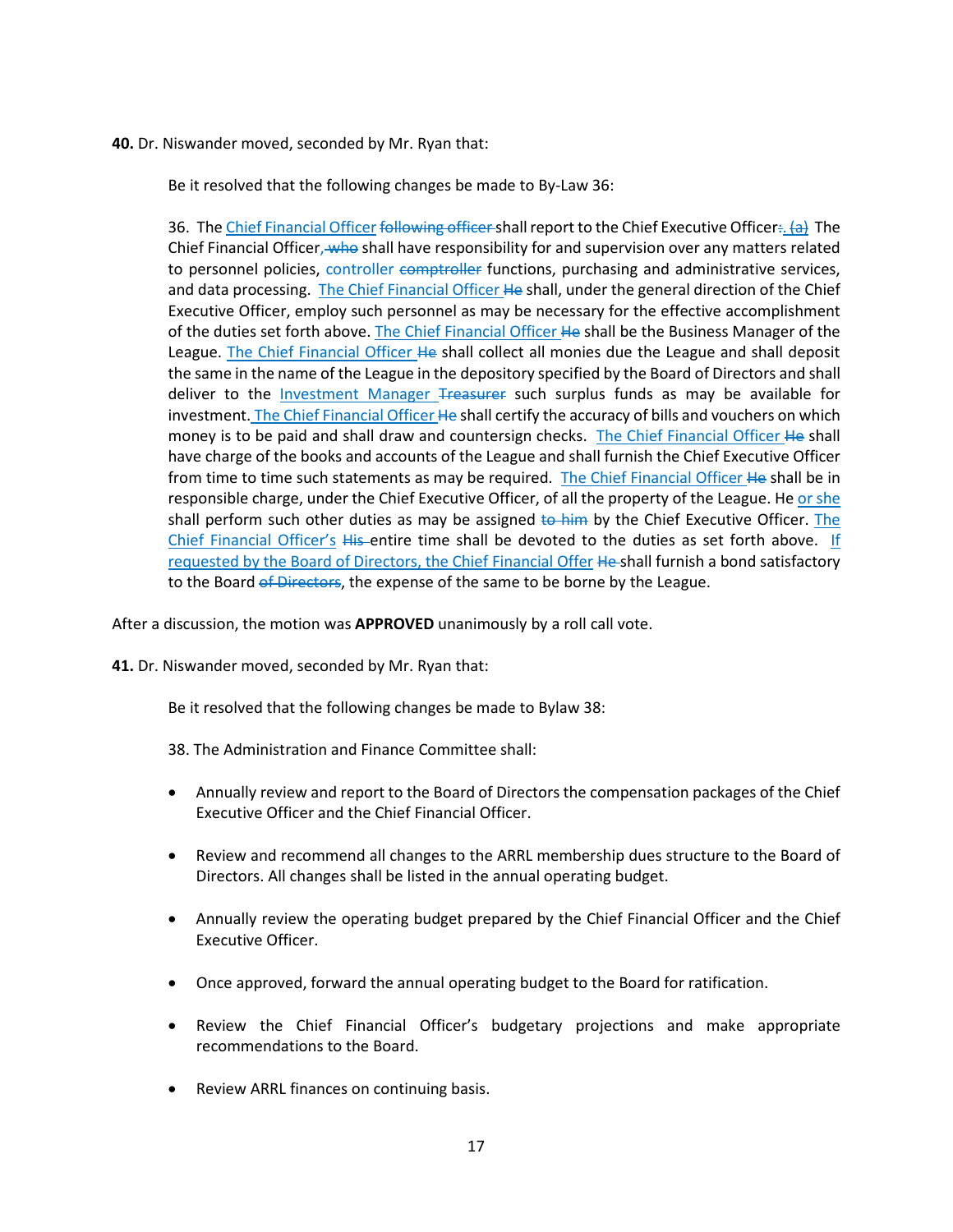- Advise the Board on all actions and reports of the Investment Management Committee and supervise the Treasurer on investment of ARRL funds.
- Make recommendations to the Board regarding audit and tax matters, and act as Board audit committee.
- Monitor and review fundraising efforts.
- Make recommendations to the Board and Chief Executive Officer regarding fundraising programs.
- Interface with ARRL Foundation on issues related to fundraising, especially related to scholarships and grants for non-ARRL programs.
- Make recommendations to the Board and Chief Executive Officer regarding staff management, procedures, and remuneration.
- Monitor and review key infrastructure projects, including capital improvements and significant information technology changes.
- Advise the Chief Executive Officer on marketing issues, including but not limited to identifying markets, building and implementing the marketing plan, proposing products, services, and programs to support marketing efforts, and promoting programs; promotional and sales issues, including but not limited to promoting programs and services to ARRL members, licensed non-members, related communities of interest, and the general public; and publications programs, including books, CDs, QST, and other periodicals.
- Evaluate the Chief Executive Officer in coordination with the President.
- Review ARRL management performance and effectiveness on a continuing basis.

After a discussion, the motion was **APPROVED** unanimously by a roll call vote.

#### *Director's Motions*

#### **42.** Mr. Stratton moved, seconded by Mr. Abernethy that:

WHEREAS, by Minute 40 of the January 2020 Annual Meeting a reduced-rate, revenue neutral Life Membership program for individuals aged 70 or older, with cumulative membership of 25 years or more, at an initial rate of \$750 was established;

WHEREAS, many would-be 70+ Members who have expressed interest in purchasing a Life Membership have objected to the 25 cumulative membership pre-condition as onerous;

WHEREAS, as the League has declared the 70+ Life Membership price to be revenue neutral for a purchasing Member;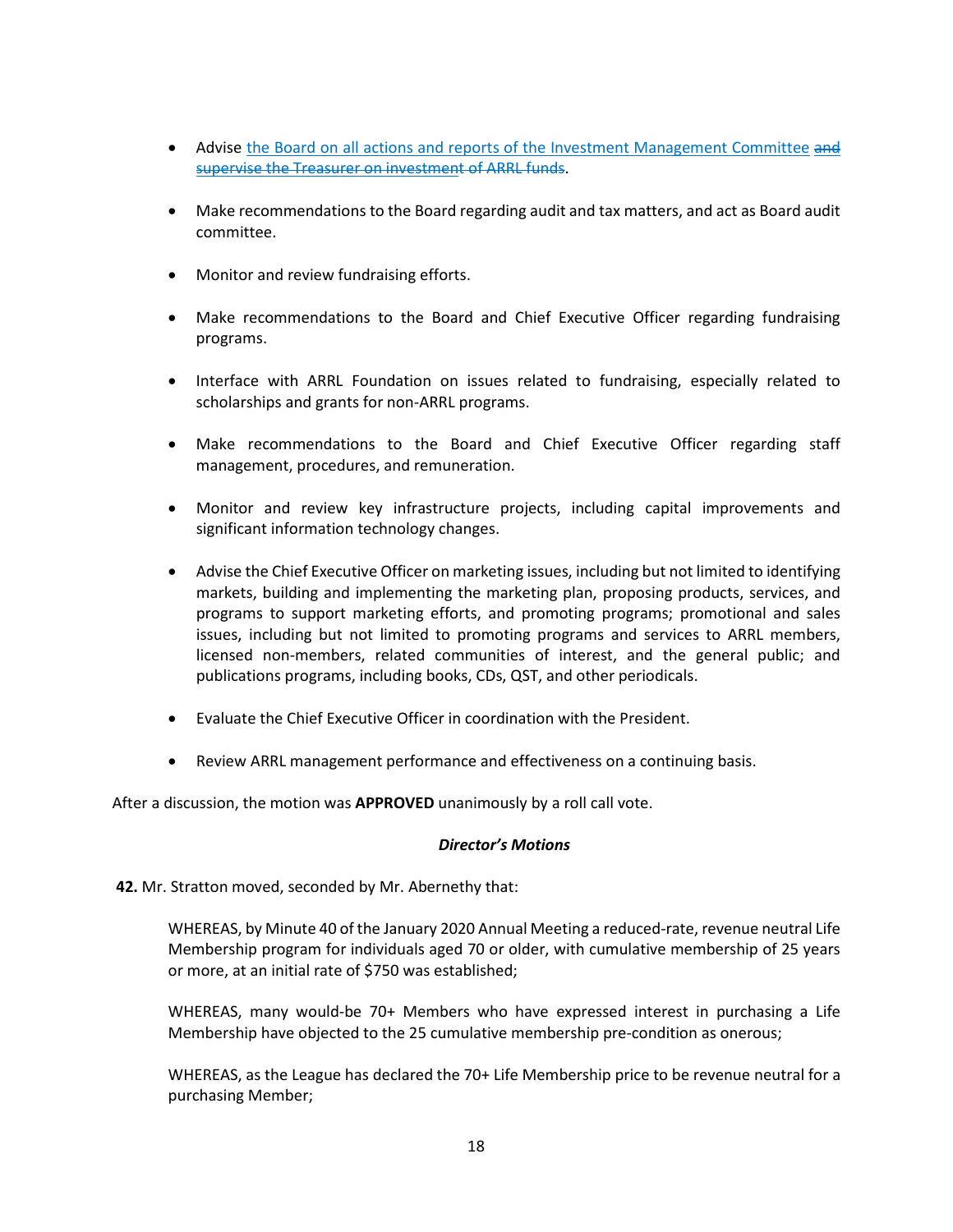Now, THEREFORE, it is resolved that:

by staff.

(1) The membership qualification period required for an ARRL Member who is 70 years of age or older is eliminated. (2) The 70+ Life Membership purchase price may be paid in installments as determined

After a discussion, the motion was **APPROVED** unanimously by a roll call vote.

**43.** On the motion of Mr. Lippert, seconded by Mr. Ritz it was **VOTED** (with applause) that:

WHEREAS, the Huron (South Dakota) Amateur Radio Club has long supported the American Radio Relay League being an Affiliated Club since February 17, 1922, and;

WHEREAS, the Huron Amateur Radio Club has been active in amateur radio since its founding in 1922 except during WWII, and today uses the callsign WØNOZ, and;

WHEREAS, the Huron Amateur Radio Club members have provided communication support for various public service needs including Skywarn reporting, and the Laura Ingalls Wilder Pageant, and;

WHEREAS, the Huron Amateur Radio Club today stands as a resource to mentor new amateur radio operators including providing license classes and VEC amateur radio license testing.

THEREFORE, be it resolve the ARRL Board of Directors hereby congratulates and recognizes the Huron Amateur Radio Club for its contributions to amateur radio on its 100<sup>th</sup> year of ARRL affiliation and on its 100<sup>th</sup> anniversary.

**44.** On the motion of Mr. Lippert, seconded by Mr. Ritz it was **VOTED** (with applause) that:

WHEREAS, the St. Cloud (Minnesota) Amateur Radio Club has long supported the American Radio Relay League being an Affiliated Club since May 26, 1922, and;

WHEREAS, the St. Cloud Amateur Radio Club has been active in amateur radio since its founding in 1917 and uses the callsign WØSV in honor of early member Bob Witchen originally licensed in 1921 as 9SV, and;

WHEREAS, the St. Cloud Amateur Radio Club members are involved in emergency communication for Stearns, Benton and Kandiyohi Counties including holding monthly training programs, and;

WHEREAS, the St. Cloud Amateur Radio Club members have supported the National Weather Service since 1970 through the Central Minnesota Skywarn program including being recognized by the National Oceanic and Atmospheric Administration as a Weather-Ready Nation Ambassador, and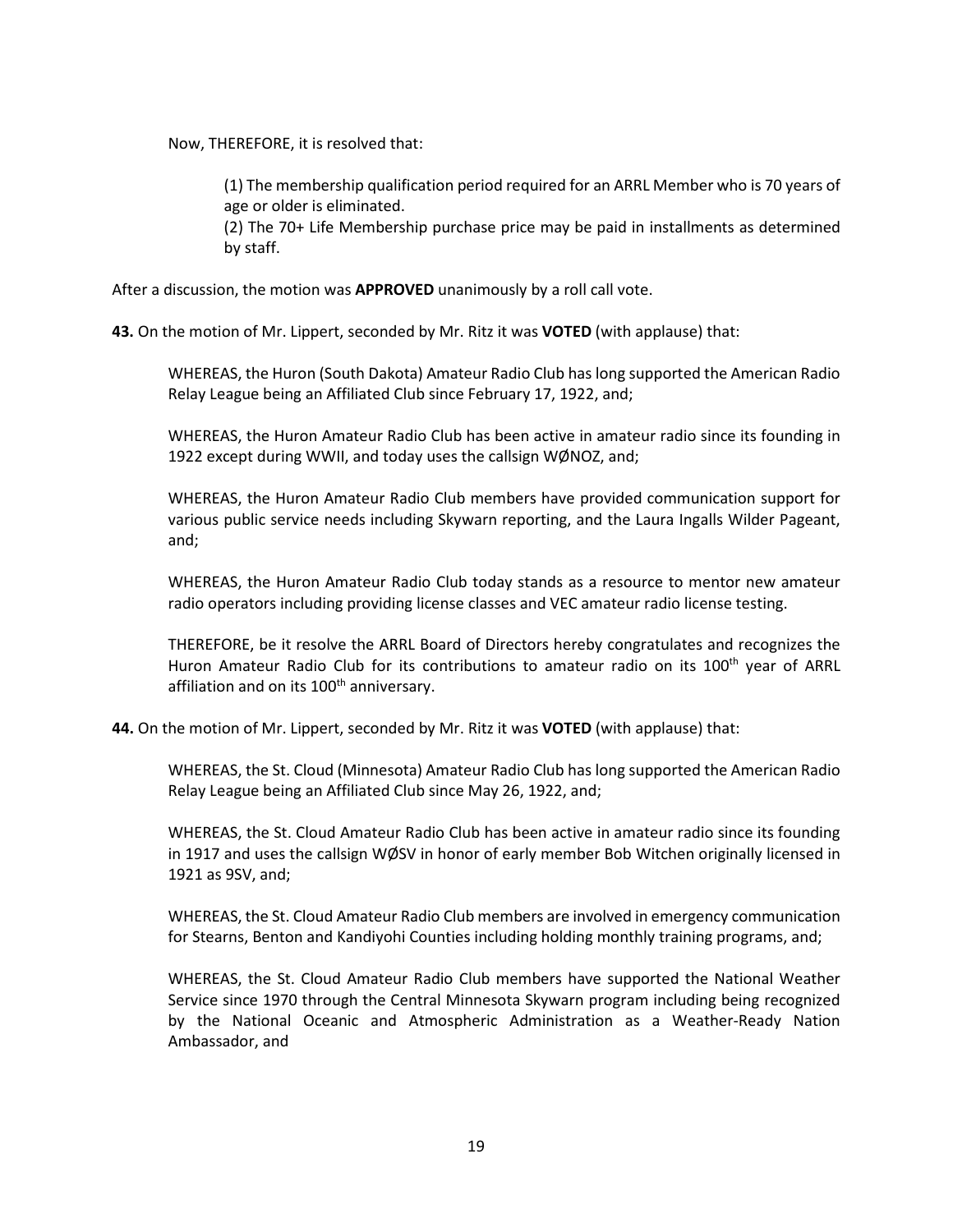WHEREAS, the St. Cloud Amateur Radio Club members have provided communication support for various public service needs including Tour of Saints bike ride, the Heart of the Lakes Triathlon, the Gaylord Extravaganza, and the Arli-Dazzle Parade, and;

WHEREAS, St. Cloud Amateur Radio Club today stands as a resource to mentor new amateur radio operators including providing licensing classes and VEC amateur radio license testing.

THEREFORE, be it resolved the ARRL Board of Directors hereby congratulates and recognizes the St. Cloud Amateur Radio Club for its contributions to amateur radio on its 100<sup>th</sup> year of ARRL affiliation and on its 105<sup>th</sup> anniversary.

**45.** On the motion of Mr. Lippert, seconded by Mr. Ritz it was **VOTED** (with applause) that:

WHEREAS, the Winona (Minnesota) Amateur Radio Club has long supported the American Radio Relay League being an Affiliated Club since January 8, 1947, and;

WHEREAS, the Winona Amateur Radio Club has been active in amateur radio since its founding and uses the callsign WØNE, and;

WHEREAS, the Winona Amateur Radio members are involved in emergency communication for Winona County supporting local law enforcement agencies, and;

WHEREAS, the Winona Amateur Radio Club members have supported the National Weather Service through the Skywarn program, has been recognized as a Weather-Ready Nation Ambassador by the National Oceanic and Atmospheric Administration, and;

WHEREAS, Winona Amateur Radio Club members have provided communication support for various public service needs including Winona Rotary Club's Ride the Ridges bicycle tour, and the Waumandee Time Trials.

THEREFORE, be it resolved the ARRL Board of Directors hereby congratulates and recognizes the Winona Amateur Radio Club for its contributions to amateur radio on its 75<sup>th</sup> year of ARRL affiliation.

**46.** On the motion of Mr. Lippert, seconded by Mr. Ritz it was **VOTED** (with applause) that:

WHEREAS, the Twin Cities DX Association has long supported the American Radio Relay League being an Affiliated Club since February 27, 1971, and

WHEREAS, the Twin Cities DX Association has been active in amateur radio including actively supporting DX and DXpeditions with fund raising efforts since 1970.

THEREFORE, be it resolved the ARRL Board of Directors hereby congratulates and recognizes the Twin Cities DX Association for its contributions to amateur radio on its 50<sup>th</sup> year of ARRL affiliation.

**47.** On the motion of Mr. Lippert, seconded by Mr. Ritz it was **VOTED** (with applause) that: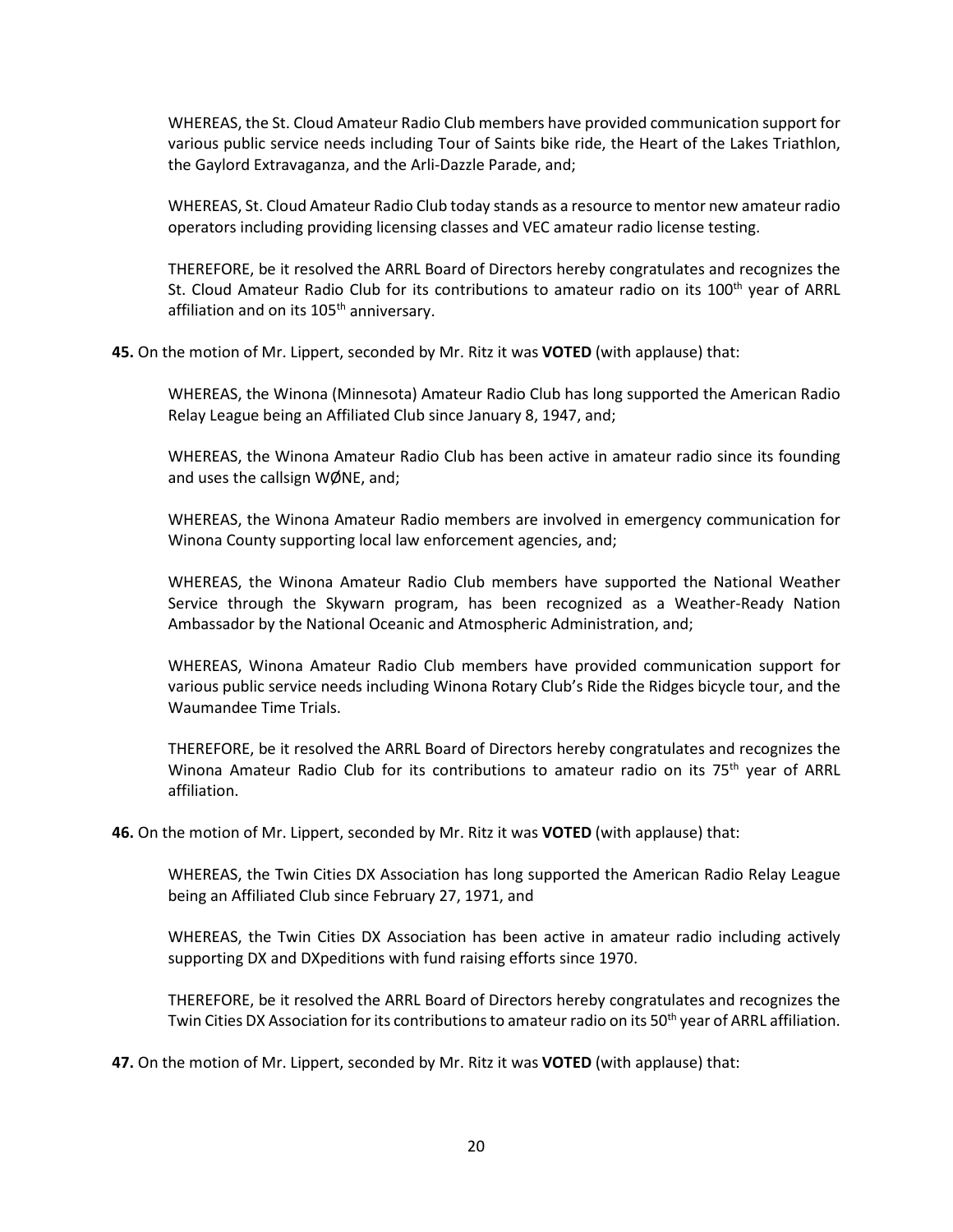WHEREAS, the Jamestown (North Dakota) Amateur Radio Club has long supported the American Radio Relay League being an Affiliated Club since May 2, 1947, and

WHEREAS the Jamestown Amateur Radio Club members are involved in emergency communications for Stutsman, Logan, McIntosh and LaMoure Counties by providing emergency management information to local law enforcement agencies, and;

WHEREAS, the Jamestown Amateur Radio Club members have supported the National Weather Service through the Skywarn program, and;

WHEREAS, the Jamestown Amateur Radio Club members have supported Boy Scouts of America Troup 5555 by hosting Jamboree On The Air.

THEREFORE, be it resolved the ARRL Board of Directors hereby congratulates and recognizes the Jamestown Amateur Radio Club for its contributions to amateur radio on its 75<sup>th</sup> year of ARRL affiliation.

**48.** On the motion of Mr. Lippert, seconded by Mr. Ritz it was **VOTED** (with applause) that:

WHEREAS, the Black Hills Amateur Radio Club has long supported the American Radio Relay League being an Affiliated Club since January 30, 1937, and;

WHEREAS, the Black Hills Amateur Radio Club has been active in amateur radio since its founding in 1935 and uses the callsign WØBLK, and;

WHEREAS, the Black Hills Amateur Radio Club members are involved in emergency communication for Black Hills area supporting local law enforcement agencies, and;

WHEREAS, the Black Hills Amateur Radio Club members are actively involved in ARES with periodic training, and;

WHEREAS, the Black Hills Amateur Radio Club members have supported the National Weather Service through the Skywarn program.

THEREFORE, be It resolved the ARRL Board of Directors hereby congratulates and recognizes the Black Hills Amateur Radio Club for its contributions to amateur radio on its 85<sup>th</sup> year of ARRL affiliation.

**49.** On the motion of Mr. Lippert, seconded by Mr. Ritz it was **VOTED** (with applause) that:

WHEREAS, the Hot Springs (South Dakota) Amateur Radio Club has long supported the American Radio Relay League being an Affiliated Club since March 28, 1962, and;

WHEREAS, the Hot Springs Amateur Radio Club has been active in amateur radio since its founding, and today uses the callsign WØHS, and;

WHEREAS, the Hot Springs Amateur Radio Club members have provided communication support for various public service needs including Skywarn reporting, and;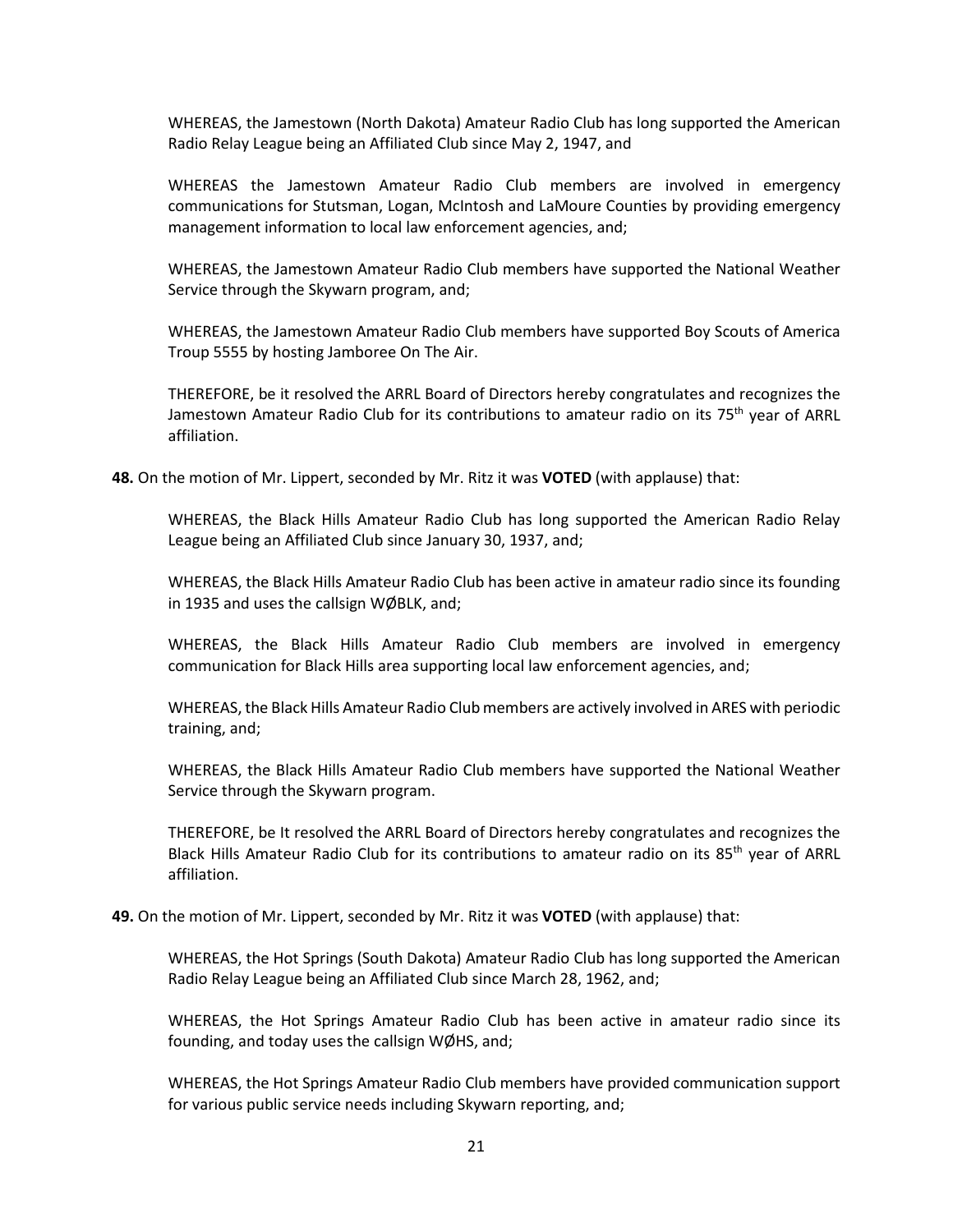WHEREAS, the Hot Springs Amateur Radio Club today stands as a resource to mentor new amateur radio operators including providing license classes and VEC amateur radio license testing.

THEREFORE, be It Resolved the ARRL Board of Directors hereby congratulates and recognizes the Hot Springs Amateur Radio Club for its contributions to amateur radio on its 60<sup>th</sup> year of ARRL affiliation.

**50.** On the motion of Mr. Kemmerer, seconded by Mr. Williams it was **VOTED** (with applause) that:

WHEREAS, the Southeastern Massachusetts Amateur Radio Association (SEMARA) or "the Association" was established as the New Bedford Shortwave Radio Club in 1932,

WHEREAS, the Association has been affiliated for the last 75 years,

WHEREAS, in 1955 the Association established a station on three acres of land purchased in Dartmouth, Massachusetts,

WHEREAS, in 1958 the Association was incorporated in the Commonwealth of Massachusetts as a non-profit organization,

WHEREAS, in 1977 the Association constructed a new meeting hall,

WHEREAS, in 1999 the Association erected a 180-foot communications tower that currently provides support for various antennas, including: amateur, cellular telephone, police and fire,

WHEREAS, the Association provides support to the SKYWARN and ARES® programs covering southeastern Massachusetts, Rhode Island, Cape Code and Martha's Vineyard,

WHEREAS, in 2015 the Association constructed additional space in its clubhouse to house three stations with HF/VHF/UHF capabilities,

WHEREAS, the Association conducts volunteer exam sessions monthly,

WHEREAS, the Association is proud to have among its membership 391 individuals from across the United States and Canada,

THEREFORE, be it Resolved that the ARRL Board of Directors hereby congratulates and recognizes the Southeastern Massachusetts Amateur Radio Association (SEMARA) for its contributions to amateur radio on its 75<sup>th</sup> anniversary of ARRL affiliation.

**50.** On the motion of Mr. Ritz, seconded by Mr. Lippert it was **VOTED** (with applause) that:

WHEREAS, the Capitol City Amateur Radio Club of Helena, Montana, holds the callsign of N7RB, first became registered as an ARRL Affiliated Club on May 2, 1947, and will reach the milestone of 75 years supporting the ARRL and their community in 2022, and;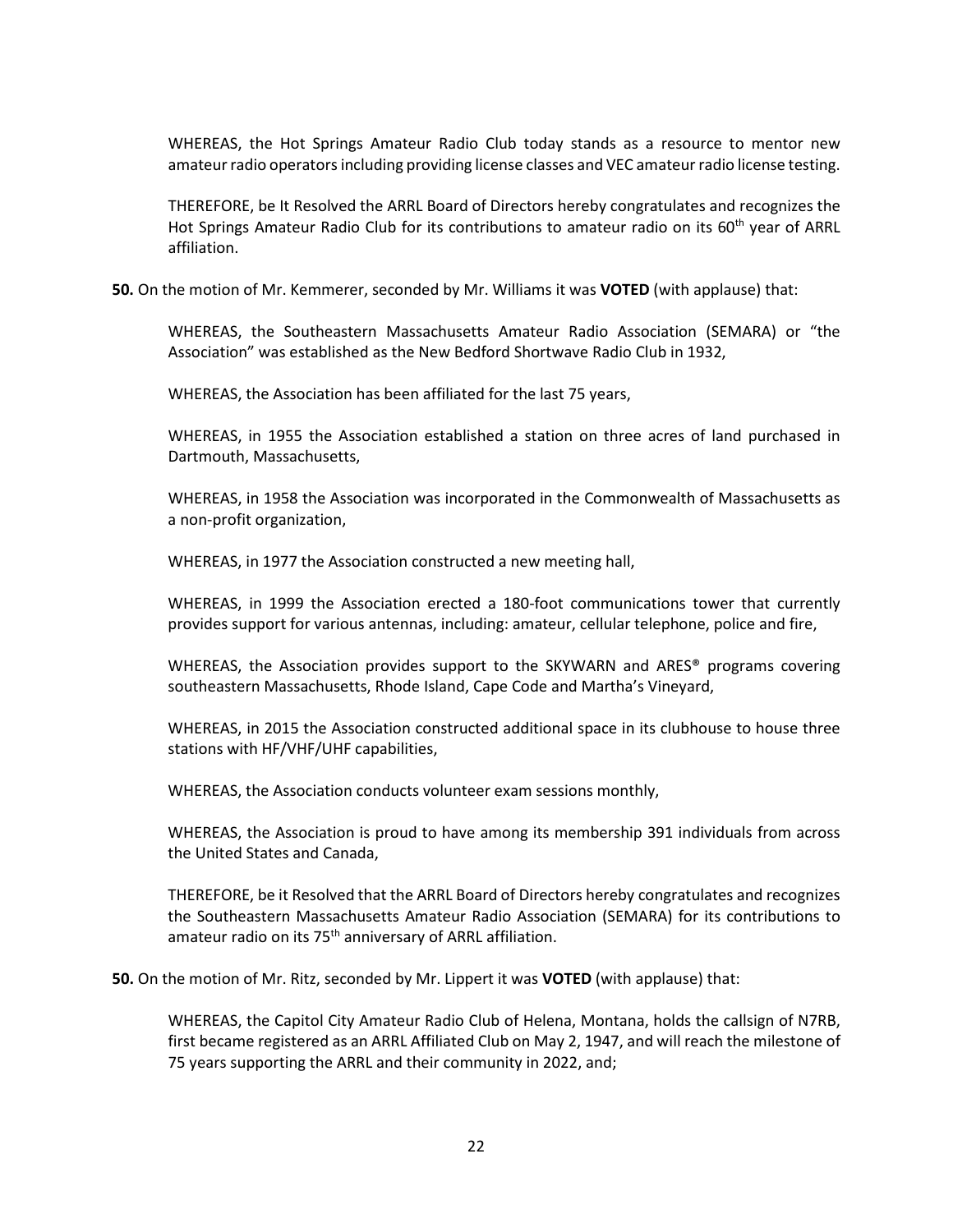WHEREAS the Capitol City Amateur Radio Club continues to engage the community through its website, and ARES and VE programs.

THEREFORE, be it resolved that the Capitol City Amateur Radio Club is hereby recognized and sincerely thanked by the ARRL Board of Directors for their 75 years of fulfilling the ARRL Mission, "Advancing the art, science and enjoyment of Amateur Radio", and wish them many more years of success.

**51.** On the motion of Mr. Ritz, seconded by Mr. Lippert it was **VOTED** (with applause) that:

WHEREAS, the Valley Amateur Radio Club of Puyallup, Washington, holds the callsign of W7MCU, first became registered as an ARRL Affiliated Club on May 2, 1947, and will reach the milestone of 75 years supporting the ARRL and their community in 2022, and;

WHEREAS, the Valley Amateur Radio Club continues to have a focus on having fun, with efforts to strengthen and advance Amateur Radio communications and experimentation.

THEREFORE, be it resolved that the Capitol City Amateur Radio Club is hereby recognized and sincerely thanked by the ARRL Board of Directors for their 75 years of fulfilling the ARRL Mission, "Advancing the art, science and enjoyment of Amateur Radio", and wish them many more years of success.

**52.** On the motion of Ms. McIntyre, seconded by Mr. Abernethy and Mr. Stafford it was **VOTED** (with applause) that:

WHEREAS, the San Jose Radio Club held its first meeting in February of 1921 in the barn of its first President, Harry Engwicht 6HC (later W6HC).

WHEREAS, the San Jose Radio Club applied for ARRL Affiliation on November 6, 1922, becoming an ARRL affiliate on February 17, 1923.

WHEREAS, the ARRL Certificate of Affiliation is signed by the Old Man himself, Hiram Percy Maxim, 1AW.

WHEREAS, the name of the club was changed to The Santa Clara County Amateur Radio Association in 1925 to be more inclusive of the surrounding towns.

WHEREAS, the original club callsign was 6SV, operating in 1926 from Lick Observatory on Mount Hamilton, CA as u6SV.

WHEREAS, SCCARA is to be commended for its long and storied history, and its continuous support of Amateur Radio for the last 100 years.

THEREFORE, be it resolved that the ARRL Board of Directors congratulates and recognizes SCCARA, currently holding the club callsign W6UW on their  $101<sup>st</sup>$  Anniversary.

**53.** On the motion of Ms. McIntyre, seconded by Mr. Ritz was **VOTED** (with applause) that: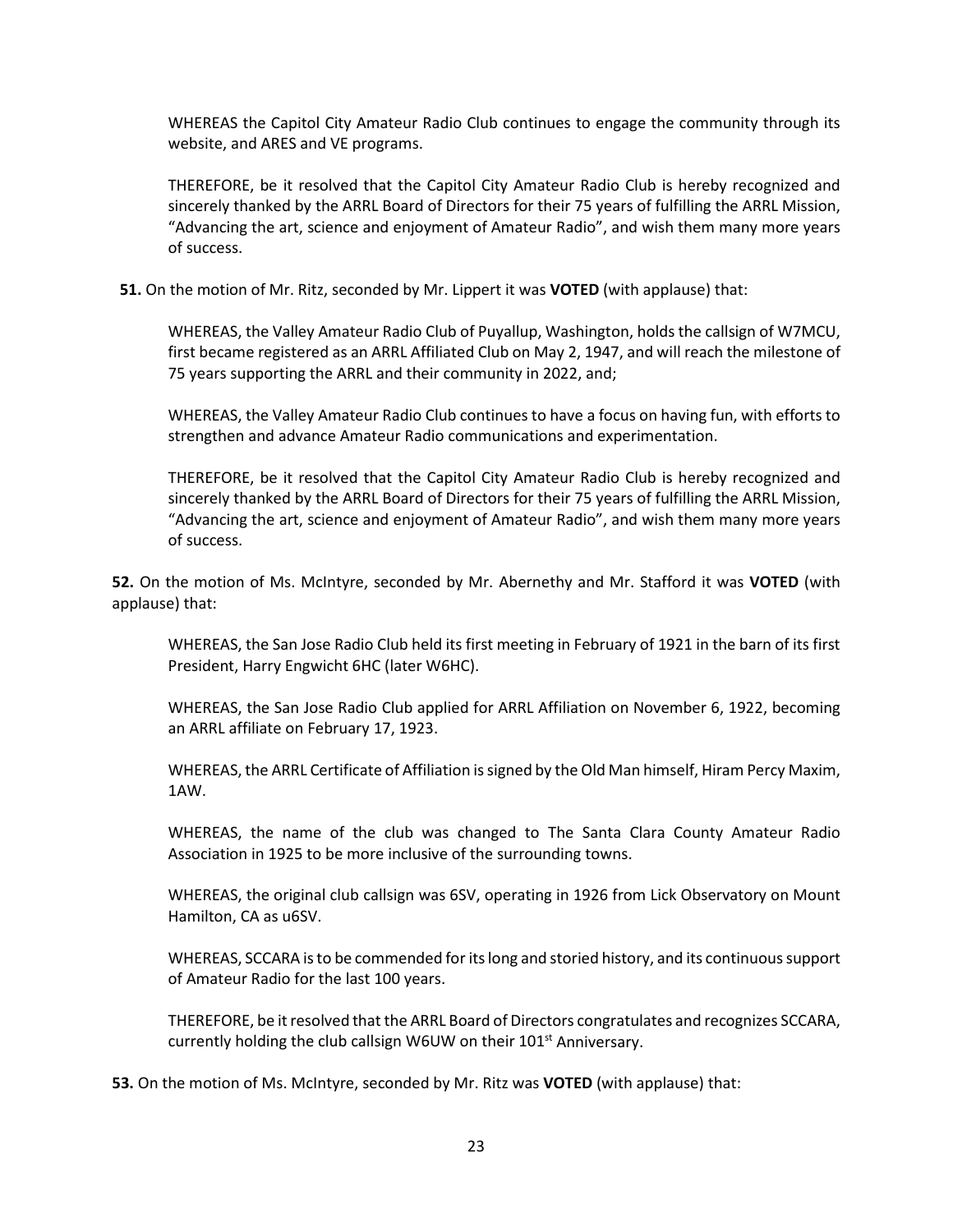WHEREAS, the Stanford Amateur Radio Club was founded on, "a dark and dreary day in 1922."

WHEREAS, the Club became affiliated with the ARRL as the "Stanford University Radio Club" on March 8<sup>th</sup>, 1924.

WHEREAS, the Club originally held the callsign 6YX and later acquired the call W6YX, still held today, that can be heard around the world in most contests and on the hunt for DX.

WHEREAS, the Club counts among its members and founders many prominent historical figures, including Professor Fred Terman 6AE, Charles Litton 6AO, Herbert Hoover, Jr., 6XH, David Packard 9DRV, Professor O.G. "Mike" Villard W6QYT, Nobel laureate W.E. Moerner WN6I and many others.

WHEREAS, the spectacular history of The Stanford Amateur Radio Club is further documented in the Appendix by Professor David Leeson, W6NL.

WHEREAS, the Stanford Amateur Radio Club supports Amateur Radio at Stanford University and around Northern California as it trains the next generation of scientists, engineers, and other esteemed graduates.

THEREFORE, be it resolved that the ARRL Board of Directors congratulates and recognizes The Stanford Amateur Radio Club, on their 100<sup>th</sup> Anniversary.

**54.** On the motion of Mr. Norris, seconded by Dr. Boehner was **VOTED** (with applause) that:

WHEREAS, Daniel Henderson, N1ND was first licensed in 1970 and upgraded to Extra in 1981,

WHEREAS N1ND started work at ARRL September 1998, as ARRL Contest Manager and managed the Contest program during the initial implementation of the Cabrillo log format process,

WHEREAS in 2006, N1ND assumed the Regulatory Information Manager's position and worked extensively first with Riley Hollingsworth, K4ZDH and then Laura Smith as the ARRL point of contact for FCC enforcement matters,

WHEREAS in 2007, N1ND became the ARRL point of contact to interface with the US Air Force to develop a program to mitigate amateur interference to the USAF PAVE PAWS radar systems, preserving Amateur access to the 70 cm band in affected areas,

WHEREAS N1ND arranged and coordinated over 100-hours of workshops and forums for the ARRL Centennial Convention in Hartford, CT.

WHEREAS in 2016, N1ND was appointed Assistant Secretary of the ARRL, working with the CEO/Secretary on matters related to ARRL governance and administration as well as spending nearly 10 years as recording secretary to the ARRL Board of Directors and as secretary to the Programs and Services Committee, Executive Committee, and other working groups of the ARRL Board,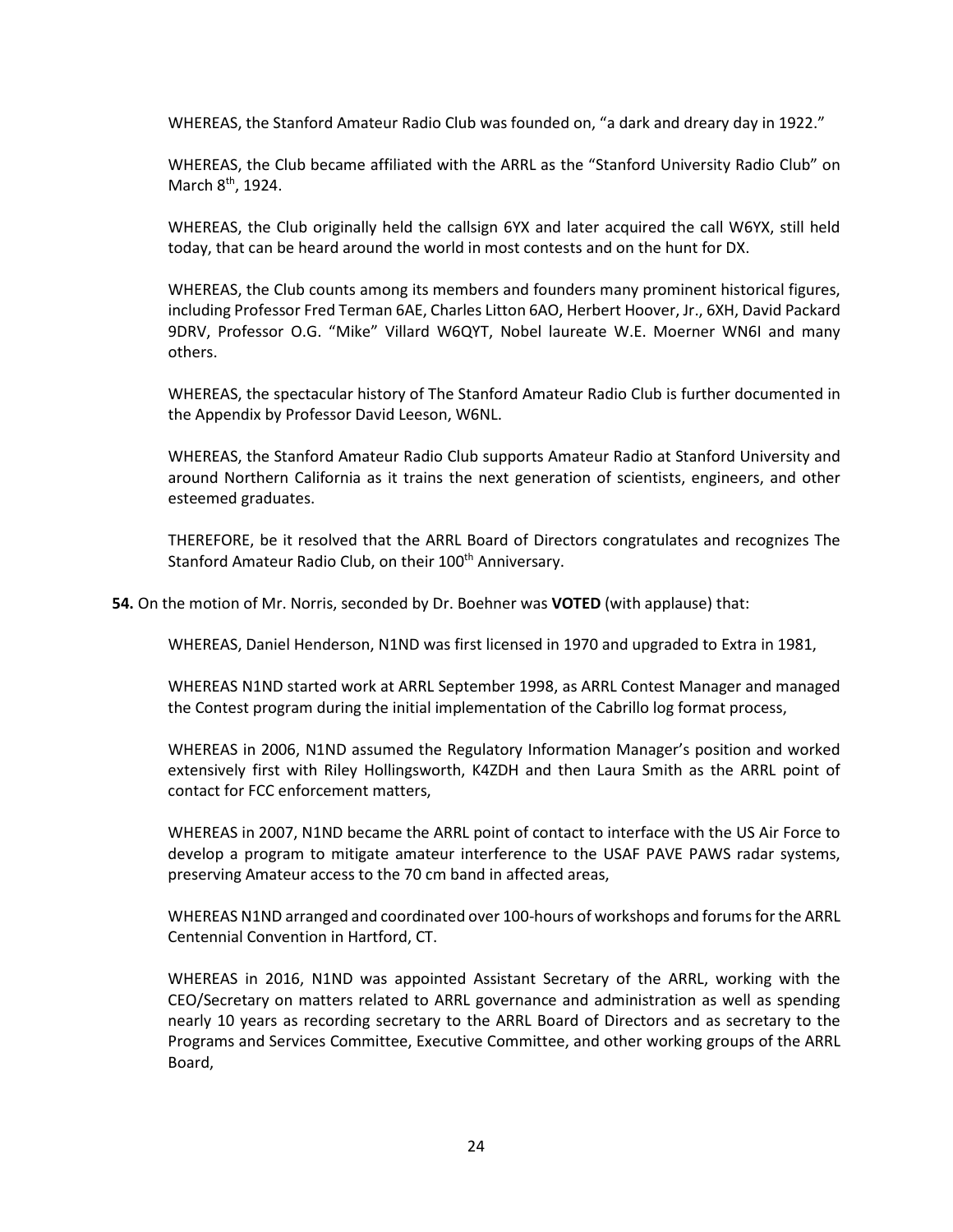WHEREAS, N1ND most recently worked with ARRL Volunteer Monitor Program Administrator to help develop the VM program,

THEREFORE, be It Resolved, that the ARRL Board of Directors expresses its sincere gratitude to Daniel Henderson, N1ND for his 23 years of service to the ARRL and its members and congratulates him on his retirement and wishes him continued success in future pursuits.

#### **55.** Mr. Zygielbaum moved, seconded by Mr. Ritz that:

There is no defined connection between Division Directors/Vice Directors and Section Managers within their Divisions. Because there is no guideline and no statement of expectations, this relationship varies from strong and mutually supportive to virtually non-existent across the League. The Division Directors/Vice Directors and Section Managers represent the face of the ARRL to members. The lack of guidance on the interaction has created a lack of communications and interaction that would be of benefit in assuring the health and growth of our organization.

The Board established the Emergency Communications and Field Services Committee (ECFSC) as a standing committee to provide policy guidance with respect to the field organization. It would rightly be within the purview of this committee to take on the task of recommending a solution to this problem.

#### It is moved that:

1. The Emergency Communications and Field Services is tasked to create a guideline document describing the expected relationship between Division Directors/Vice Directors and the Section Managers and their appointees within the Division. The guidelines must be sensitive to the existing reporting responsibilities of the Section Managers to the Field Organization managers. The development of the document shall be done in a manner that engages review and contributions by members of the Board as well as the appropriate Field Organization managers at ARRL headquarters. The intent is to facilitate effective communications and coordination in both directions between Division Directors/Vice Directors and Section Managers without interfering with the normal chain-of-command in the Field Organization.

2. The ECFSC will recommend a process to distribute the guidelines and engage Division Directors/Vice Directors and Section Managers to accomplish its goals.

3. The ECFSC is asked to provide a progress report in the July 2022 meeting and a draft plan in the January 2023 meeting.

After a discussion, the motion was **APPROVED**.

*The Board was on break for lunch from 12:06 PM to 1:00 PM with all returning except Mr. Morine.*

**56.** On the motion of Ms. McIntyre, seconded by Mr. Stratton was **VOTED** (with applause) that:

WHEREAS, Dr. James Jolly, W6RWI, resides in Fair Oaks California, in the ARRL Sacramento Valley Section.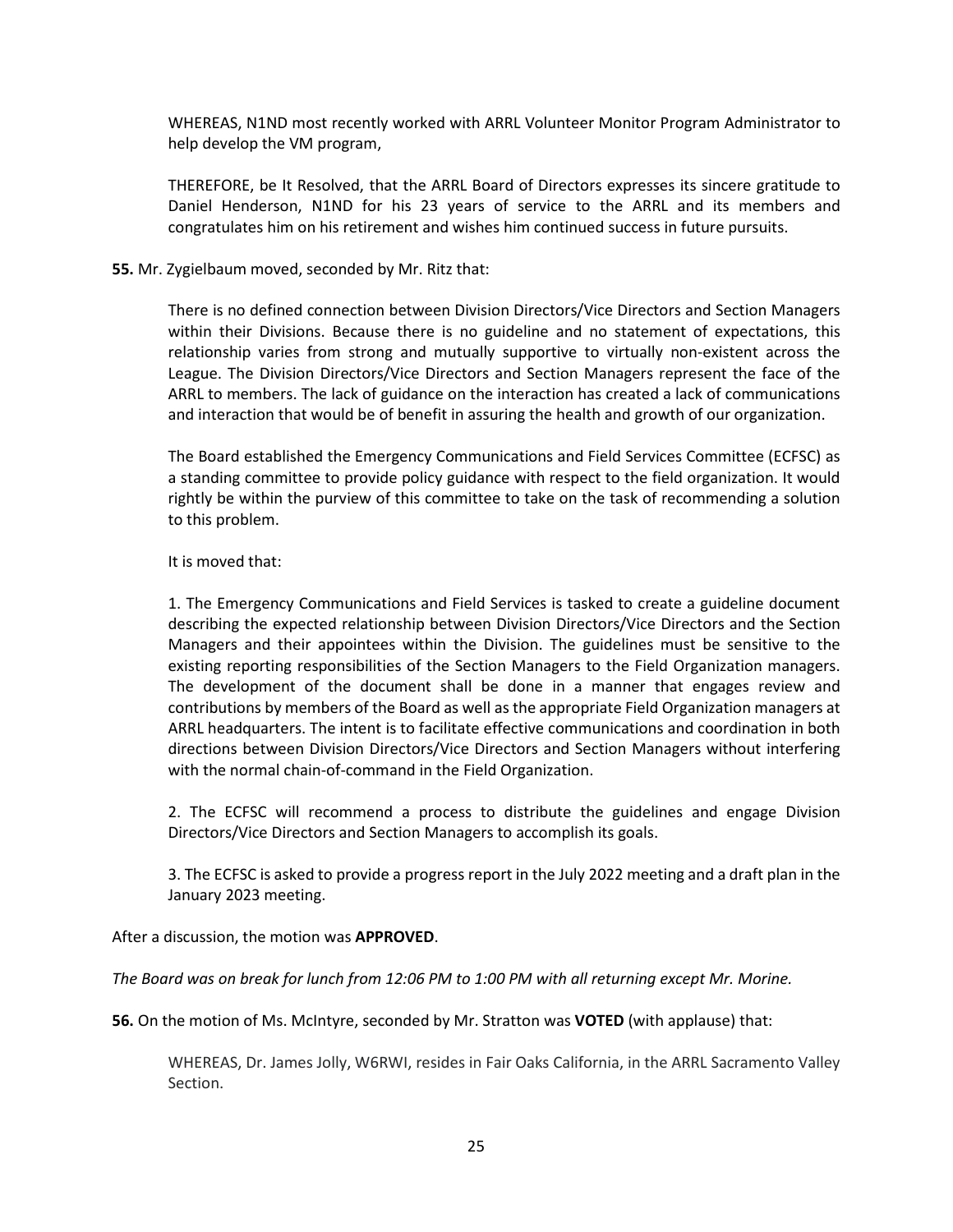WHEREAS, Dr. Jolly was president of the Turlock Amateur Radio Club while a high school student.

WHEREAS, Dr. Jolly was a radio operator on Merchant Marine vessels in WWII.

WHEREAS, Dr. Jolly received his Ph.D. from the University of Santa Clara.

WHEREAS, Dr. Jolly has been an active Amateur Radio operator for 83 years, and ARRL member since 1937.

WHEREAS, Dr. Jolly reached the age of 100 on November 2, 2021 and was on the air for the event.

THEREFORE, be it resolved that the ARRL Board of Directors congratulates Dr. James Jolly, W6RWI, on his 100<sup>th</sup> birthday and awards him the ARRL Centurion Award.

#### **57. Mr. Baker moved, seconded by Ms. Jairam that:**

WHEREAS, the American Radio Relay League Foundation's Articles of Incorporation were created on September 21, 1973; and,

WHEREAS, from time to time, it is necessary to clarify and/or modify the Articles to better describe the current activities of the organizations;

WHEREAS, the American Radio Relay League, Inc. wishes to better coordinate their philanthropic efforts with the ARRL Foundation, and demonstrate the effects of giving to donors;

WHEREAS, the American Radio Relay League, Inc., needs to coordinate Staff activity with the Foundation to increase effectiveness and reduce mutual overhead;

Be it resolved that:

- 1. The Chief Executive Officer, of the American Radio Relay League, Inc. shall become the President of the ARRL Foundation, Inc. and a member of the ARRL Foundation with the ratification of this motion by a majority of the Board of Directors of the American Radio Relay League, Inc. and the current President of the ARRL Foundation is simultaneously relieved as President.
- 2. Accordingly, the ARRL Foundation By-Laws, Article III, Section I, is changed to read as follows: (Changes to the previous version are **Highlighted)**

Section I. Titles, Election and Duties. The Chief Executive Officer of the American Radio Relay League, Inc. shall be the President of the ARRL Foundation. The Directors shall elect a Vice President, a Treasurer, a Secretary and may from time to time appoint such other Officers as they, the Directors, deem expedient. Any two or more offices may be held by the same person, except the offices of President and Vice President and the offices of President and Secretary. The duties of the Officers of the Corporation shall be such as are imposed by these By-Laws and from time to time prescribed by the Directors.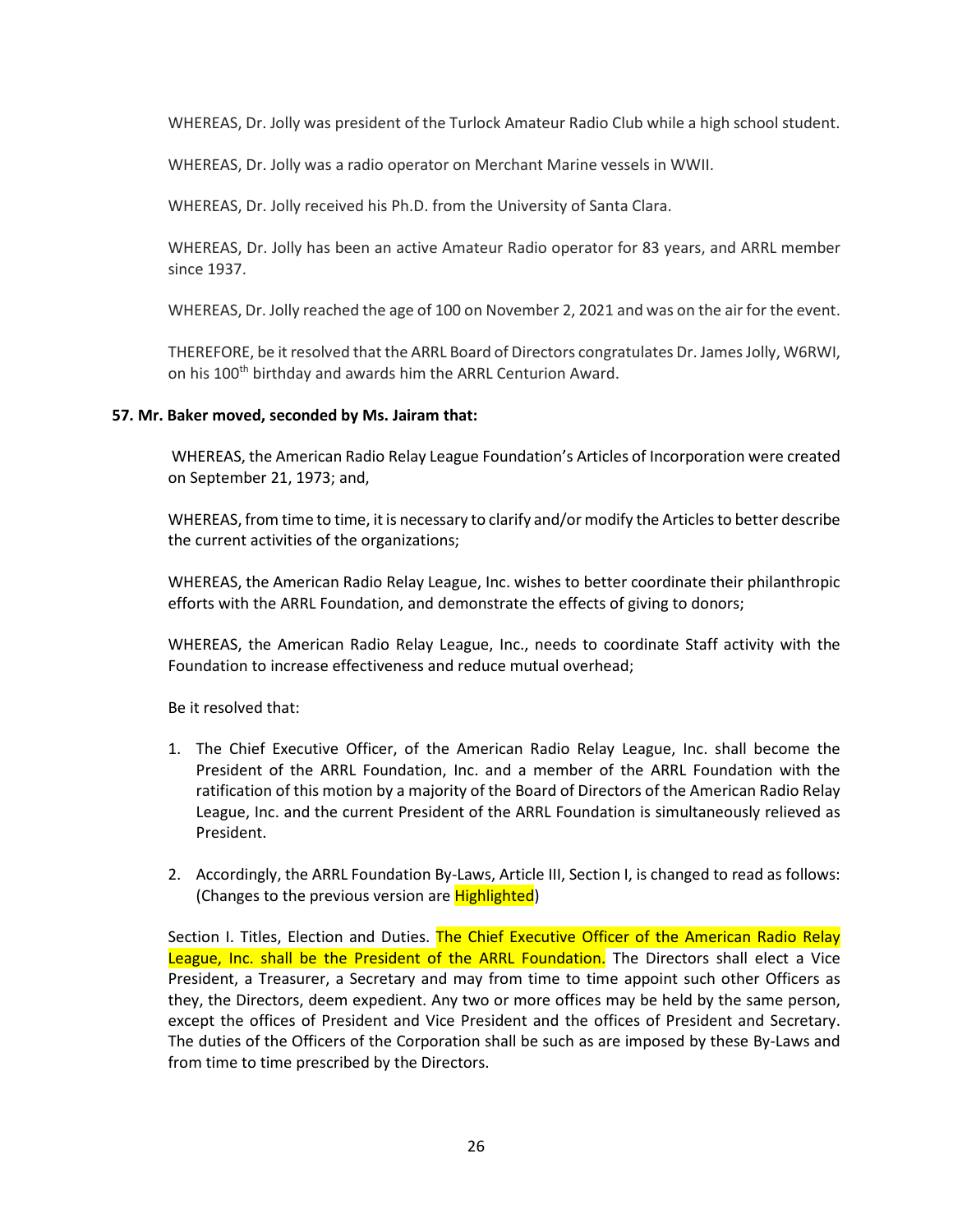The ARRL Foundation Articles of Incorporation are changed to read as follows: (Changes to the previous version are **Highlighted**)

We, the incorporators, certify that we hereby associate ourselves as a body politic and corporate under the Non-stock Corporation Act of the State of Connecticut.

The name of the corporation is The ARRL Foundation, Inc.

The nature of the activities to be conducted, or the purposes to be promoted or carried out by the corporation, are as follows:

To advance the art, science and societal benefits of the amateur radio service by awarding financial grants and scholarships to individuals and organizations in support of their charitable, educational, and scientific efforts.

The corporation shall not do anything forbidden under Section  $170(c)(2)$  with respect to corporations qualified to receive contributions which are deductible under said section. No part of the net earnings of the corporation shall ever inure to the benefit of any individual and no part of the activities of the corporation shall ever include participation in any political campaign on behalf of any candidate for public office. A substantial part of the activities of the corporation will not be legislative in nature.

If the corporation shall be or become a private foundation as such term is defined by Section 509, then the corporation shall be required to distribute its income for each taxable year at such time and in such manner as to not subject it to tax under Section 4942, and the corporation shall be prohibited from engaging in any act of self-dealing (as defined in Section 4941(d), from retaining any excess business holdings (as defined in Section 4943(c)), from making any investments in such manner as to subject the corporation to tax under Section 4944, and from making any taxable expenditures (as defined in Section 4945(d)).

As used in paragraph 2, the references to certain sections are to those sections of the Internal Revenue Code of 1954, or the corresponding provision of such other revenue laws of the United States as shall be in force from time to time.

The corporation is nonprofit. No part of the corporation's income or assets shall be distributable to its directors, officers or any individual, and the corporation shall not have or issue shares of stock or pay dividends; provided, that nothing herein shall restrict the right of the corporation to reasonably compensate its officers, directors or any individual for services rendered to the corporation.

Pursuant to the provisions of the General Statutes of Connecticut, Title 33, Chapter 600, Section 458, the corporation shall have no members; and the corporation shall operate under the management of its Board of Directors.

The Chief Executive Officer of the American Radio Relay League, Inc. shall serve as the President of the ARRL Foundation, Inc., and as a member of the Board of Directors.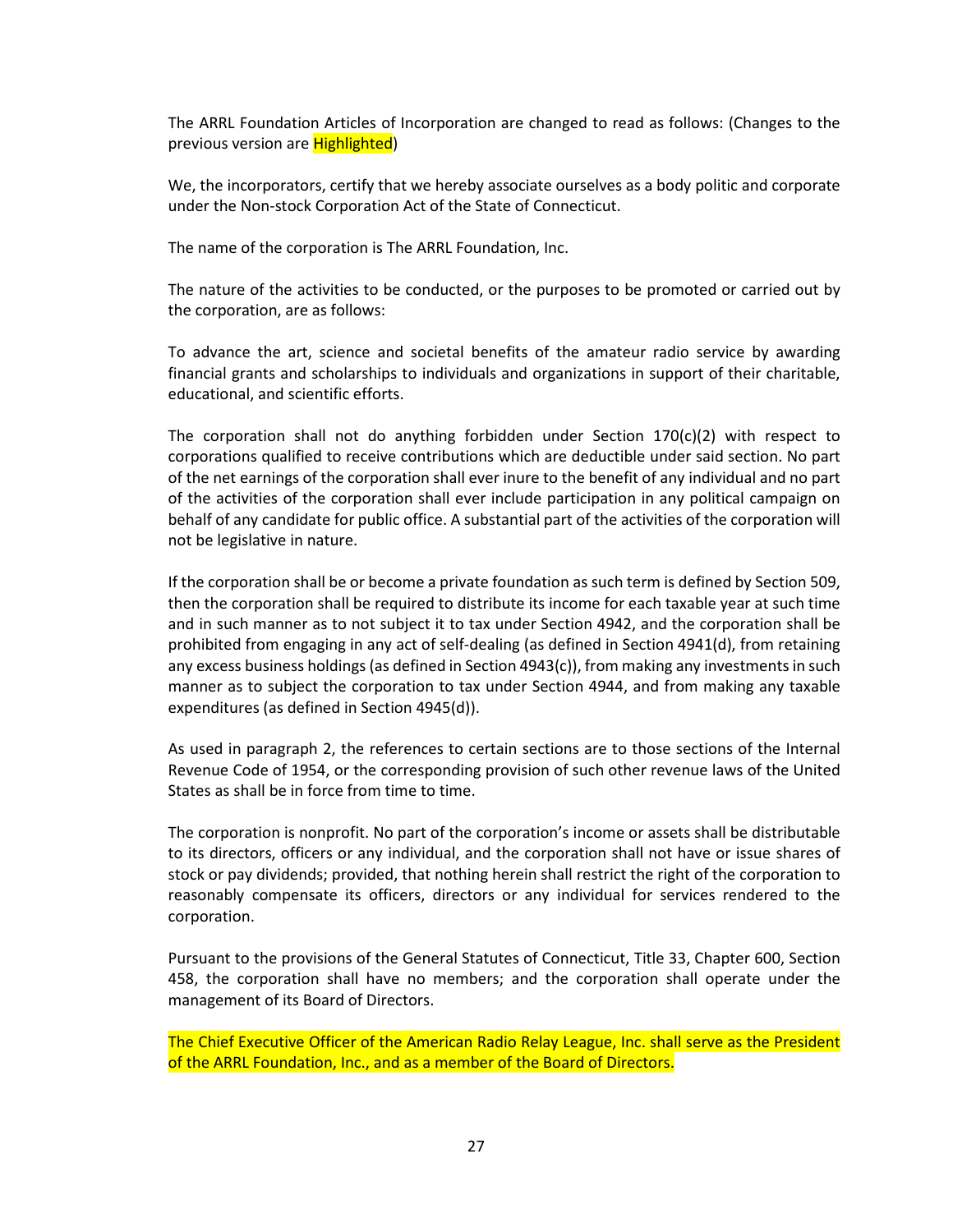The Board of Directors shall consist of three (3) Directorships. The first Board shall be elected by the incorporators at the Organization Meeting of the corporation. At the First Annual Meeting of the Board of Directors, in January 1974, the Board of Directors shall be increased to nine (9) Directorships. The Directors of the American Radio Relay League, Inc. shall, by a majority vote, elect the nine (9) Directors to commence serving as Directors at said First Annual Meeting of Directors, with three (3) of said Directors elected for a term of one (1) year, three (3) of said Directors elected for a term of two (2) years and three (3) of said Directors elected for a term of three (3) years. Thereafter, upon the expiration of the term of each Director, the Directors of The American Radio Relay League, Inc. shall, by a majority vote, elect a successor Director of the corporation for a term of three years. Directors may be removed at any time by the Board of Directors of The American Radio Relay League, Inc. Vacant Directorships shall be filled for the unexpired term of such Directorships by the Board of Directors of The American Radio Relay League, In. A majority of the Directorships of the corporation shall always be held by person who are Directors of the American Radio Relay League, Inc.

The Certificate of Incorporation and the By-Laws of the corporation may be amended by majority vote of the Directors of The American Radio Relay League, Inc. provided any provision in the Certificate of Incorporation and/or By-Laws requiring a two-thirds (2/3) vote may only be amended by a two-thirds (2/3) vote of the Directors of the American Relay League, Inc. and provided, further, that no such amendment shall be adopted which will affect the exempt status of the corporation under Section 501(c)(3) of the Internal Revenue Code of 1954, as amended.

The corporation may be dissolved at any time by majority of the Directors then serving at any meeting of the Board of Directors called to consider such dissolution. Upon dissolution of the corporation, the assets remaining after payment of all liabilities shall be distributed to The American Radio Relay League, Inc. or, if it shall not then be an organization described in Section 170(c) of the Internal Revenue Code, to such other organization described in said section 170(c) as the Board of Directors in its sole discretion shall determine.

Under the penalties of false statement, we declare that the statements made in this Certificate are true.

Dated at Hartford, Connecticut, this 21<sup>st</sup> day of September 1973.

(s) Robert York Chapman (s) Larry E. Price (s) Larry J. Shima All of the Incorporators

After a discussion, a roll call vote was conducted as required to modify Articles and By-Laws. The Directors voted accordingly:

Mr. Abernethy: No Mr. Luetzelschwab: No Mr. Lippert: No Mr. Norris: No Mr. Williams: No Ms. Jairam: Aye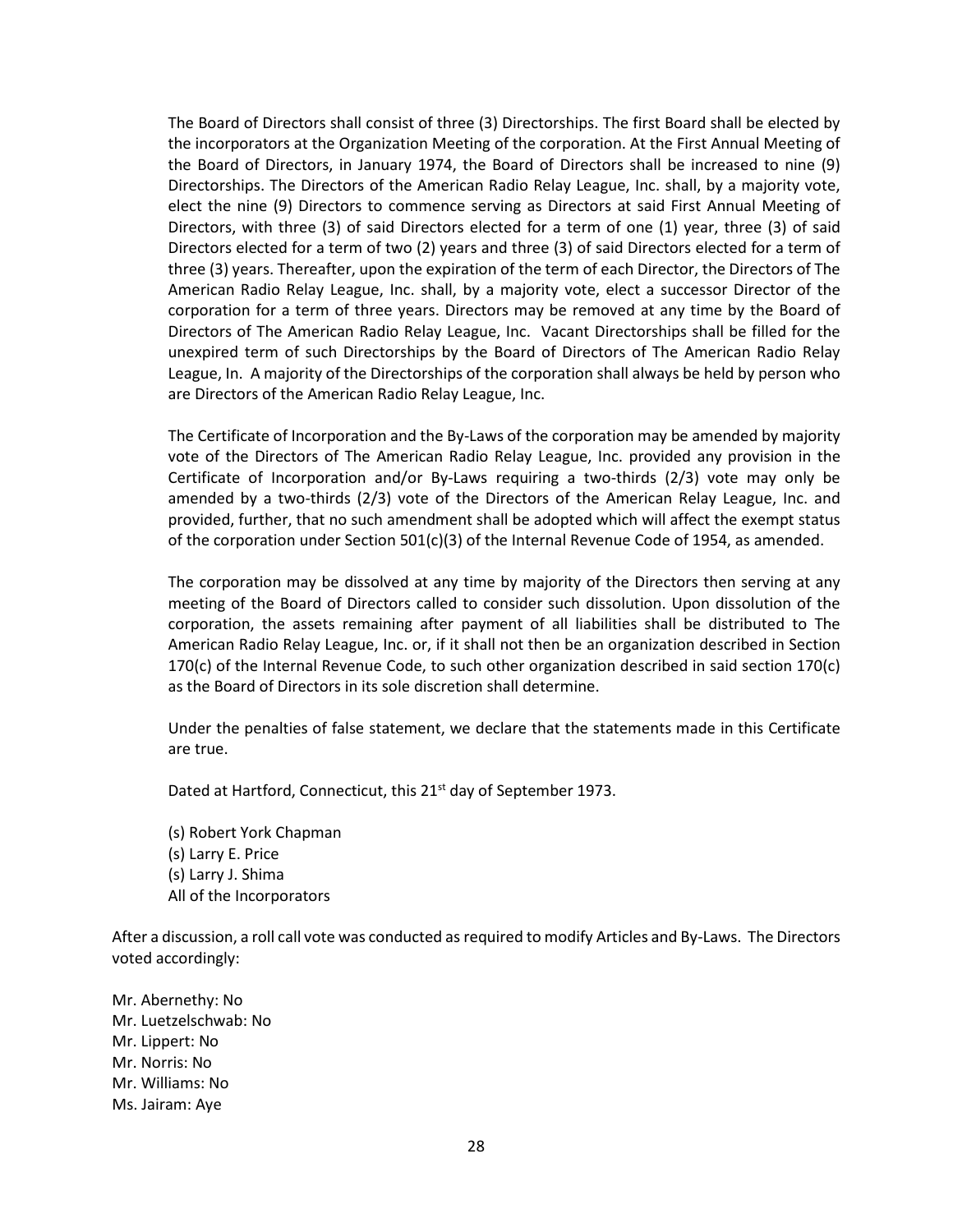Mr. Zygielbaum: Aye Mr. Kemmerer: Aye Mr. Ritz: No Ms. McIntyre: No Dr. Boehner: Aye Mr. Ryan: Aye Mr. Baker: Aye Mr. Norton: Aye Mr. Stratton: No

The motion **FAILED**, No-8, Aye-7

**58.** On the motion of Mr. Norris, seconded by Mr. Stratton and Mr. Williams it was **VOTED** (with applause) that:

WHEREAS, Louisiana ARES provided outstanding emergency communications and support to the citizens of the State, government and NGO served agencies in planning and operations during Hurricane Ida, September 2021.

WHEREAS, the members and leadership of Louisiana ARES braved dangers and endured hardships while providing vital emergency communications during and in the immediate aftermath of this powerful storm.

WHEREAS, Louisiana ARES gained Amateur Radio and the ARRL national attention and set a good example of radio amateurs working for the good of their communities, state and nation.

WHEREAS, Louisiana ARES worked in coordination with ARRL HQ and the ARRL/ARES leadership in the Delta Division and displayed a shining example of successful amateur radio emergency communications response,

THEREFORE, be it Resolved, that the ARRL Board of Directors expresses its sincere gratitude and commends Jim Coleman, AI5B Louisiana SEC, the Louisiana ARES leadership, the Louisiana ARES membership and all supporting ARRL members and radio amateurs involved in the Hurricane Ida response.

**59.** Mr. Zygielbaum moved, seconded by Mr. Luetzelschwab that:

Whereas, a \$300,000 line item in the 2022-2023 ARRL Budget provides funding to hire an additional federal lobbying firm or specialists in federal lobbying if a need is identified to do so. There is concern about the cost-benefit of such an expenditure and that benchmarks must be created to measure and confirm the effectiveness of the expenditure to inform decisions on the inclusion of such a line item in future years' budgets.

It is moved that:

- 1. The additional funding may not be expended until a plan for the expenditure is approved by the A&F Committee.
- 2. The plan shall include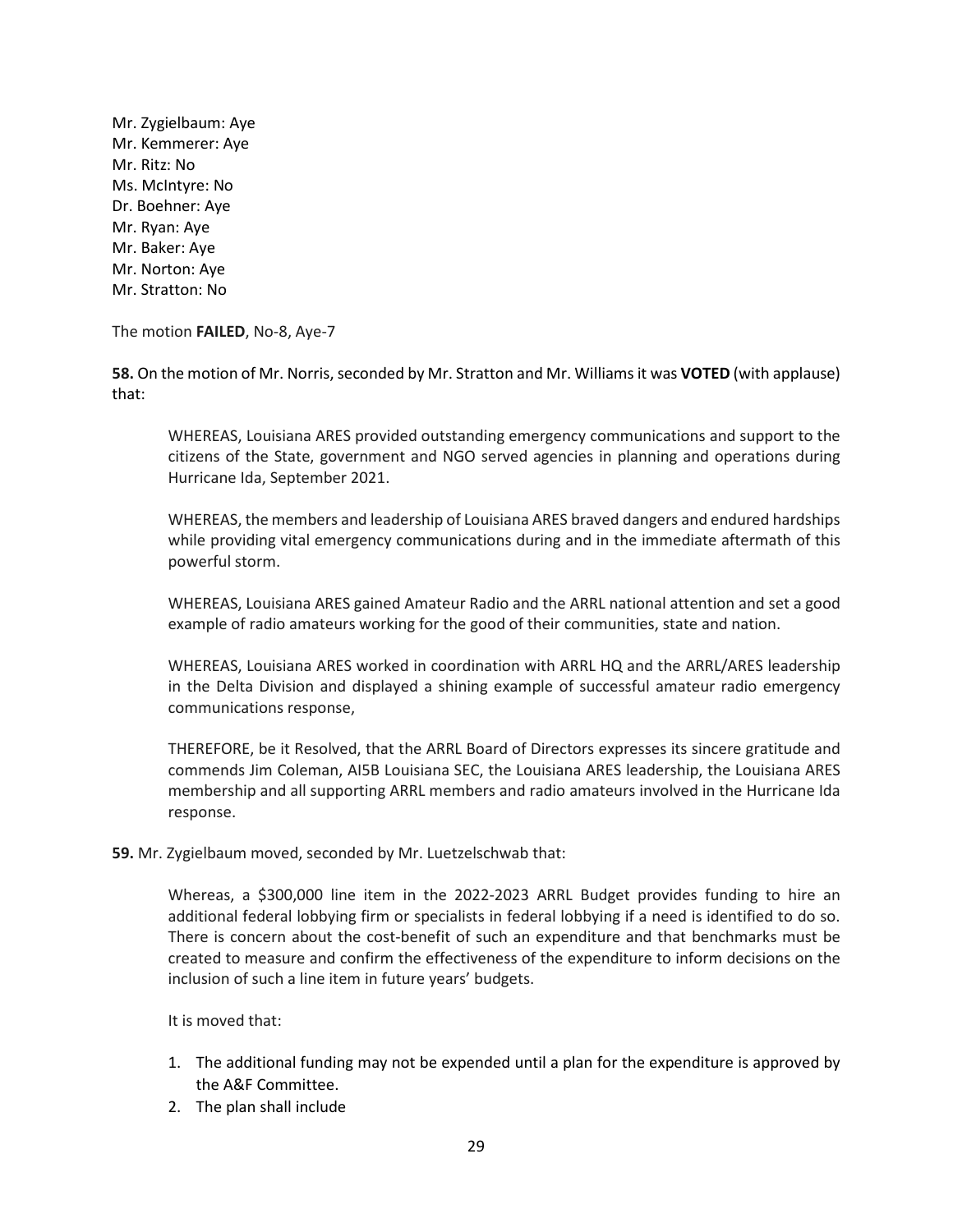- a. a description of proposed expenditures at a detail sufficient to provide the ability to track and confirm the use of the funds with respect to the plan,
- b. delineation of specific outcomes expected over the budget period, and
- c. some measure or benchmark that confirms that the benefit achieved is reasonable with respect to the cost incurred at the end of the budget period.
- 3. It is understood that this plan may need to be modified and updated as the work proceeds. Such changes shall be submitted to the A&F Committee.

After a discussion, the motion was **APPROVED.**

#### *Closing Courtesies***:**

**60.** Mr. Roderick asked Mr. McBride if he had any final comments. Mr. McBride expressed his pleasure with meeting everyone, enjoyed his time with ARRL and is looking forward to future meetings and discussions. Mr. Roderick requested Mr. McBride to take our best wishes to our colleagues to the north.

Mr. Roderick thanked everyone for a good meeting and their hard work.

**61.** There being no additional business, on the motion of Mr. Ryan and seconded by Mr. Williams, the meeting ADJOURNED at 2:39 PM.

Cathleen Curry Recording Secretary

\_\_\_\_\_\_\_\_\_\_\_\_\_\_\_\_\_\_\_\_\_\_\_\_\_\_\_\_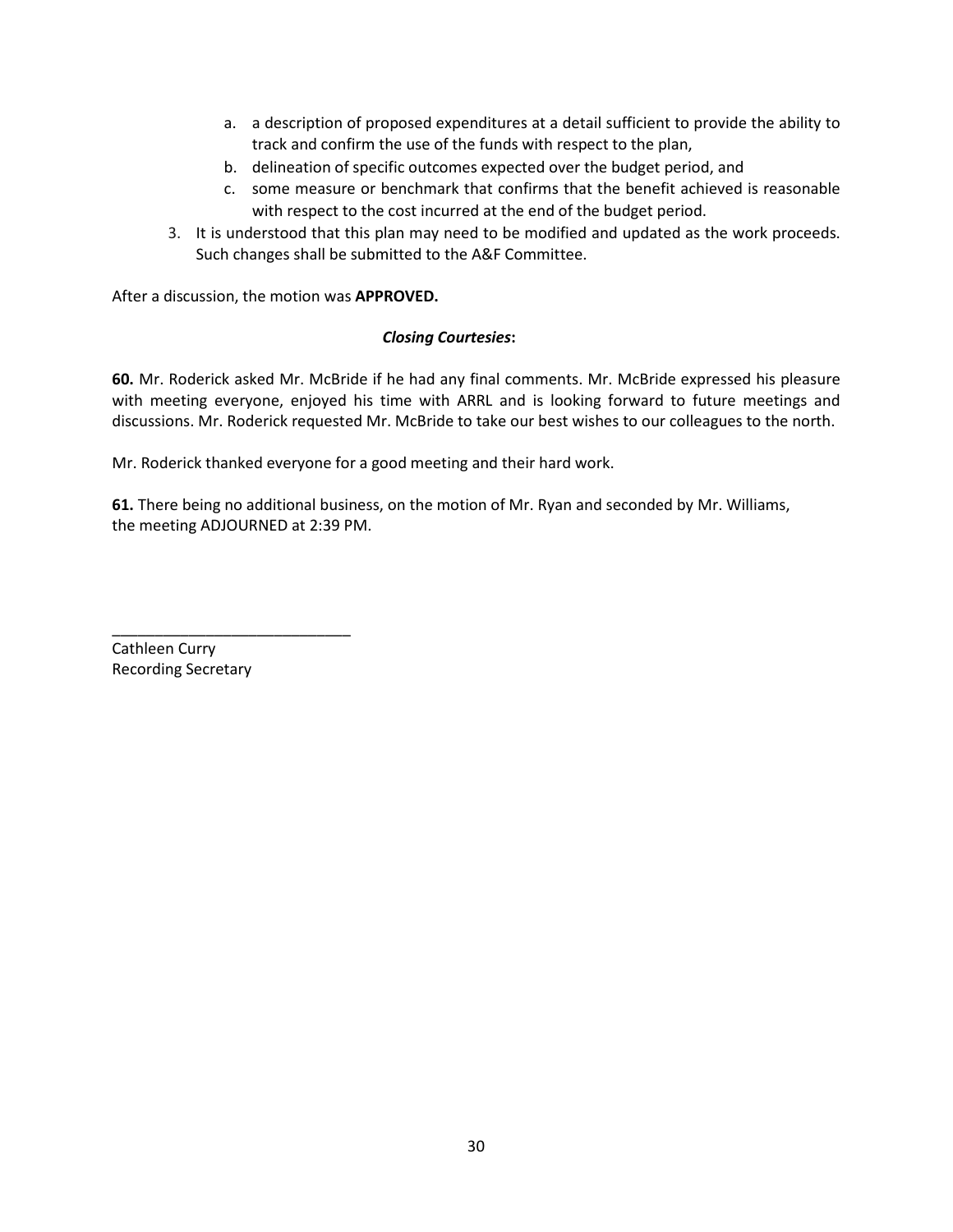## **Exhibit 1**

### **ARRL STANDING ORDERS**

(Updated January 17, 2022)



#### **TABLE OF CONTENTS**

| 2.0 |  |
|-----|--|
| 2.1 |  |
| 2.2 |  |
| 2.3 |  |
| 2.4 |  |
| 2.5 |  |
| 2.6 |  |
| 2.7 |  |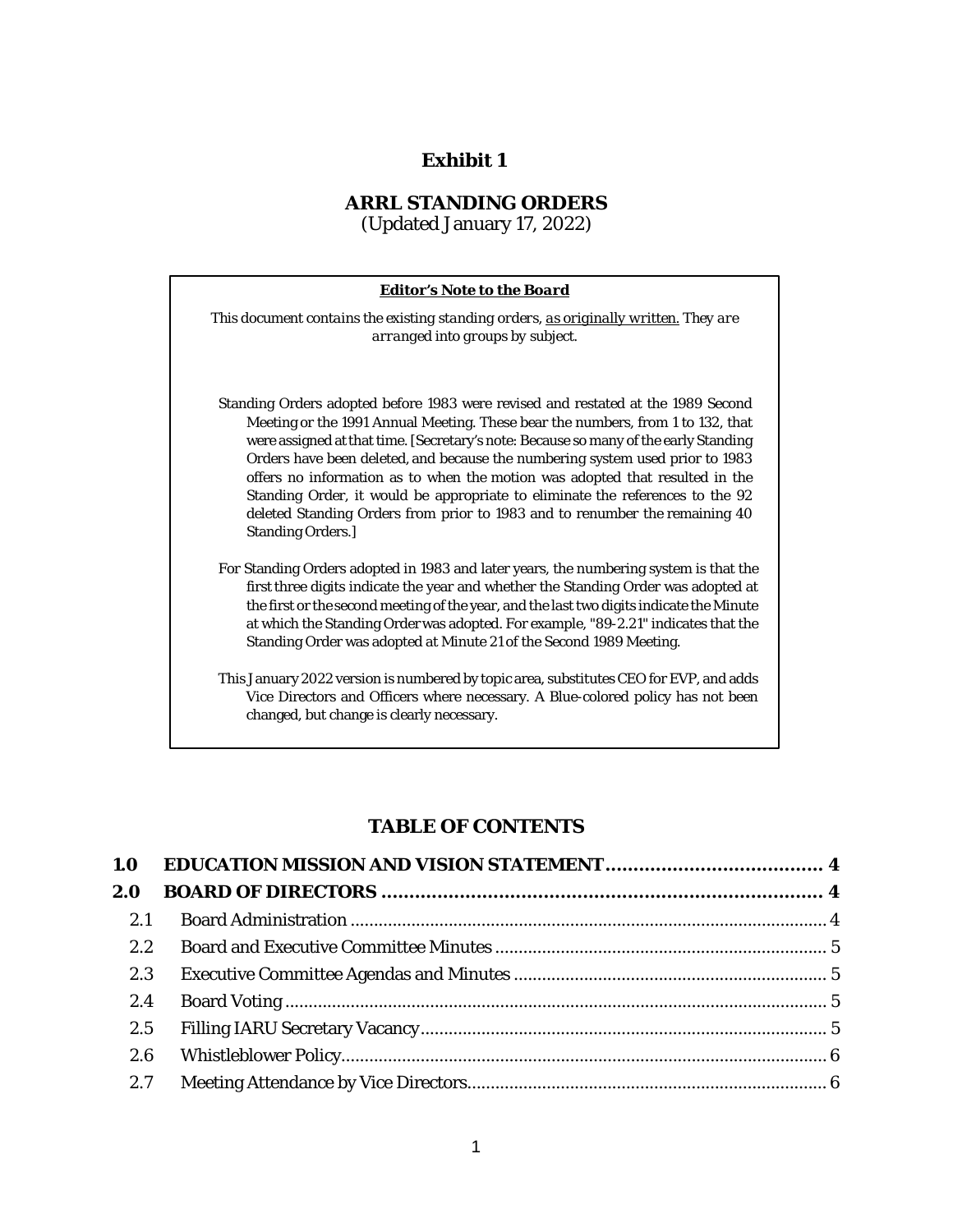| 2.8  |  |
|------|--|
| 2.9  |  |
| 3.0  |  |
| 3.1  |  |
| 3.2  |  |
| 3.3  |  |
| 3.4  |  |
| 3.5  |  |
| 3.6  |  |
| 3.7  |  |
| 3.8  |  |
| 3.9  |  |
| 3.10 |  |
| 4.0  |  |
| 4.1  |  |
| 4.2  |  |
| 4.3  |  |
| 4.4  |  |
| 4.5  |  |
| 4.6  |  |
| 4.7  |  |
| 4.8  |  |
| 4.9  |  |
| 4.10 |  |
| 4.11 |  |
| 5.0  |  |
| 5.1  |  |
| 5.2  |  |
| 5.3  |  |
| 5.4  |  |
| 5.5  |  |
| 5.6  |  |
| 5.7  |  |
| 5.8  |  |
| 5.9  |  |
| 5.10 |  |
| 5.11 |  |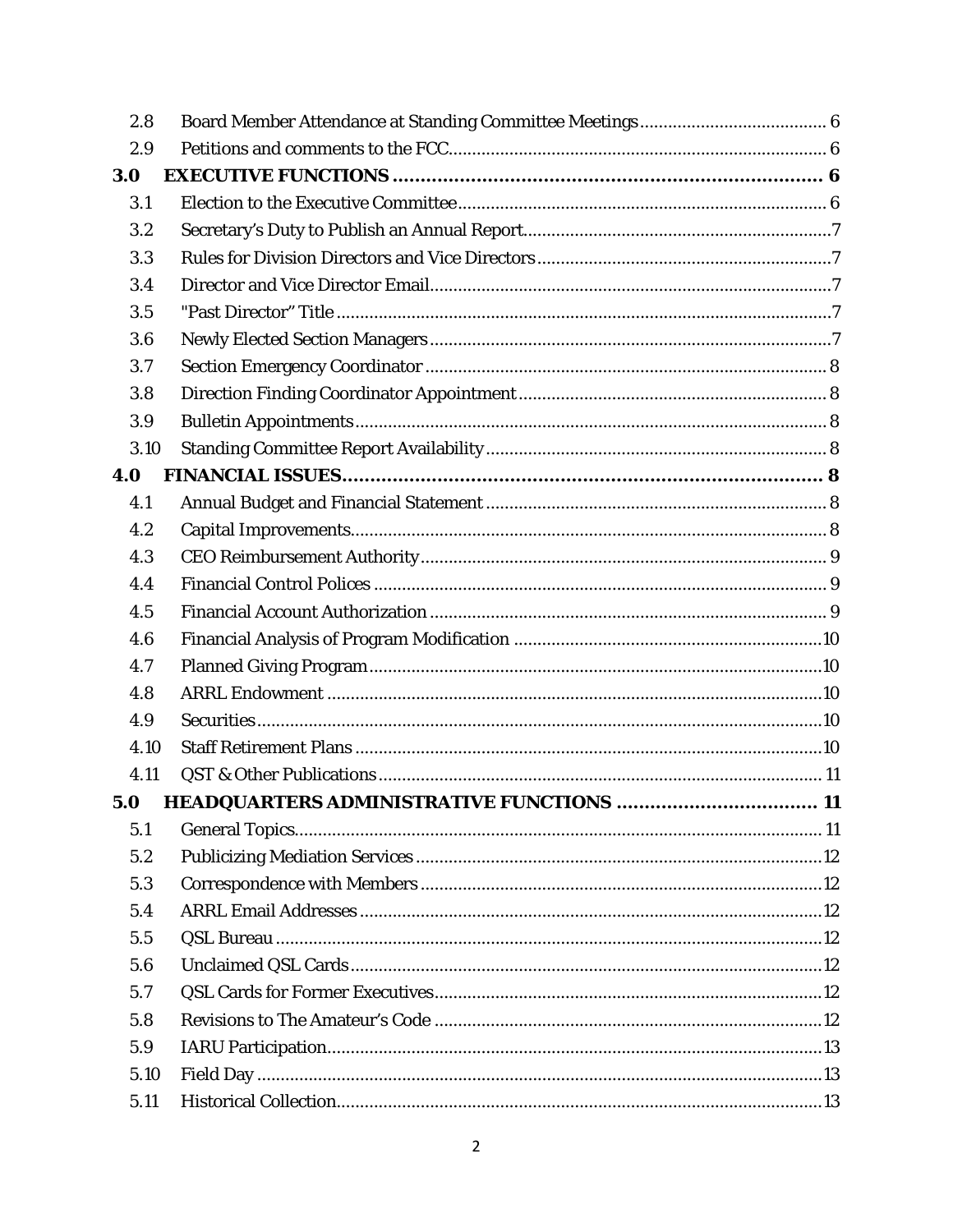| 5.12        |  |
|-------------|--|
| 6.0         |  |
| 6.1         |  |
| 6.2         |  |
| 6.3         |  |
| 6.4         |  |
| 6.5         |  |
| 6.6         |  |
| 7.0         |  |
| 7.1         |  |
| 7.2         |  |
| 7.3         |  |
| 8.0         |  |
| 8.1         |  |
| 8.2         |  |
| 8.3         |  |
| 8.4         |  |
| 8.5         |  |
| 8.6         |  |
| 8.7         |  |
| 9.0         |  |
| 9.1         |  |
| 9.2         |  |
| 9.3         |  |
| 9.4         |  |
| 9.5         |  |
| 9.6         |  |
| 9.7         |  |
| 9.8         |  |
| 9.9         |  |
| 10.0        |  |
| 10.1        |  |
| 10.2        |  |
| 10.3        |  |
| 10.4        |  |
| <b>11.0</b> |  |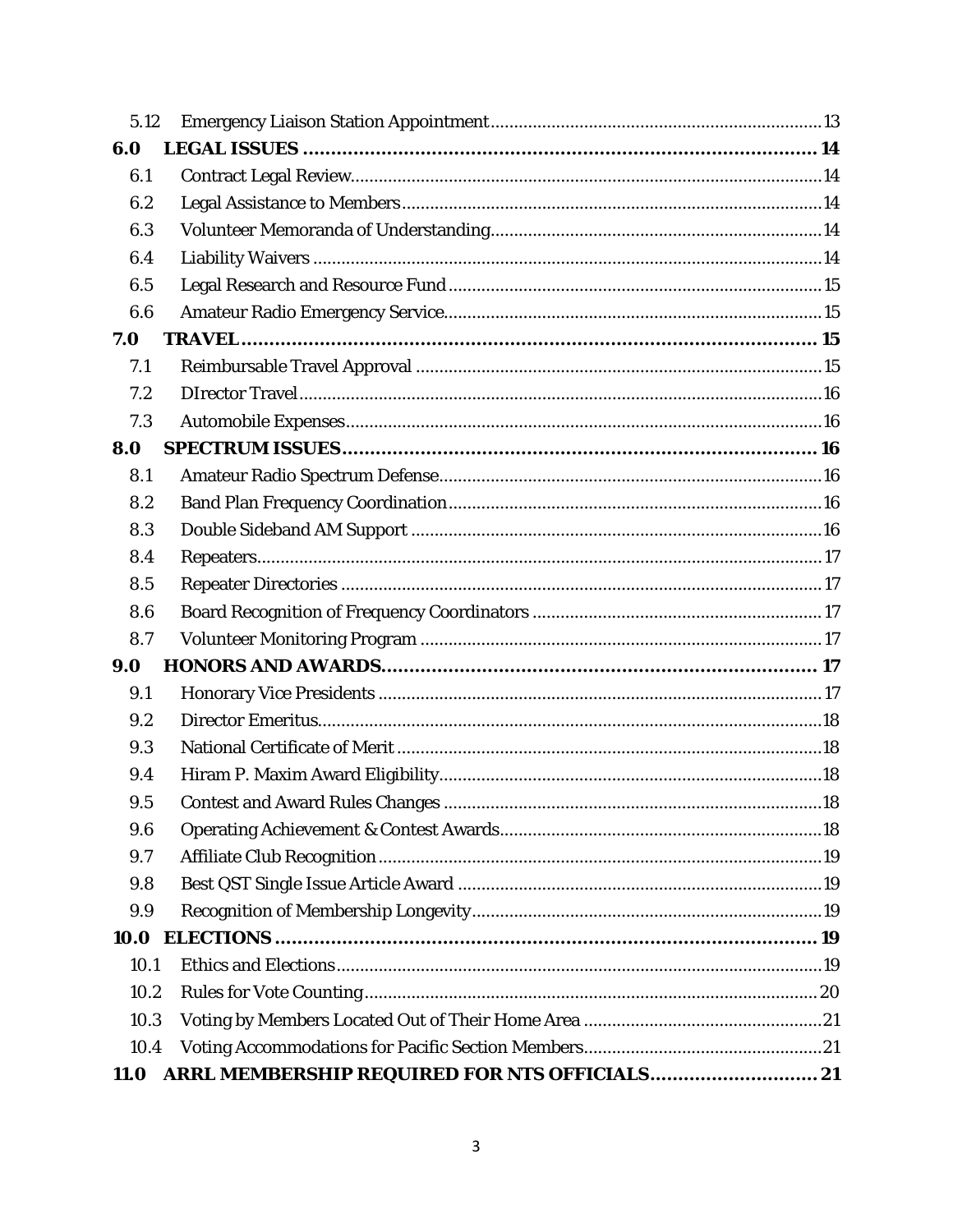ARRL Standing Orders are Board actions that have lasting effect and are not otherwise incorporated into the working documents of the organization.

Standing Orders are not Bylaws, so they may be amended or deleted at any time, either permanently or temporarily, by normal action of the Board or the Executive Committee.

## **1.0 EDUCATION MISSION AND VISION STATEMENT**

<span id="page-33-0"></span>1.1.1 [Prior SO #06-1.40] The following ARRL Education Mission and Vision Statement is adopted: ARRL will advance the art and science of radio through education,

- 1. by providing instruction and instructional materials to prepare new Amateur Radio operators for licensing as well as to prepare licensed amateurs to upgrade to higher levels of licenses;
- 2. by advancing the knowledge of radio science and operating skills among licensed operators through instruction, publications and activities;
- 3. by training radio amateurs in the skills needed to provide service to their communities in times of emergency;
- 4. by engaging youth in the magic of radio, inspiring them to further personal investigation in the sciences and engineering as well as expanding their horizons to promote global goodwill through contact with cultures around the world; and
- 5. by expanding interest and understanding of the science of radio and the application of wireless technology in daily life.

Through its educational efforts ARRL will enrich lives through lifelong learning and achievement and provide service to local communities. ARRL educational outreach's objective is to inspire exploration in radio science and serve as a catalyst for new scientific discoveries and new technologies.

## **2.0 BOARD OF DIRECTORS**

## <span id="page-33-2"></span><span id="page-33-1"></span>**2.1 BOARD ADMINISTRATION**

2.1.1. [Prior SO #19] The Secretary is directed to inform all Directors at least two weeks before the formal call for the Board meeting, that such call will be made, giving the date, so that Directors have sufficient time to file notice to changes in Articles of Association and By-Laws before the formal meeting notice is mailed.

2.1.2 [Prior SO #29] Upon the request of any Director, there shall be furnished to each Director a written copy of any motion prior to a vote on that motion.

2.1.3 [Prior SO #30] Each Director offering a motion requiring the expenditure of funds for implementation shall include with the motion his estimate of the costs involved and the suggested method of funding those costs.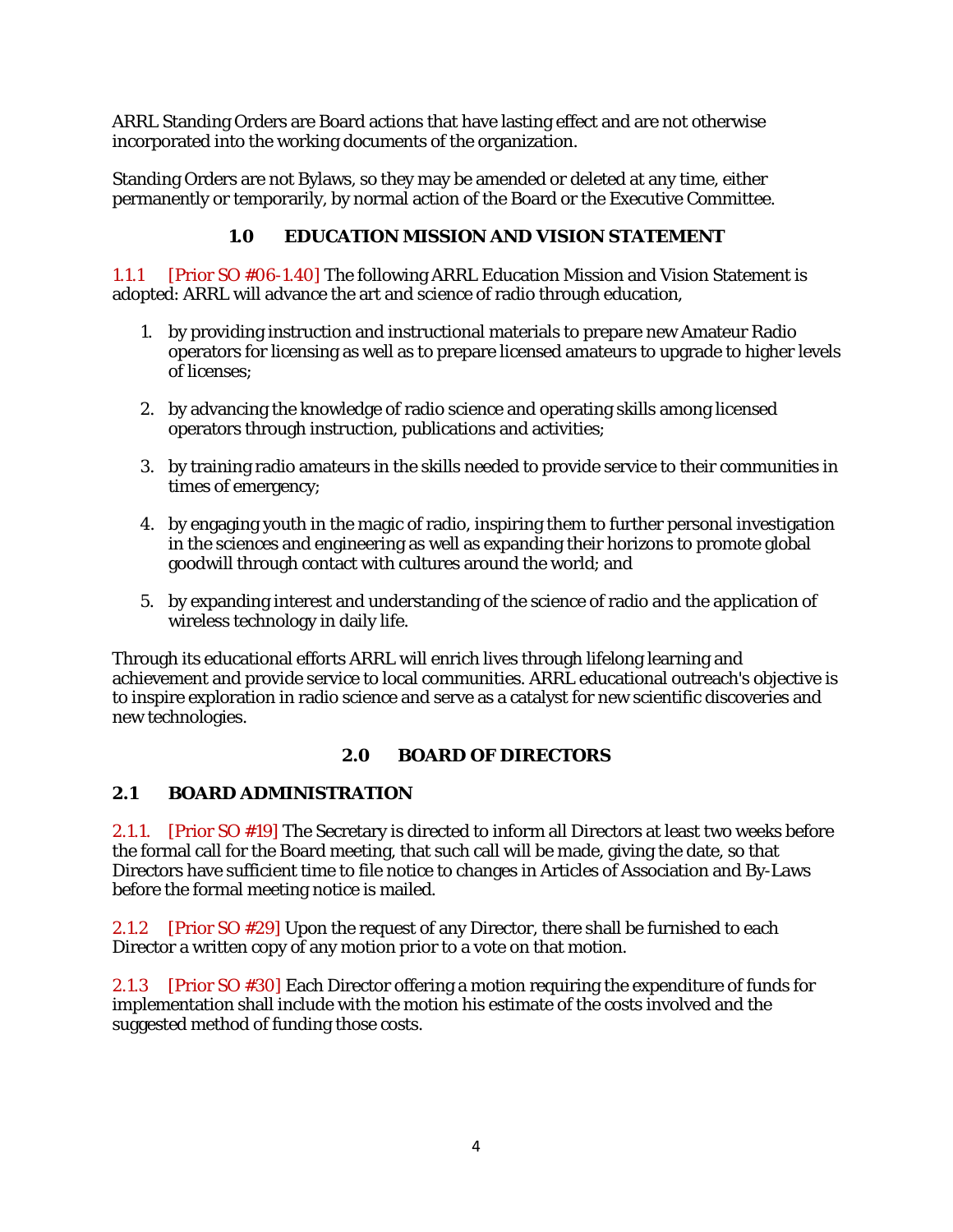#### <span id="page-34-0"></span>**2.2 BOARD AND EXECUTIVE COMMITTEE MINUTES**

[Prior SO #11-2.18] Effective with the minutes of the 2016 Second Meeting of the Board of Directors the procedure for the approval of Board meeting minutes will be as follows:

- 1. The Secretary will circulate draft minutes to Board members as soon as possible after the meeting.
- 2. [Prior SO #25] The minutes will show the name of the person who seconds each motion.
- 3. Once Board members have had the opportunity to review the draft and offer comment, a final draft will be circulated.
- 4. Three business days after distribution of the final draft, the Secretary will call for a vote by electronic mail to approve the minutes.
- 5. The minutes will be declared as approved upon the receipt of affirmative votes of eight or more directors within three business days of the call for the vote.
- 6. The final minutes will be made available to members following formal approval.

### <span id="page-34-1"></span>**2.3 EXECUTIVE COMMITTEE AGENDAS AND MINUTES**

2.3.1 [Prior SO #10-1.57] Both agendas and minutes for ARRL Board and Executive Committee meetings will be posted on the ARRL web site, and members who wish to be sent copies by e-mail can request them via a selection on the ARRL Member Data Page.

2.3.2 [Prior SO #11-1.26] The Board adopts the policy on electronic recording of ARRL Board and committee meetings recommended by the Executive Committee, effective as of the end of this meeting.

#### <span id="page-34-2"></span>**2.4 BOARD VOTING**

2.4.1 [Prior SO #90-2.67] When a mail vote of the Board is conducted in accordance with Article 6, the minutes of the next EC meeting shall include a report of the vote, including who made the motion to poll the Board, the date the vote was conducted, and a report of the division of the vote.

2.4.2 [Prior SO #05-2.38] The ARRL Board adopt[s] a policy that any Director can request that a vote be conducted by roll call.

## <span id="page-34-3"></span>**2.5 FILLING IARU SECRETARY VACANCY**

2.5.1 [Prior SO #99-2.34] The Board adopts the recommendation of the Executive Committee that the following procedure shall be followed for filling a vacancy for IARU Secretary: The ARRL President shall submit a proposal to the Executive Committee. If the Executive Committee is in agreement with the proposal, it shall be forwarded to the full Board for ratification by mail vote.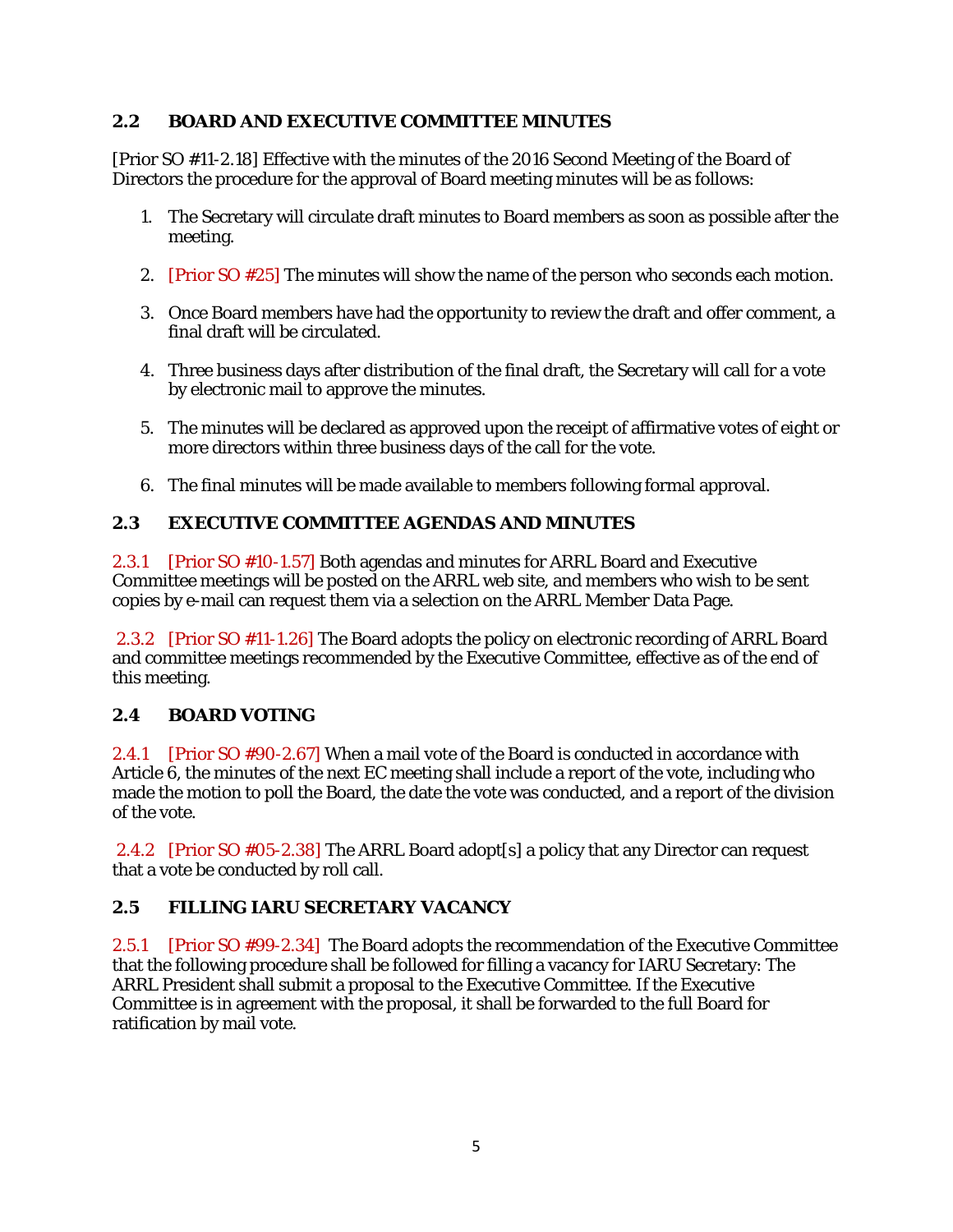### <span id="page-35-0"></span>**2.6 WHISTLEBLOWER POLICY**

2.6.1 [Prior SO #09-1.25] The Whistleblower policy as recommended by the Administration and Finance Committee [is] adopted.

### <span id="page-35-1"></span>**2.7 MEETING ATTENDANCE BY VICE DIRECTORS**

2.7.1 [Prior SO #04-1.39] The Board of Directors authorizes the attendance of Vice Directors at Board Meetings. Expenses for attendance will be chargeable to the Board Meeting account.

### <span id="page-35-2"></span>**2.8 BOARD MEMBER ATTENDANCE AT STANDING COMMITTEE MEETINGS**

2.8.1 [Prior SO #20-2.35] All ARRL Board members are entitled to attend any meeting of a Standing Committee of which they are not a member (as a Board Guest), with the following limitations:

- 1. The Board Guest shall provide the Committee Chair advance notification of his or her intent to attend a meeting.
- 2. Each Board Guest's opportunity to speak on an issue is at the discretion of the Committee Chair.

Promptly after the calling of a meeting of a Standing Committee, its Chairperson shall ensure that all Board members are notified immediately of the place and time of the meeting, and provide a copy of the proposed agenda to all Board members. In the case of electronic (virtual) meetings all necessary information to allow for full participation in the meeting, including real time audio and video streams, also shall be supplied to all Board members. Board Guests may be required to squelch their own video, and/or audio streaming, at the request of the Chairperson.

The Committee Chair shall provide copies of all other reference materials related to the meeting to all Board Guests.

A written report of the meeting, whether through Minutes or less formal notes, of any Standing Committee meeting shall be published to the full Board within 30 days of that meeting.

#### <span id="page-35-3"></span>**2.9 PETITIONS AND COMMENTS TO THE FCC**

2.9.1 [Prior SO #55B] Comments and petitions to the FCC shall be made available to the Executive Committee for review prior to filing.

#### **3.0 EXECUTIVE FUNCTIONS**

#### <span id="page-35-5"></span><span id="page-35-4"></span>**3.1 ELECTION TO THE EXECUTIVE COMMITTEE**

3.1.1 [Prior SO #13-2.16] Election to the Executive Committee requires a majority of the ballots cast, i.e. eight votes if there are fifteen Directors voting. The five candidates with the most votes will be elected.

• If a tie vote results in an indeterminate outcome, re-balloting will be conducted between or among the candidates who tied; those candidates with more votes will be declared elected and those with fewer votes will be eliminated from further balloting.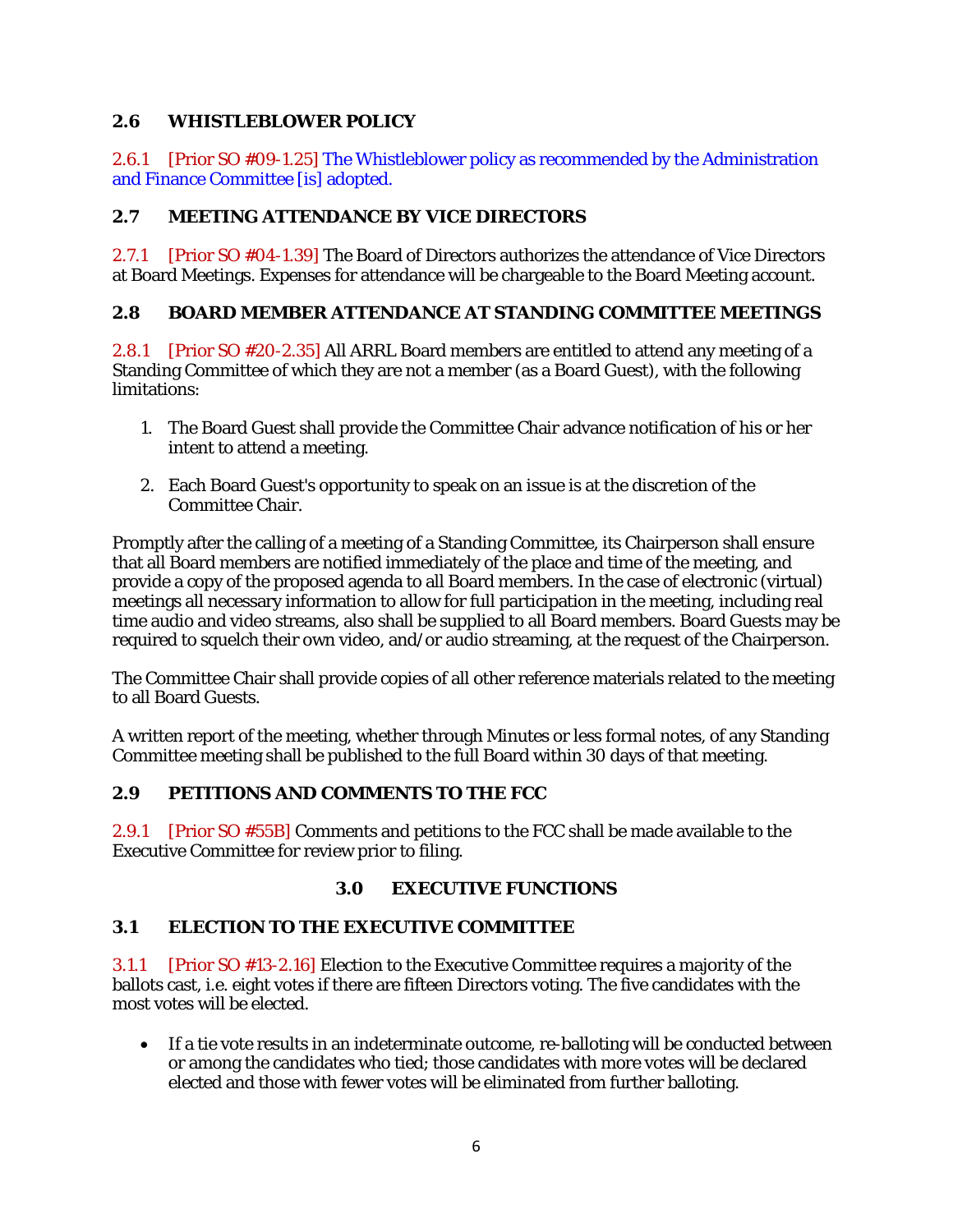• If fewer than five candidates receive a majority, those who received a majority will be declared elected and re-balloting will occur between or among candidates who received less than a majority.

# <span id="page-36-0"></span>**3.2 SECRETARY'S DUTY TO PUBLISH AN ANNUAL REPORT**

3.2.1 [Prior SO #95-172] The Secretary shall publish each year an Annual Report of the ARRL.

## <span id="page-36-1"></span>**3.3 RULES FOR DIVISION DIRECTORS AND VICE DIRECTORS**

3.3.1 [Prior SO #45] Division Directors are authorized to attend ARRL National Conventions with expenses incurred chargeable to authorized Division allotments.

3.3.2 [Prior SO #48] The Secretary is directed to furnish Vice Directors with certificates and pins similar to those furnished to Directors.

3.3.3 [Prior SO #52] The Chief Executive Officer is instructed to provide Directors and Vice Directors with current copies of each League publication on request.

3.3.4 [Prior SO #53] The Vice Director of each Division may be reimbursed for expenses incurred in performing duties on behalf of the League provided (1) each duty or series of duties shall have been specifically authorized in writing by his Director prior to their performance and (2) such expenditures, when added to the other authorized expenditures of the Director, do not exceed the amount budgeted for that Division by the Board of Directors.

# <span id="page-36-2"></span>**3.4 DIRECTOR AND VICE DIRECTOR EMAIL**

3.4.1 [Prior SO #13-2.34] Division Directors will have the option of having emails to their entire Division or a subset thereof held for review or automatically and immediately sent without being held. Each Director will be able to change their preference at any time electronically.

3.4.2 [Prior SO #89-1.43] Newly elected Directors and Vice Directors are to be placed on electronic mail, put on the distribution list for the Directors' Letters, and start receiving copies of correspondence from members (new Directors only) as soon as declared elected.

#### <span id="page-36-3"></span>**3.5 "PAST DIRECTOR" TITLE**

3.5.1 [Prior SO #62] After leaving office, in recognition of his or her service, a Director of the ARRL is authorized to use the title of Past Director.

## <span id="page-36-4"></span>**3.6 NEWLY ELECTED SECTION MANAGERS**

3.6.1 [Prior SO #105] The Chief Executive Officer shall offer any newly elected or re-elected Section Manager a complimentary copy of the ARRL Handbook for Radio Communications and a set of training/operating manuals to aid in his Field Organization efforts.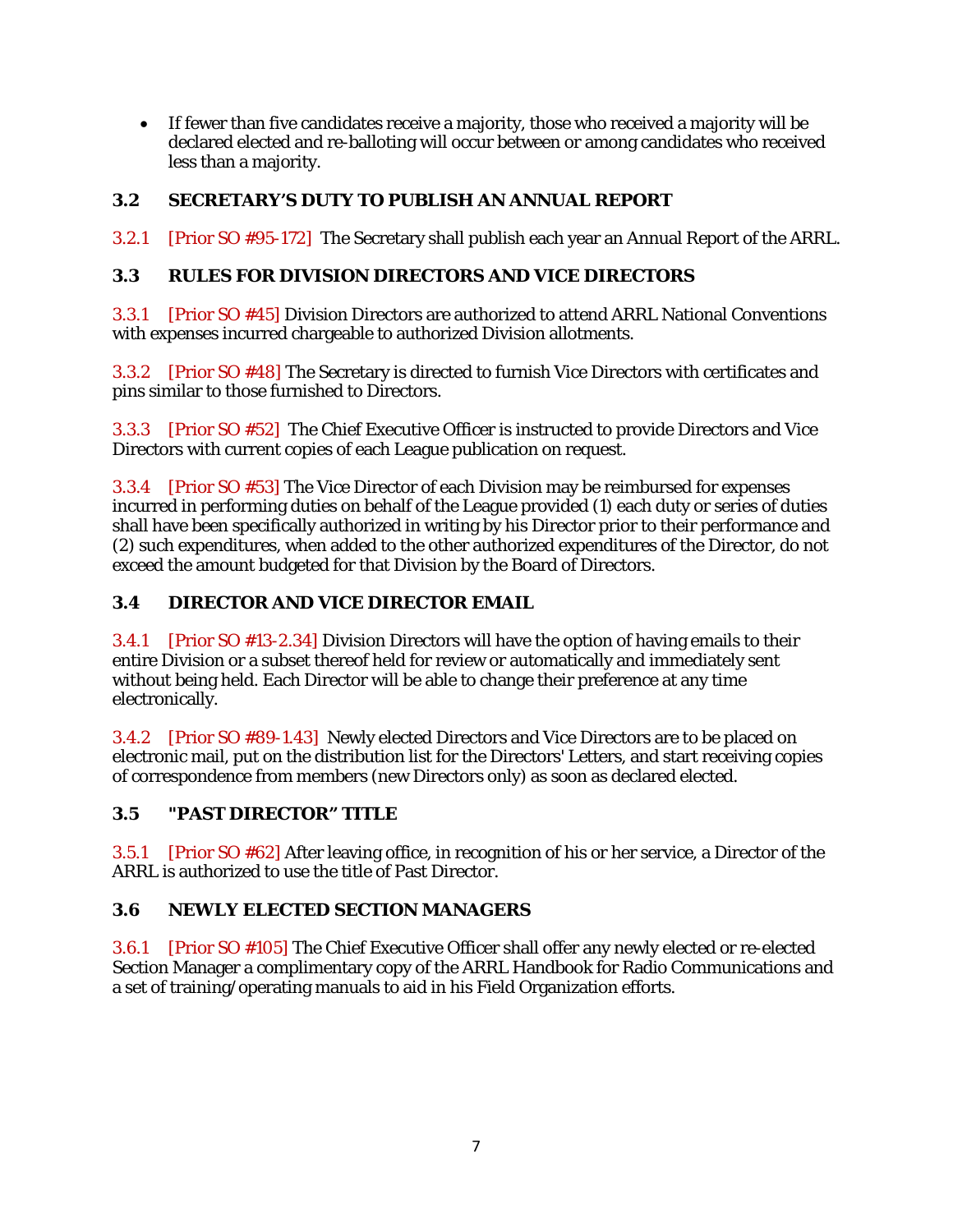# <span id="page-37-0"></span>**3.7 SECTION EMERGENCY COORDINATOR**

3.7.1 [Prior SO #03-2.27] The Section Emergency Coordinator in all 71 ARRL Sections should develop, implement, and maintain a comprehensive Section Emergency Plan. A current copy of each plan should be maintained on file by each SEC with the SEC's Section Manager and the Field Services and Radiosport Department at ARRL Headquarters. This comprehensive Section Emergency Plan should be reviewed and updated annually.

# <span id="page-37-1"></span>**3.8 DIRECTION FINDING COORDINATOR APPOINTMENT**

3.8.1 [Prior SO #98-1.42] The President is authorized to appoint a volunteer ARRL Amateur Radio Direction Finding Coordinator. The ARDF Coordinator shall be responsible for promoting ARDF in the United States in concert with the IARU regional organizations and membersocieties in Region 2 and other parts of the world and shall submit a written progress report to the Board prior to each regular meeting of the Board.

## <span id="page-37-2"></span>**3.9 BULLETIN APPOINTMENTS**

3.9.1 [Prior SO #03-2.26] Resolved, that no new Bulletin Manager or Official Bulletin Station appointments be granted, that existing Bulletin Manager and Official Bulletin Station appointments may be renewed at the discretion of the cognizant Section Manager, and that the Bulletin Manager and Official Bulletin Station appointments be eliminated from the Field Organization at such time when there are no active Bulletin Manager and Official Bulletin Station appointments, respectively.

# <span id="page-37-3"></span>**3.10 STANDING COMMITTEE REPORT AVAILABILITY**

3.10.1 [Prior SO #89-1.109] The Secretary is directed to make available to members via the ARRL website copies of the reports of the Standing Committees of the Board, Ad Hoc Committees, and Advisory Committees following each Board Meeting as soon as possible after posting of the Board Minutes.

## **4.0 FINANCIAL ISSUES**

## <span id="page-37-5"></span><span id="page-37-4"></span>**4.1 ANNUAL BUDGET AND FINANCIAL STATEMENT**

4.1.1 [Prior SO #32] The annual budget shall be submitted to the Board at least 30 days prior to ratification as prescribed in By-Law 38.

4.1.2 [Prior SO #33] The Chief Executive Officer is instructed to prepare the annual financial statements of the League and make them available to members at no cost.

4.1.3 [Prior SO #09-2.36] The Chief Financial Officer is directed to forward the annual proposed budget by email in a PDF format to Officers, Directors and Vice Directors.

## <span id="page-37-6"></span>**4.2 CAPITAL IMPROVEMENTS**

4.2.1 [Prior SO #35] The Chief Executive Officer cannot spend more than \$25,000 on capital improvements if not in the budget, without the approval of the Administration and Finance Committee.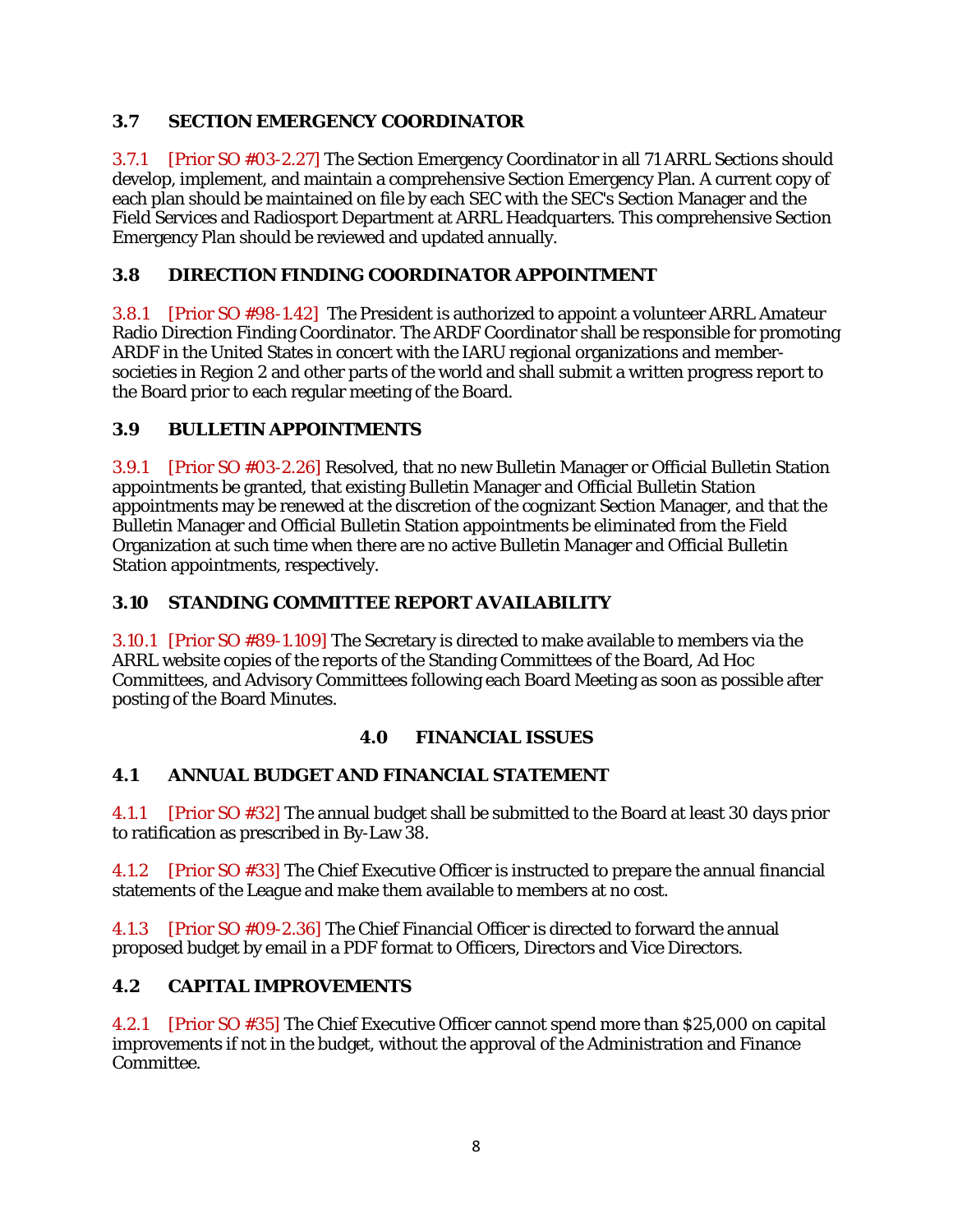## <span id="page-38-0"></span>**4.3 CEO REIMBURSEMENT AUTHORITY**

4.3.1 [Prior SO #37] The Chief Executive Officer is authorized to reimburse postage, telephone, and similar expenses (not including travel), up to a maximum of \$500 annually per Advisory Committee, incurred by Advisory Committee members and approved by the Committee Chairman.

## <span id="page-38-1"></span>**4.4 FINANCIAL CONTROL POLICES**

4.4.1 [Prior SO #04-1.41] ARRL Financial Control Policies are as follows:

4.4.1.1 Recommended Financial Control Policy Applicable to Permanently Restricted Funds. Since the use of Permanently Restricted Funds requires the pre-approval of the Board of Directors, it should consider the funding source based on a recommendation of the CEO. Should it be recommended that cash be withdrawn from the Investment Portfolio, an affirmative vote of the Board is required to affect the transfer.

4.4.1.2 Recommended Financial Control Policy Applicable to General Funds. A Board approved formula will be used as the basis for determining the maximum amount that can be withdrawn from the General Fund portion of the Investment Portfolio for the purpose of balancing the League's cash flow.

4.4.1.3 Recommended General Fund Withdrawal Formula. For purposes of determining the maximum allowable withdrawal from the General Fund portion of the Investment Portfolio, the following formula will apply:

The Maximum Allowable Withdrawal will be the sum of the (a) proportionate share of estimated earnings (interest and dividends) for the current year, (b) plus the net realized gain apportioned to the General Fund and (c) 6 percent of that portion of the Investment Portfolio applicable to the General Fund.

4.4.1.4 Recommended Policy of Allocating Investment Portfolio Income. Interest and Dividend Income derived from the Investment Portfolio will be allocated among the three sectors (Life Membership, Permanently Restricted and General Fund) proportionately, based on the sectors' average balance at market as a percentage of the total average balance at market of the portfolio.

4.4.1.5 Recommended Financial Control Policy Applicable to the Life Membership Program. If operationally generated cash flow is insufficient to cover the annual cost of the Life Membership Program, a transfer of cash from the LMP portion of the Investment Portfolio, not to exceed the total annual cost of the program, will be permitted without Board approval.

4.4.1.6 Recommended Policy. All Financial Control Policies should be reviewed periodically by the Administration & Finance Committee, with any recommendations for change being submitted to the Board of Directors at its next Annual Meeting.

# <span id="page-38-2"></span>**4.5 FINANCIAL ACCOUNT AUTHORIZATION**

4.5.1 [Prior SO #05-2.23] The American Radio Relay League, Inc. authorizes each person holding any of the following officer positions: Chief Executive Officer; Treasurer; and Chief Financial Officer; acting alone, to (1) establish one or more deposit accounts and additional accounts from time to time; and (2) to designate from time to time, persons to operate each account.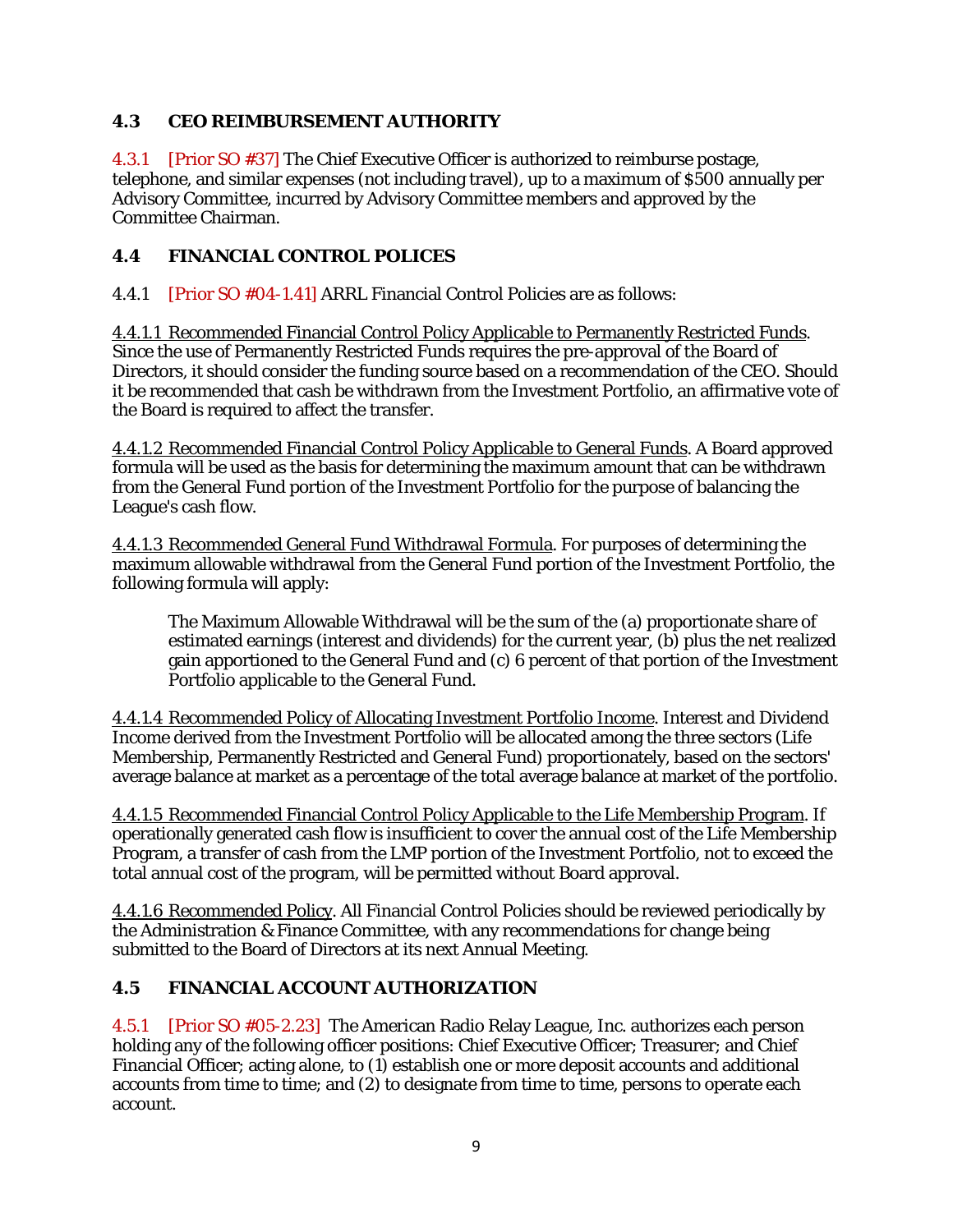## <span id="page-39-0"></span>**4.6 FINANCIAL ANALYSIS OF PROGRAM MODIFICATION**

4.6.1 [Prior SO #04-1.42] Any motion to create or substantially modify a program or activity shall include documentation of the expected revenue and expense generated by the proposed program or activity.

## <span id="page-39-1"></span>**4.7 PLANNED GIVING PROGRAM**

4.7.1 [Prior SO #02-2.30] The Executive Summary of Planned Giving Guidelines shall guide the planned giving program of the ARRL. The Administration and Finance Committee shall serve in an advisory capacity in furtherance of the goals of the program.

### <span id="page-39-2"></span>**4.8 ARRL ENDOWMENT**

4.8.1 [Prior SO #02-2.29] The ARRL Endowment is created to perpetuate the missions of the American Radio Relay League as a repository for current and planned gifts and for the exclusive use of the American Radio Relay League. The Endowment shall support the ARRL mission to foster all aspects of the Amateur Radio service, including, but not limited to, advocacy, education, public service, research and technology, and historic preservation of Amateur Radio artifacts. The Endowment may accept contributions from current giving and planned gifts. Gifts to the ARRL Endowment may be unrestricted, temporarily restricted, or permanently restricted. The ARRL Endowment funds are to be invested to ensure the preservation and enhancement of the corpus, and consistent with the investment policy of ARRL as approved by the Board of Directors.

4.8.2 [Prior 12-2.24] The revised ARRL Investment Policy Statement is approved.

## <span id="page-39-3"></span>**4.9 SECURITIES**

4.9.1 [Prior SO #06-1.33] The removal of any securities from custody/safekeeping free of payment must be authorized by the President and Treasurer.

4.9.2 [Prior SO #06-1.34] In the absence of the Treasurer, the President [is] authorized to implement and complete investment securities transactions for a period not to exceed 90 days.

## <span id="page-39-4"></span>**4.10 STAFF RETIREMENT PLANS**

4.10.1 [Prior SO #09-1.26] In accordance with the recommendation of the Administration and Finance Committee regarding the establishment of a 403(b) pension plan for the staff of the ARRL,

BE IT RESOLVED that ARRL is authorized to take any necessary actions to implement the company's 403(b) Plan, (herein referred to as the ''Plan).

BE IT FURTHER RESOLVED that ARRL accepts the appointment of Reliance Trust Company as Custodian for the Plan, the appointment of The Standard as the Plan's record keeper and authorizes the creation of a written plan document.

BE IT FURTHER RESOLVED, that The Standard, the Plan's record keeper, shall be authorized to deliver all instructions from ARRL relating to Plan contributions, investments and distributions to Reliance Trust Company, and The Standard shall be fully protected in relying on such instructions.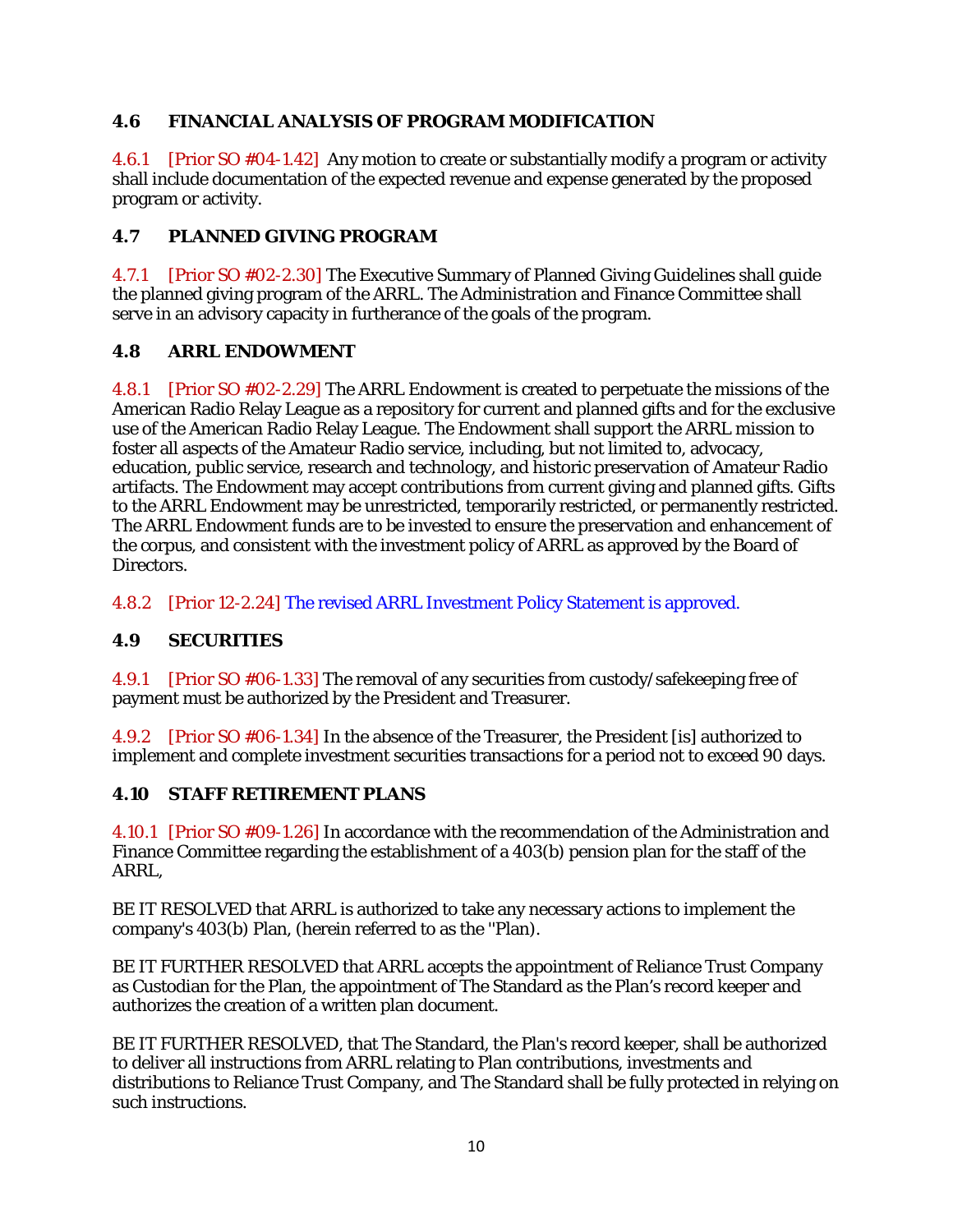BE IT FURTHER RESOLVED, that the following individuals will be authorized to act on behalf of ARRL: Chief Executive Officer; and Chief Financial Officer. [Amended 19-2.22]

4.10.2 [Prior SO #16-2.22] The ARRL Board resolved that the Employer hereby amends the Plan, effective October 1, 2016 to allow Roth Deferrals as provided for in Article III of the 403(b) Prototype Plan, and that the proper officers of the Employer by, and hereby are, authorized and directed to do and perform any and all further acts to make, execute, acknowledge and deliver all documents necessary to carry out the intent of the foregoing resolutions.

# <span id="page-40-0"></span>**4.11 QST & OTHER PUBLICATIONS**

4.11.1 [Prior SO #129] The Chief Executive Officer shall purchase all items that are to be evaluated in QST's Product Review. After completion of such evaluation, the item shall be made available for sale.

4.11.2 [Prior SO #21-1.33] The ARRL Board resolved that: ARRL staff is immediately authorized and directed to solicit and accept advertising of any form – including print, digital and sponsorships – from non-Amateur Radio advertisers, excluding pornography, criminal, and fraudulent enterprises.

# **5.0 HEADQUARTERS ADMINISTRATIVE FUNCTIONS**

## <span id="page-40-2"></span><span id="page-40-1"></span>**5.1 GENERAL TOPICS**

5.1.1 [Prior SO #99-2.32] The Board adopts the recommendations of the Executive Committee that, without changing the name of the organization, the abbreviation ARRL should be emphasized in conjunction with the tag line, The National Association for Amateur Radio.

5.1.2 [Prior SO #59] Upon request, elected League Officials shall be sent QST by first-class mail.

5.1.3 [Prior SO #61] The Secretary or his/her designee shall be responsible for maintaining the Director's Workbook of procedural and historical information, for online reference by Officers, Directors and Vice Directors.

5.1.4 [Prior SO #63] Insofar as possible, the President and Chief Executive Officer of the ARRL shall endeavor to maximize the utilization of qualified volunteer services in conduct of League affairs, such volunteers to include the Officers, Board of Directors and members of the ARRL.

5.1.5 [Prior SO #65] A distinctive jeweled pin shall be provided for the League President and Vice Presidents.

5.1.6 [Prior SO #64] Photographs of all current and past Presidents of the ARRL shall be prominently displayed at the ARRL HQ.

5.1.7 [Prior SO #67] The Chief Executive Officer shall prominently display, at the entrance of HQ, the names of the past and present Directors in each Division and the years served.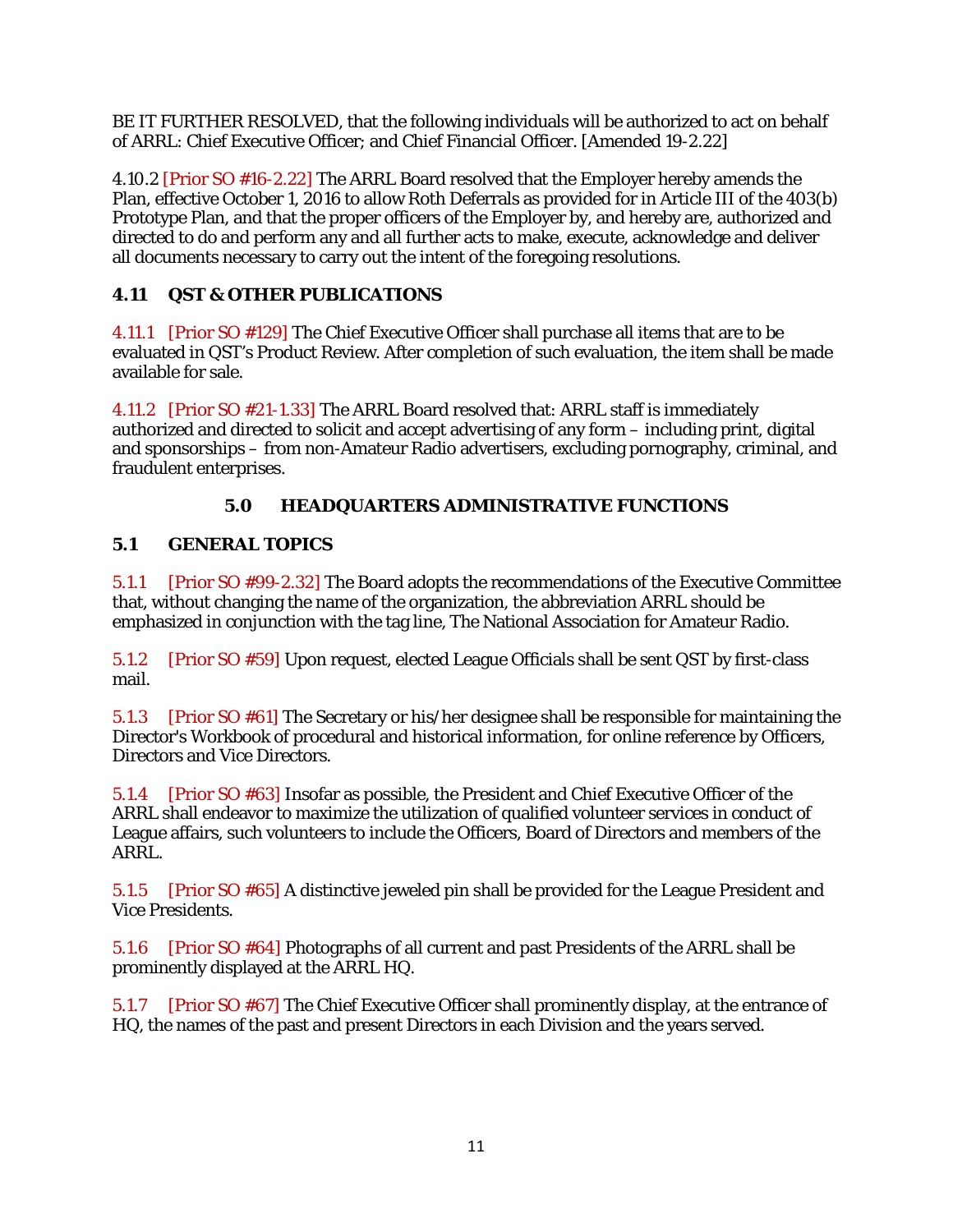# <span id="page-41-0"></span>**5.2 PUBLICIZING MEDIATION SERVICES**

[Prior SO #99-2.50] The Board urges the staff to publicize the availability of the mediation program described in the document entitled The American Radio Relay League, Inc. Mediation Service.

## <span id="page-41-1"></span>**5.3 CORRESPONDENCE WITH MEMBERS**

5.3.1 [Prior SO #79] Where necessary for clarification, HQ shall include a copy of the original correspondence from a member when sending a copy of an answer by HQ personnel to the Director of the Division involved.

### <span id="page-41-2"></span>**5.4 ARRL EMAIL ADDRESSES**

5.4.1 [Prior SO #98-2.35] Staff is directed to make @arrl.org e-mail addresses available to formerly elected officials who are current League members, upon their request and agreement to abide by the rules for such use.

### <span id="page-41-3"></span>**5.5 QSL BUREAU**

5.5.1 [Prior SO #93] In the best interests of the ARRL and its DX QSL bureau services, and in continuation of present policy, when the present operator of a QSL bureau no longer desires to continue its operations, the responsibility will be assigned to an approved ARRL affiliated club, if practical.

### <span id="page-41-4"></span>**5.6 UNCLAIMED QSL CARDS**

5.6.1 [Prior SO #84] QSL cards on file which are unclaimed for a period longer than 90 days may be destroyed by the district QSL manager without further authority.

## <span id="page-41-5"></span>**5.7 QSL CARDS FOR FORMER EXECUTIVES**

5.7.1 [Prior SO #85-1.60] Past Directors, Vice Directors and Officers are permitted to obtain, at cost, Officials' QSL Cards indicating their former status.

#### <span id="page-41-6"></span>**5.8 REVISIONS TO THE AMATEUR'S CODE**

#### 5.8.1 [Prior SO #89-2.21]

The following revised version of The Amateur's Code is adopted:

The Radio Amateur is:

- CONSIDERATE... never knowingly operates in such a way as to lessen the pleasure of others.
- LOYAL...offers loyalty, encouragement and support to other amateurs, local clubs, and the American Radio Relay League, through which Amateur Radio in the United States is represented nationally and internationally.
- PROGRESSIVE...with knowledge abreast of science, a well-built and efficient station and operation above reproach.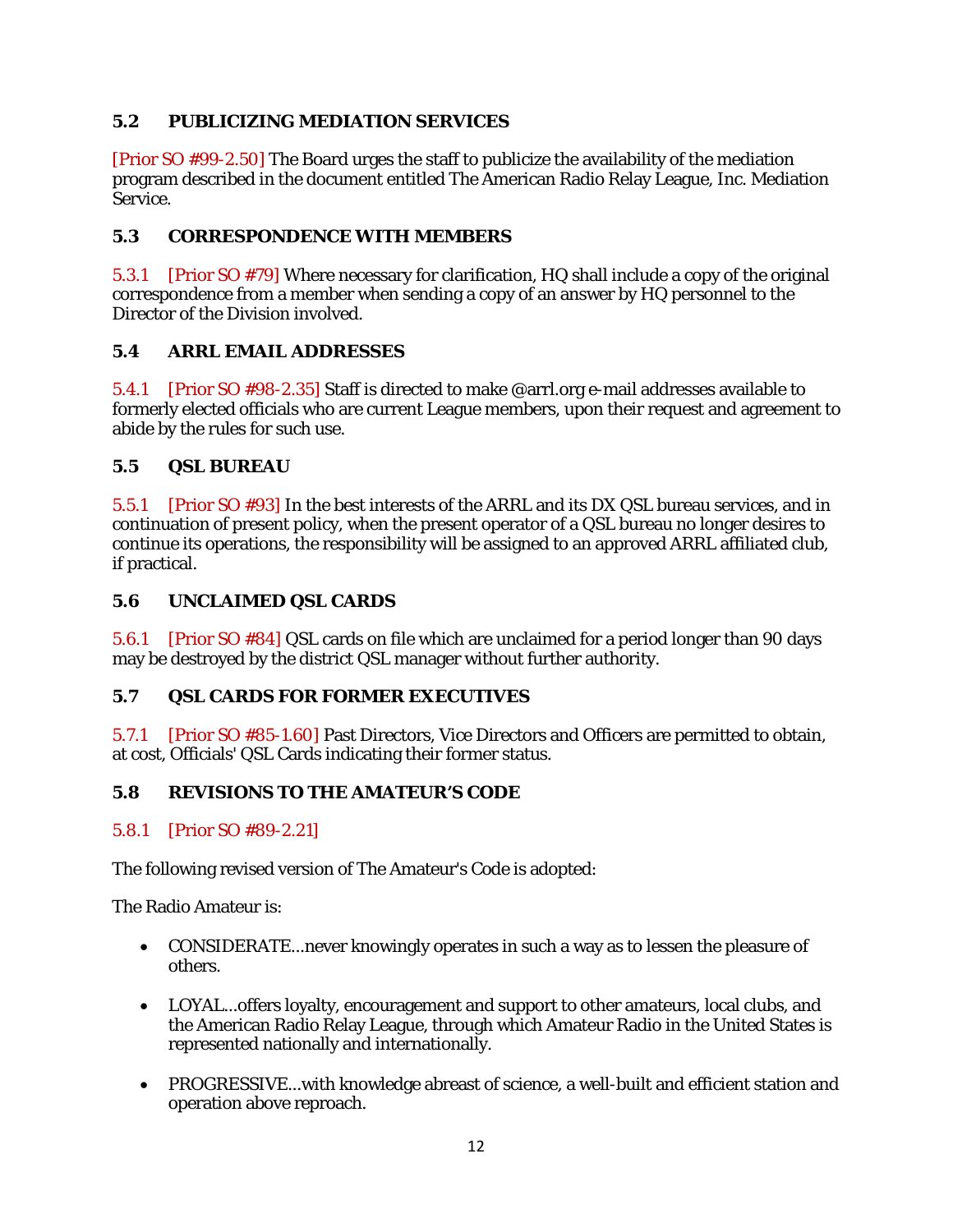- FRIENDLY...slow and patient operating when requested; friendly advice and counsel to the beginner; kindly assistance, cooperation and consideration for interests of others. These are the hallmarks of the amateur spirit.
- BALANCED...radio is an avocation, never interfering with duties owed to family, job, school, or community.
- PATRIOTIC...station and skill always ready for service to country and community.

### <span id="page-42-0"></span>**5.9 IARU PARTICIPATION**

5.9.1 [Prior SO #93-2.68] It shall be ARRL policy to support the spectrum requirements of the International Amateur Radio Union.

5.9.2 [Prior SO #94-2.53] The Chief Executive Officer shall take necessary steps to insure the continued ARRL participation in the USTTI program aimed at providing timely training concerning Amateur Radio administration. Special emphasis should be placed on recruiting students who are opinion leaders from target countries as identified by the IARU.

#### <span id="page-42-1"></span>**5.10 FIELD DAY**

5.10.1 [Prior SO #01-2.27] ARRL Field Day rules shall support the full participation of all Region 2 countries, and an invitation extended to all Region 2 radio societies to participate in Field Day.

#### <span id="page-42-2"></span>**5.11 HISTORICAL COLLECTION**

#### 5.11.1 [Prior SO #12-2.29]

Whereas the ARRL Historical Committee and the ARRL Historical Collection do not have formal Guidelines, Policies or Terms of Reference regarding the accession, care and deaccession of documents, images or artifacts in the collection;

Whereas formal Guidelines, Policies or Terms of Reference regarding the accession, care and deaccession of documents, images or artifacts would enhance use, protection and preservation of the collection;

Whereas the ARRL Historical Committee has proposed Guidelines, Policies or Terms of Reference regarding the accession, care and deaccession of documents, images or artifacts in the collection;

Now therefore the ARRL Board of Directors adopts Guidelines, Policies or Terms of Reference regarding the accession, care and deaccession of documents, images or artifacts in the ARRL Historical collection as proposed by the Historical Committee.

#### <span id="page-42-3"></span>**5.12 EMERGENCY LIAISON STATION APPOINTMENT**

5.12.1 [Prior SO #09-2.26] The Board establish[es] the Emergency Liaison Station appointment. This is a national level appointment conferred by ARRL Headquarters. The ELS will utilize Voice over Internet Protocol to amateur HF or VHF linking in order to bring W1AW presence into emergency nets and drills.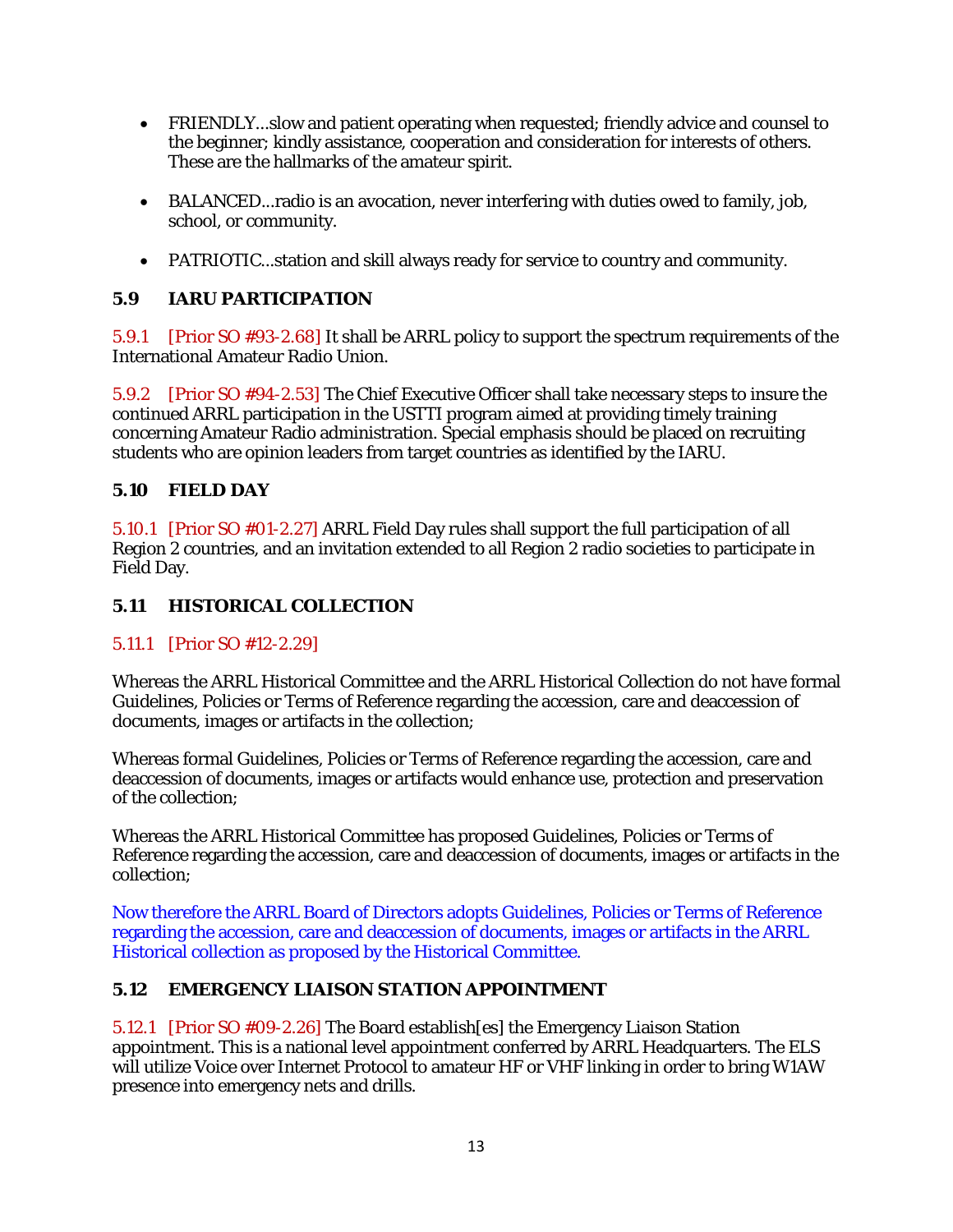### **6.0 LEGAL ISSUES**

#### <span id="page-43-1"></span><span id="page-43-0"></span>**6.1 CONTRACT LEGAL REVIEW**

6.1.1 [Prior SO #10-2.34] Publication printing contracts valued at or in excess of \$20,000, or other contracts and agreements valued at \$10,000 or greater must be reviewed from a legal standpoint by the ARRL General Counsel.

## <span id="page-43-2"></span>**6.2 LEGAL ASSISTANCE TO MEMBERS**

6.2.1 [Prior SO #104] A strong and appropriate disclaimer is to be noted upon all materials and responses made to requests for assistance or inquiries involving legal matters; it is the intent and sense of the Board, and accordingly, League policy, that the League is not furnishing legal aid or advice to anyone and that any response made by the League be understood to be general guidance pointing only to an appropriate source of help.

### <span id="page-43-3"></span>**6.3 VOLUNTEER MEMORANDA OF UNDERSTANDING**

### 6.3.1 [Prior SO #07-2.30]

WHEREAS, ARRL volunteers routinely provide public service and disaster relief communications; and

WHEREAS, governmental agencies and public service agencies may need to verify identities of volunteers and establish that volunteers do not have a criminal background; and

WHEREAS, theft of identity and loss of personal data has become a matter of great concern to many individuals;

NOW THEREFORE, the ARRL Board of Directors adopts the following policy relating to memoranda of understandings with other parties:

"Ideally, Amateur Radio emergency communications volunteers participating in ARRLsponsored programs should not be required by served agencies to undergo background investigations of any kind. However, it is generally acceptable for a served agency to require these volunteers to undergo a criminal background check, preferably performed by a law enforcement entity. It is not reasonable for a served agency to require these volunteers to consent to credit checks, mode of living investigations, or investigative consumer reports. In negotiating or renegotiating memoranda of understanding that commit the League to provide volunteer emergency communications support, the League must be assured that these volunteers will not be required by the partner organization to consent to credit investigations, mode of living investigations, or investigative consumer reports."

## <span id="page-43-4"></span>**6.4 LIABILITY WAIVERS**

6.4.1 [Prior SO #04-1.37] The ARRL Board of Directors resolves that blanket liability waivers are disfavored by ARRL as a matter of policy because they are contrary to the public interest and the promotion of volunteerism. ARRL discourages event sponsors from requiring such waivers as a condition of accepting the volunteer service of radio amateurs at public service and public safety events.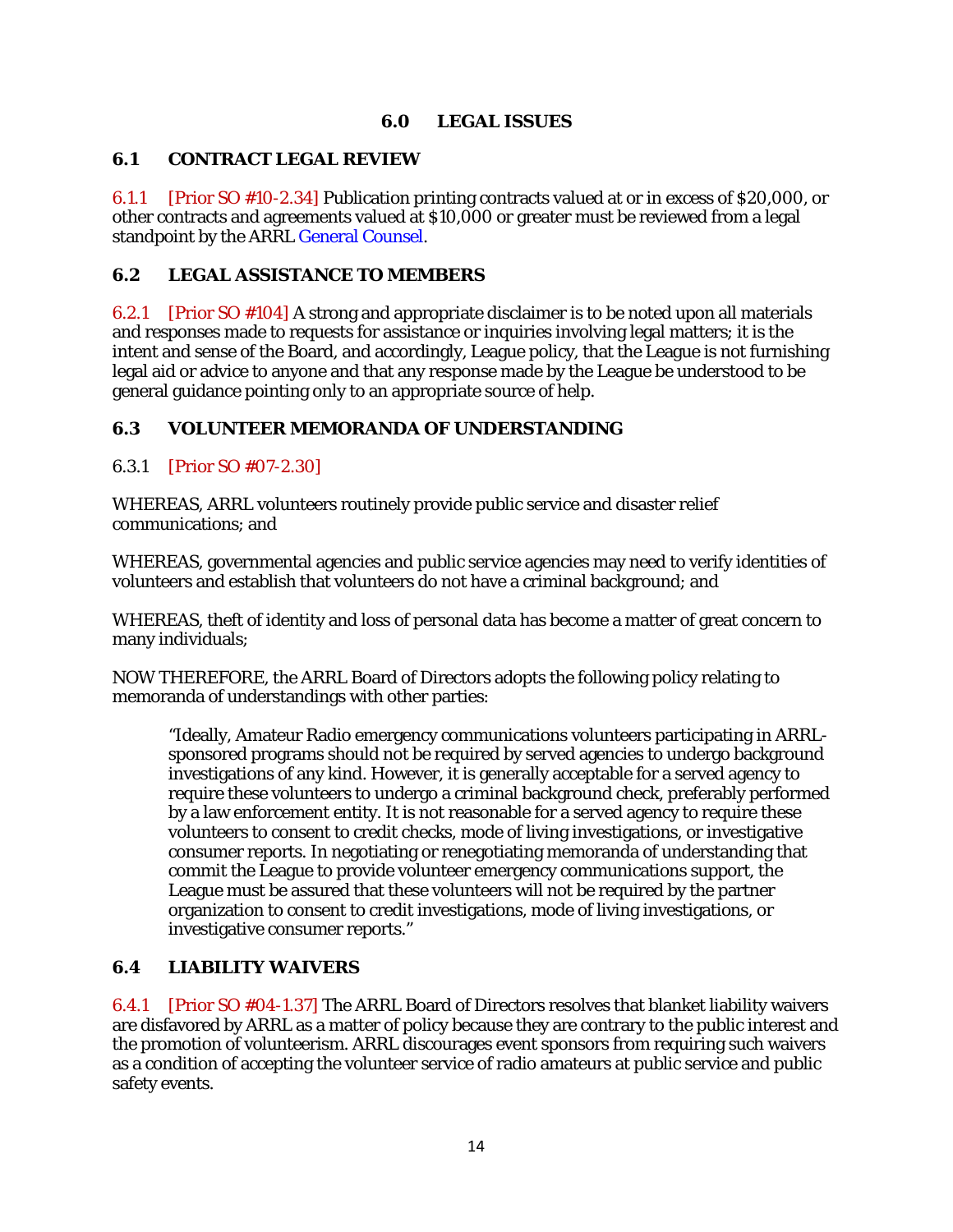While ARRL takes no position as to whether field organization participants should sign such blanket waivers when required by the event sponsor, radio amateur participants are cautioned that the signing of these blanket waivers may preclude recovery of any loss they incur as the result of their volunteer services, no matter what the cause of the loss.

# <span id="page-44-0"></span>**6.5 LEGAL RESEARCH AND RESOURCE FUND**

6.5.1 [Prior SO #86-2.63] A Legal Research and Resource Fund is established to provide for research and expert opinions and filing of amicus curiae briefs in Amateur Radio-related legal proceedings. Any such assistance shall be upon recommendation of the Amateur Radio Legal Defense & Assistance Committee. The fund shall be supported by voluntary member contributions.

# <span id="page-44-1"></span>**6.6 AMATEUR RADIO EMERGENCY SERVICE**

6.6.1 [Prior SO #04-2.20] WHEREAS, for security reasons and for purposes of establishing formal relationships with served agencies, ARES® groups within an ARRL section are increasingly in need of affirmative recognition; and

WHEREAS, ARES® (Amateur Radio Emergency Service®) is a program of, and both logos are registered trademarks of the American Radio Relay League, Incorporated;

NOW THEREFORE, it is ARRL policy that ARES® groups, and any group using the ARES® logo, shall acknowledge the nature of the ARES® program as an ARRL program, and abide by the guidelines of the program established by ARRL as amended from time to time, according to the following principles:

- 1. Each ARES<sup>®</sup> group will, when using the term ARES<sup>®</sup> or Amateur Radio Emergency Service<sup>®</sup>, utilize the <sup>®</sup> symbol in any printed matter or in any electronic media and will acknowledge that both logos are registered marks of the American Radio Relay League, Incorporated and are used by permission.
- 2. In bylaws or other organizational documents, or by amendment of any existing bylaws or organizational documents, ARES® groups will acknowledge that ARES® is a program of the American Radio Relay League, and that entity will abide by the Rules and Regulations of the ARRL's Field Organization, as they may be amended from time to time, and by ARRL policies, rules, and guidelines contained in ARRL publications.
- 3. All ARES<sup>®</sup> records, membership rosters, and other data pertaining to the ARES<sup>®</sup> program wherever located are the property of the American Radio Relay League, Incorporated.

## **7.0 TRAVEL**

## <span id="page-44-3"></span><span id="page-44-2"></span>**7.1 REIMBURSABLE TRAVEL APPROVAL**

7.1.2 [Prior SO #132] The Chief Executive Officer shall obtain the approval of the appropriate Division Director prior to official travel by HQ employees to clubs, conventions, hamfests, and the like as well as to events of general public interest designed to promote facets of Amateur Radio.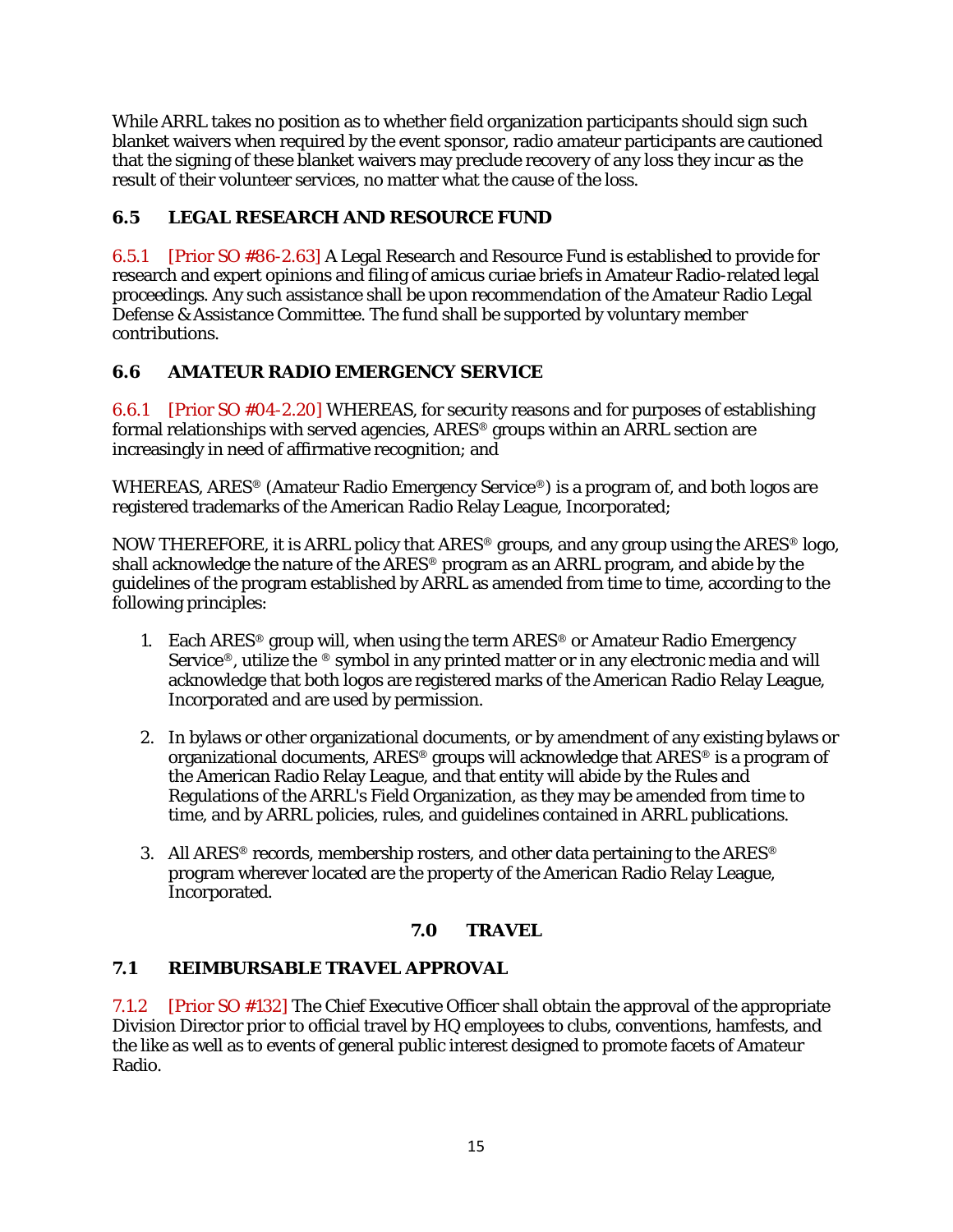7.1.3 [Prior SO #96-3.66] No convention or hamfest may have more than one member of the ARRL staff in attendance at ARRL expense unless approved in advance by the President. Such staff members shall only attend with the prior consent of the Division Director.

# <span id="page-45-0"></span>**7.2 DIRECTOR TRAVEL**

7.2.1 [Prior SO #16-1.38] Section 7.2 of the ARRL Travel Policy is amended as follows: Directors -Travel within their own Division is at the discretion of each Director. Travel to neighboring Divisions on official ARRL business shall be coordinated with advance notification to the Director of the Division being visited. Division budgets may be used for travel on official ARRL business to the Dayton Hamvention®, extending stays at headquarters and making an additional trip annually to Headquarters for those Directors serving on committees that do not hold four meetings a year there.

# <span id="page-45-1"></span>**7.3 AUTOMOBILE EXPENSES**

7.3.1 [Prior SO #131] The rate allowable for reimbursement of automobile travel on League business is equivalent to that prescribed by the Internal Revenue Service as the amount which is not taxed as income under their current regulations.

# **8.0 SPECTRUM ISSUES**

# <span id="page-45-3"></span><span id="page-45-2"></span>**8.1 AMATEUR RADIO SPECTRUM DEFENSE**

8.1.1 [Prior SO #12-1.51] The Board tasks the ARRL Executive Committee along with such additional assistance as the Executive Committee deems necessary, with the responsibility to periodically review the [National Broadband Plan Committee] Report; assess new or increased Broadband challenges to Amateur Radio Service spectrum; to recommend any appropriate revisions to the responsive strategies set forth in the NBP Committee Report; and to implement such of the Report's strategies as the Executive Committee should deem suitable for the defense of Amateur Radio Spectrum with particular attention to the bands most substantially and/or immediately threatened.

# <span id="page-45-4"></span>**8.2 BAND PLAN FREQUENCY COORDINATION**

8.2.1 [Prior SO #83-2.81] The following policy statement shall be printed adjacent to the band plans published in future editions of the ARRL Repeater Directory: The ARRL supports regional frequency coordination efforts by amateur groups. Band plans published in the ARRL Repeater Directory are recommendations based on a consensus as to good amateur operating practice on a nationwide basis. In some cases, however, local conditions may dictate a variation from the national plan. In these cases, the written determination of the regional frequency coordinating body shall prevail and be considered good amateur operating practice in that region.

# <span id="page-45-5"></span>**8.3 DOUBLE SIDEBAND AM SUPPORT**

8.3.1 [Prior SO #08-1.34] The ARRL Board of Directors affirms its support for the retention of double-sideband AM as a permitted emission in the Amateur Radio Service.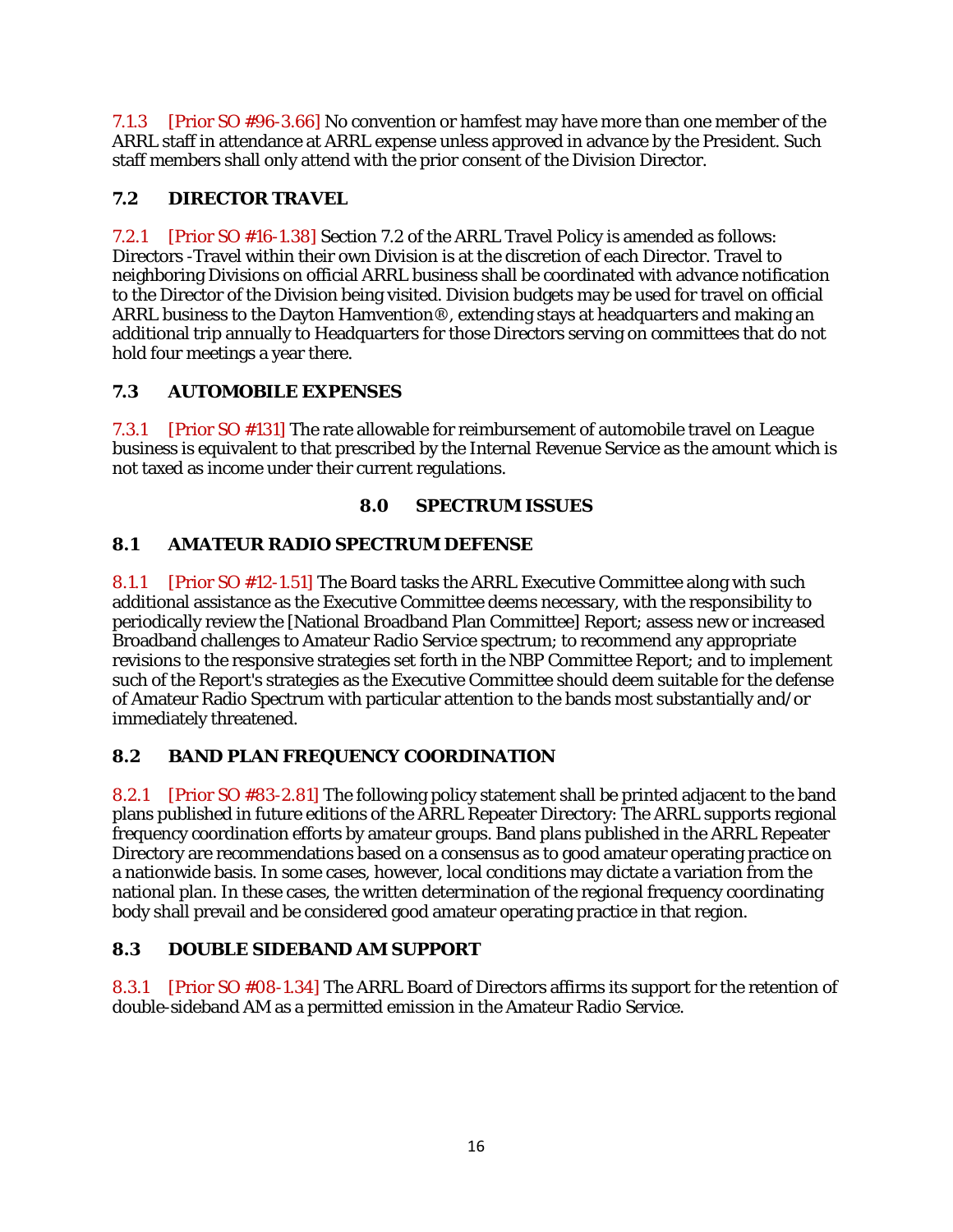## <span id="page-46-0"></span>**8.4 REPEATERS**

8.4.1 [Prior SO #96-2.69] In exchange for supplying information concerning location, operational characteristics and coordination status of repeaters and similar amateur stations without constraint, staff is authorized to reimburse each recognized local frequency coordination body an amount equivalent to the cost of collecting such data independently, such payment to be made annually to each local frequency coordination body. In failure of freely supplied information without constraint, staff may acquire data independent of any prior agreement.

## <span id="page-46-1"></span>**8.5 REPEATER DIRECTORIES**

8.5.1 [Prior SO #84-2.48] VHF/UHF Repeater Directories published by the ARRL shall include within the directory a designation to show the difference between a repeater that has been coordinated by the Area Frequency Coordinator and one that has not.

### <span id="page-46-2"></span>**8.6 BOARD RECOGNITION OF FREQUENCY COORDINATORS**

8.6.1 [Prior SO #07-2.26] The ARRL Board thanks existing VHF/UHF frequency coordination groups for their efforts to promote orderly use of amateur frequencies and requests that the groups extend their efforts to coordinate digital systems such as D-Star, considering bandwidths actually required for successful operation.

### <span id="page-46-3"></span>**8.7 VOLUNTEER MONITORING PROGRAM**

8.7.1 [Prior SO #18-2.19] The ARRL Board approved to retire the "Official Observer" program and institute the "Volunteer Monitoring" program.

#### **9.0 HONORS AND AWARDS**

#### <span id="page-46-5"></span><span id="page-46-4"></span>**9.1 HONORARY VICE PRESIDENTS**

9.1.1 [Prior SO #69] Distinguished members of the League may be elected as Honorary Vice Presidents of the League in order to recognize their outstanding contributions to ARRL and Amateur Radio. Candidates may be nominated in accordance with the following criteria.

Service Eligibility:

- 1. Volunteers: Not less than 15 years of service as an official of the League, elected by the Board or the membership.
- 2. Staff: Not less than 25 years of service to the League, which could include prior or subsequent service as an elected official, similar to (a) above.
- 3. Achievement Eligibility:
	- a. Volunteers: Must have made an exceptionally notable contribution to the health and strength of ARRL which is clearly and demonstrably above and beyond the call of duty. Must have demonstrated leadership among leaders, including service as either a committee chairman or officer.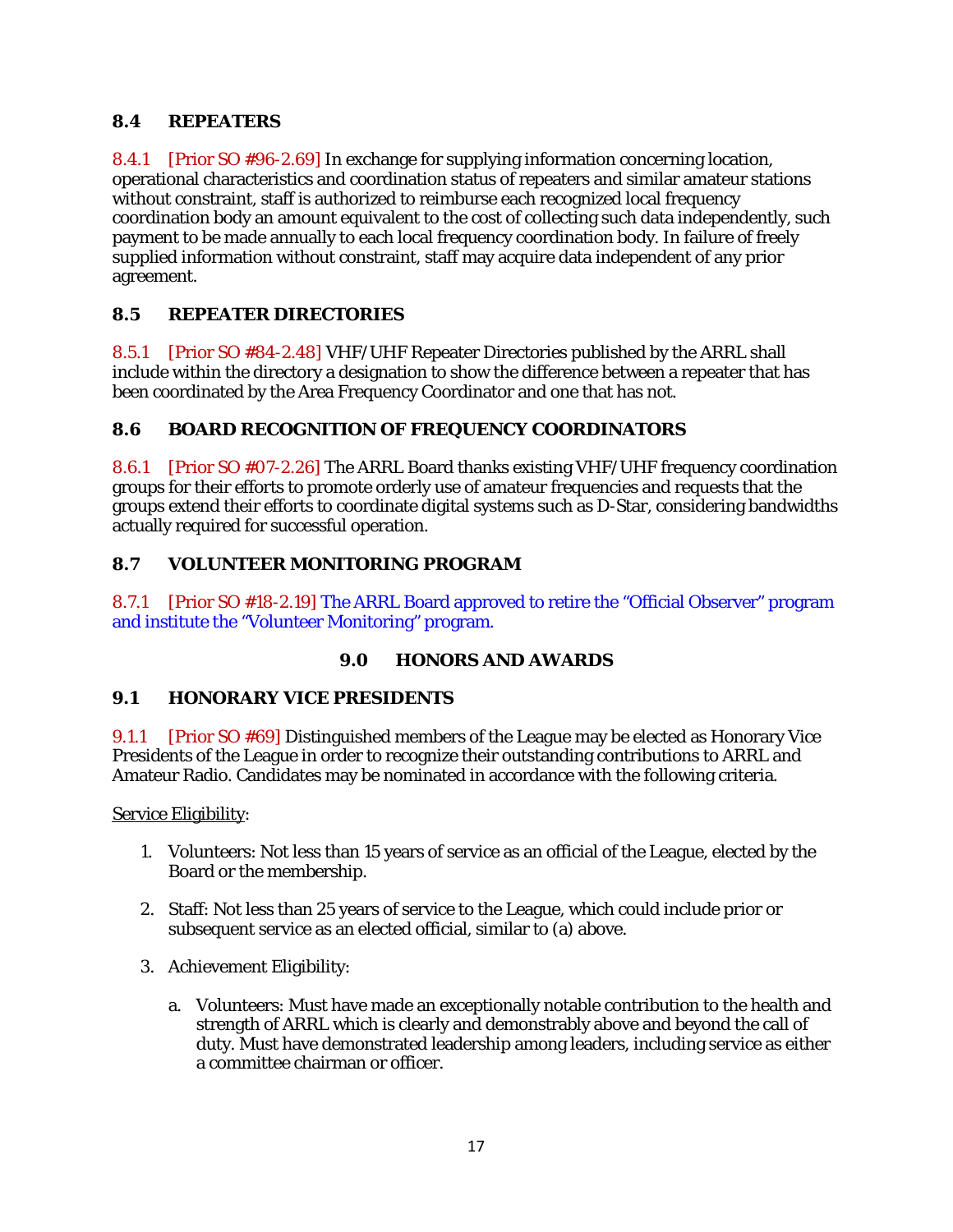- b. Staff: Must have contributed significantly, above and beyond the call of duty, to the efficiency and unity of League affairs.
- c. General Consideration: Not less than 30 days before the election of Honorary Vice Presidents, the Officer or Director making a nomination must supply a written biographical sketch to the Directors. This sketch shall fully substantiate the candidate's term of qualifying service and shall spell out in detail the candidate's extraordinary accomplishments that justify election as an Honorary Vice President.

No elected official of the League or member of the staff may serve simultaneously as an Honorary Vice President.

The election of an Honorary Vice President requires eight affirmative votes cast by secret ballot. Only the fact of election or non-election shall be announced by the tellers. The vote count shall not be announced.

# <span id="page-47-0"></span>**9.2 DIRECTOR EMERITUS**

9.2.1 [Prior SO #70] The Board creates the position of Director Emeritus in recognition of those members of the Board that have served the League with superior performance and distinction. Recognition shall be in the form of a certificate, suitable for framing, citing the number of years of notable service and the offices held. There shall be no limit to the number of Directors Emeritus nominated or elected and Board members only are to be considered regardless of length of service. The Director Emeritus candidate may have his name placed in nomination at a Board meeting provided each Director shall receive a written statement of intent to nominate accompanied by the qualifications of the nominee. The elected Director Emeritus shall be suitably recognized in QST.

## <span id="page-47-1"></span>**9.3 NATIONAL CERTIFICATE OF MERIT**

9.3.1 [Prior SO #90-2.45] An ARRL National Certificate of Merit shall be made available to recognize achievements of members contributing substantially to the furtherance of the goals of the Amateur Radio Service, in a manner of national significance. Such award shall be bestowed by the President following approval of the Executive Committee or the full Board.

## <span id="page-47-2"></span>**9.4 HIRAM P. MAXIM AWARD ELIGIBILITY**

9.4.1 [Prior SO #09-2.34] The Terms of Reference for the Hiram P. Maxim Award [are modified to] require that nominees be current ARRL members.

## <span id="page-47-3"></span>**9.5 CONTEST AND AWARD RULES CHANGES**

9.5.1 [Prior SO #55A] All major changes in contest and award rules and membership services shall be communicated to Officers, Directors and Vice Directors prior to the general announcement of the change.

## <span id="page-47-4"></span>**9.6 OPERATING ACHIEVEMENT & CONTEST AWARDS**

9.6.1 [Prior SO #14] Certificates issued by League HQ for operating-achievement awards and for awards in major contests shall bear the name and signature of the President of the ARRL.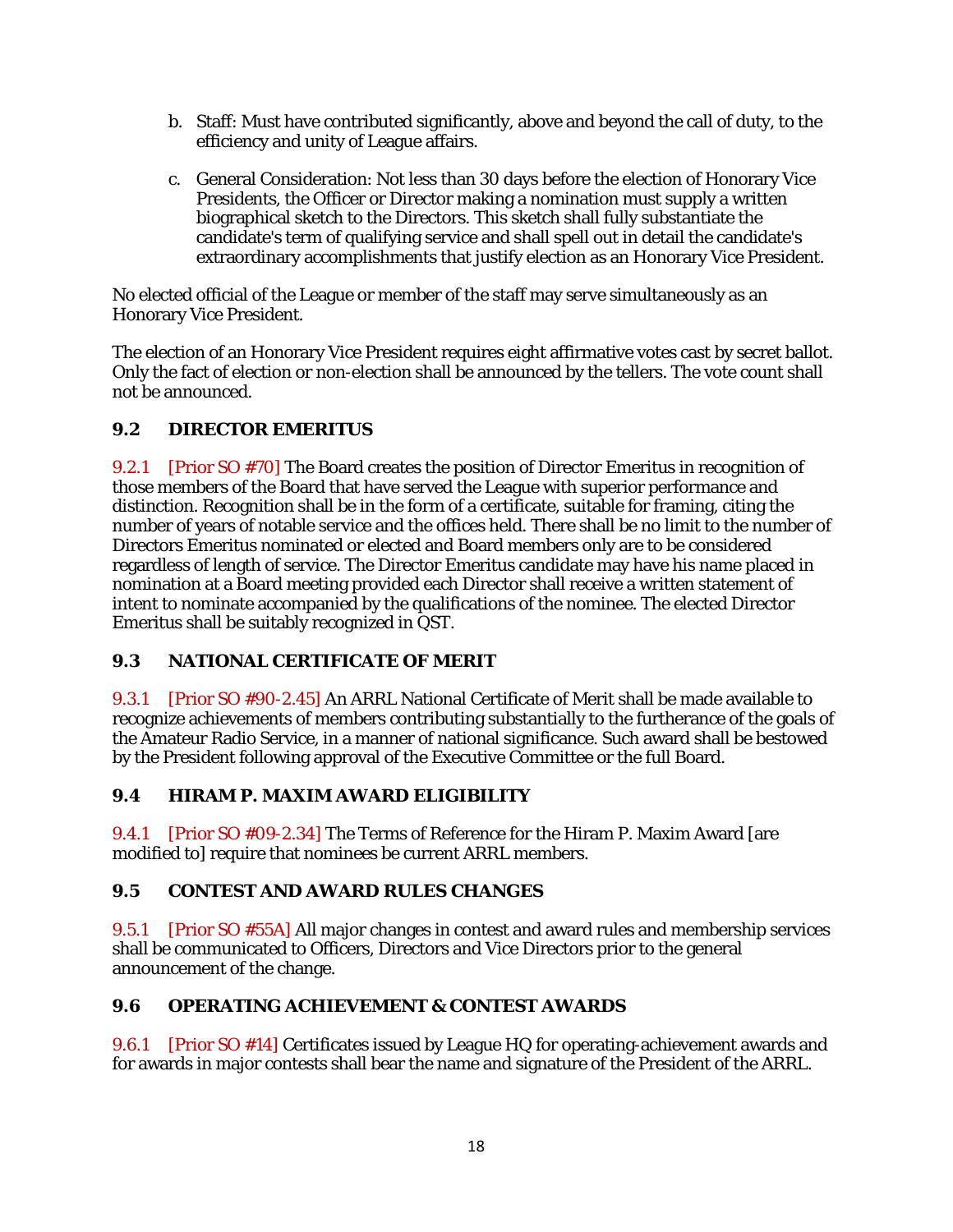#### <span id="page-48-0"></span>**9.7 AFFILIATE CLUB RECOGNITION**

9.7.1 [Prior SO #92-1.59] The Chief Executive Officer shall recognize Affiliated Clubs for continuous affiliation beginning at 25 years and at 25-year intervals thereafter.

#### <span id="page-48-1"></span>**9.8 BEST QST SINGLE ISSUE ARTICLE AWARD**

9.8.1 [Prior SO #114] A monthly award consisting of a suitably mounted cover of that month's issue of QST, shall be made to the person submitting the best contributed article for the particular issue as determined by an online poll open to ARRL members.

#### <span id="page-48-2"></span>**9.9 RECOGNITION OF MEMBERSHIP LONGEVITY**

9.9.1 [Prior SO #11] The Chief Executive Officer shall automatically recognize long-term membership and express appreciation of that support through a system of awards as follows:

10 Years certificate 25 Years 25-year pin and certificate 40 Years 40-year pin and certificate \*50 Years 50-year pin and certificate \*60 Years 60-year pin and certificate \*70 Years 70-year pin and certificate

\*Plaque offered at cost plus shipping (Note: Effective July 2011 through the end of 2014, staff was authorized to provide 70 and 80-year ARRL membership plaques at no charge to the member. Because the numbers are so small, this practice has been continued beyond 2014.) Headquarters staff is to inform the Director of members in his or her Division that are eligible for the 50, 60, and 70-year awards in order to provide the Director an opportunity of arranging a presentation in person. [Amended July 2004, July 2011 and July 2012]

9.9.2 [Prior SO 17-2.28] The ARRL Board create(s) an award that recognizes an amateur and ARRL member who attains 100 years of age with 40 years as an ARRL member named the "ARRL Centurion Award" and said member shall be enrolled into the esteemed ranks of the "ARRL Order of the Centurion". Members will receive a plaque, a \$100 ARRL gift certificate, and free ARRL membership for the remainder of their lives. Life members get a bonus publication of their choice. ARRL Public Information Officers shall be notified so that they may publicize that news with members of their division. (As amended by the Executive Committee, April 5, 2021.)

#### **10.0 ELECTIONS**

#### <span id="page-48-4"></span><span id="page-48-3"></span>**10.1 ETHICS AND ELECTIONS**

10.1.1 [Prior SO 18-1.48] The ARRL Board approved the policy concerning petitions by candidates for nomination for ARRL elected office be changed such that:

10.1.1.1. The candidate shall be informed in writing at the beginning of the nomination process that decisions of the Ethics and Elections Committee concerning candidate eligibility will be made publicly available unless the candidate expressly requests otherwise; and that, if it is requested by the candidate that the reason(s) not be disclosed publicly, that the ARRL shall be authorized to publicly reveal that this permission was not granted, and to disclose the request for privacy as received by the candidate;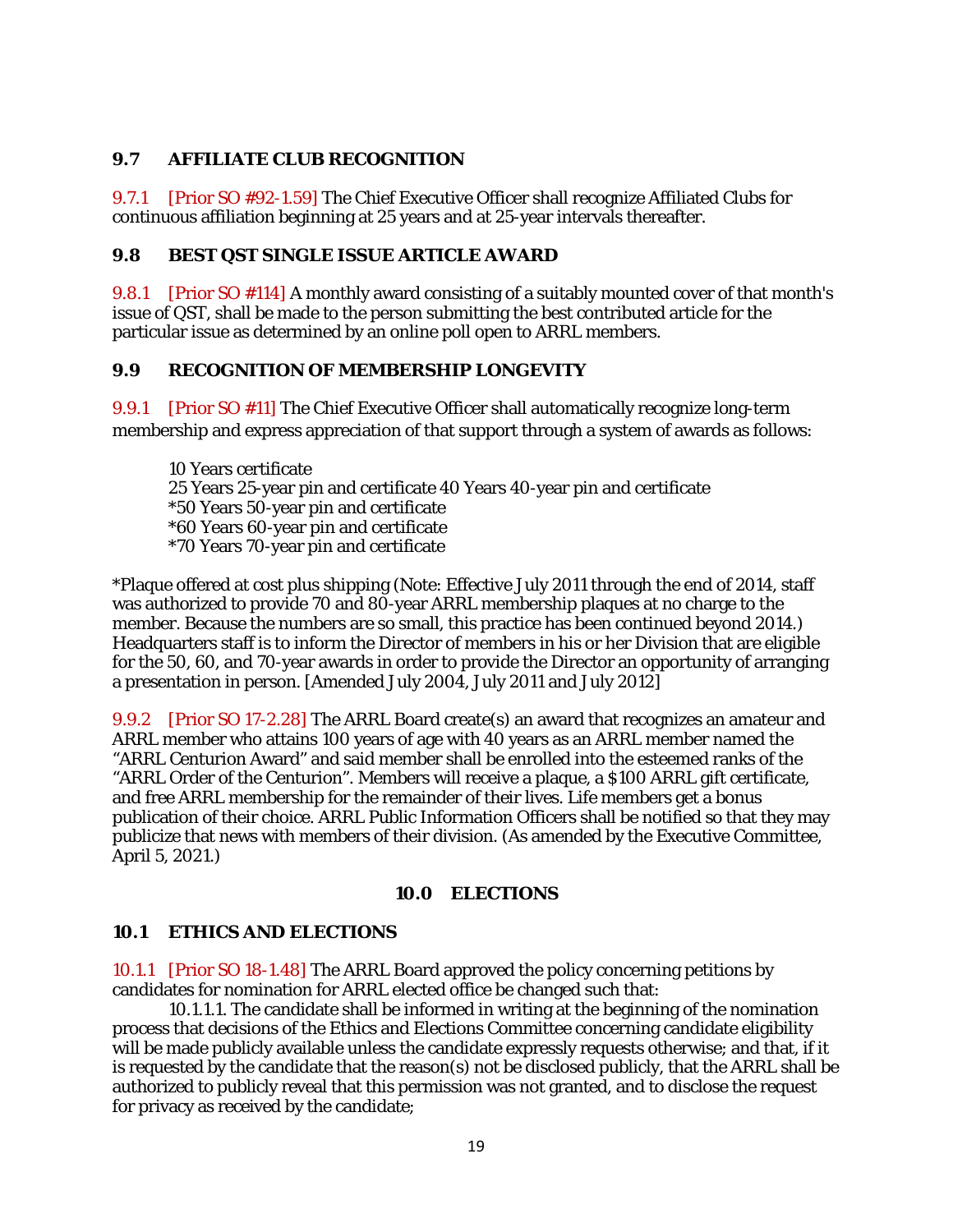10.1.1.2 If a candidate's petition is rejected by the Ethics and Elections Committee, the candidate shall, with the notification of ineligibility, be given the opportunity to request in writing that the reason for the rejection not be made public. The candidate shall have 10 (ten) business days from the date that notice is given to the candidate to request privacy. If no such request is received within this period, the information may be publicly released. This information shall include the reasons for the rejection, with reference to the relevant ARRL governing documents, and may include other correspondence to or from the Ethics and Elections Committee and/or the Board concerning disqualifications;

10.1.1.3 The candidate shall agree, in writing, to hold the ARRL harmless from any damages or alleged damages arising from or related to the release of information concerning candidate certification or non-certification;

10.1.1.4 That the forms and materials associated with the nomination for ARRL elected office be updated to reflect these policies.

#### <span id="page-49-0"></span>**10.2 RULES FOR VOTE COUNTING**

10.2.1 [Prior SO #84-1.44] The following Standard Operating Procedure for ballot counting in elections for Director and Vice Director is adopted:

#### Committee of Tellers Standard Operating Procedure

- 1. Other than the Committee of Tellers, the only persons permitted to be present during ballot counting shall be:
	- a. Persons authorized by the League Secretary to perform clerical duties;
	- b. Representatives of the Public Accounting firm;
	- c. Persons authorized by the Committee of Tellers;
	- d. Candidates or their authorized representatives exercising their rights to observe pursuant to the Bylaws.
- 2. With regard to 1(a) above, the Secretary shall furnish a list of these assistants and their designated tasks to the Committee prior to the start of counting procedures. No other employees of the League shall be permitted to enter the rooms set aside for the counting.
- 3. The Committee may utilize volunteer assistance from other members of the Board who are present (Officers, Directors, or Vice Directors), provided that no volunteer assistant may participate in any fashion in the counting of ballots from their Division of residence, whether or not they are a candidate.
- 4. Rooms used at League HQ for the ballot counting process shall be posted with notices to unauthorized persons to keep out.
- 5. Ballots that are questioned as to validity shall be resolved prior to any final count. It shall be the policy of the Committee to count ballots as valid whenever the clear intent of the voter can be determined. Questioned ballots will be resolved only by members of the Committee. Neither staff nor other volunteer assistants shall offer comments regarding questioned ballots.